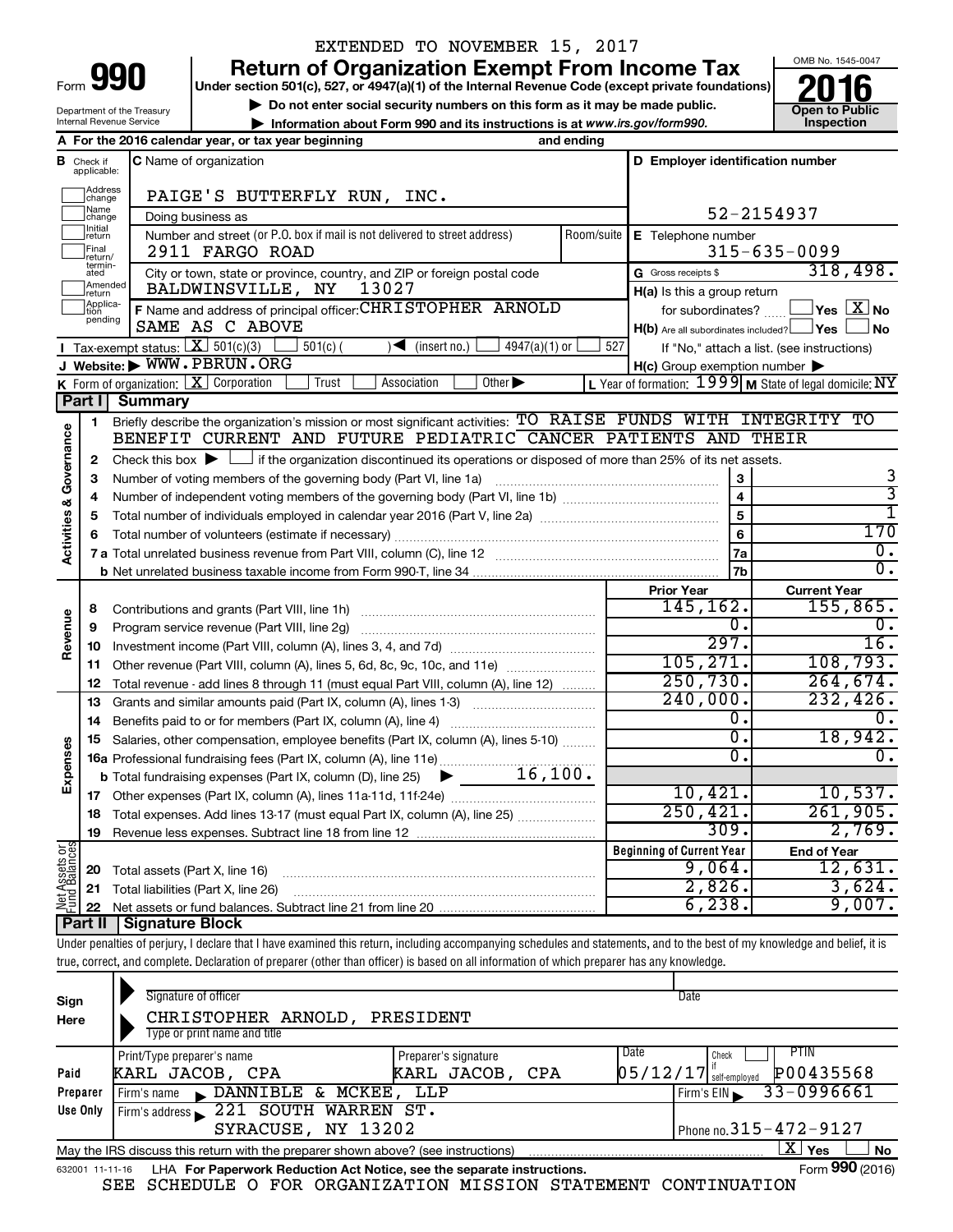|                | PAIGE'S BUTTERFLY RUN, INC.<br>Form 990 (2016)                                                                                               | 52-2154937    | Page 2                               |
|----------------|----------------------------------------------------------------------------------------------------------------------------------------------|---------------|--------------------------------------|
|                | <b>Part III   Statement of Program Service Accomplishments</b>                                                                               |               |                                      |
|                |                                                                                                                                              |               |                                      |
| $\blacksquare$ | Briefly describe the organization's mission:<br>TO RAISE FUNDS WITH INTEGRITY TO BENEFIT CURRENT AND FUTURE PEDIATRIC                        |               |                                      |
|                | CANCER PATIENTS AND THEIR FAMILIES IN CENTRAL NEW YORK THROUGH THE                                                                           |               |                                      |
|                | SPONSORSHIP OF PEDIATRIC ONCOLOGY RESEARCH AND PATIENT PROGRAMS AT                                                                           |               |                                      |
|                | UPSTATE GOLISANO CHILDREN'S HOSPITAL IN SYRACUSE.                                                                                            |               |                                      |
| $\mathbf{2}$   | Did the organization undertake any significant program services during the year which were not listed on the                                 |               |                                      |
|                | prior Form 990 or 990-EZ?                                                                                                                    |               | $\exists$ Yes $\boxed{\text{X}}$ No  |
|                | If "Yes," describe these new services on Schedule O.                                                                                         |               |                                      |
| 3              | Did the organization cease conducting, or make significant changes in how it conducts, any program services?                                 |               | $\exists$ Yes $\sqrt{\mathrm{X}}$ No |
|                | If "Yes," describe these changes on Schedule O.                                                                                              |               |                                      |
| 4              | Describe the organization's program service accomplishments for each of its three largest program services, as measured by expenses.         |               |                                      |
|                | Section 501(c)(3) and 501(c)(4) organizations are required to report the amount of grants and allocations to others, the total expenses, and |               |                                      |
|                | revenue, if any, for each program service reported.                                                                                          |               |                                      |
| 4a             | $232, 426.$ ) (Revenue \$<br>233, 752 . including grants of \$<br>) (Expenses \$<br>(Code:                                                   |               |                                      |
|                | TO FUND PEDIATRIC CANCER RESEARCH AND HELP FAMILIES OF PATIENTS<br>UNDERGOING TREATMENT AT UPSTATE GOLISANO CHILDREN'S HOSPITAL.             |               |                                      |
|                |                                                                                                                                              |               |                                      |
|                |                                                                                                                                              |               |                                      |
|                |                                                                                                                                              |               |                                      |
|                |                                                                                                                                              |               |                                      |
|                |                                                                                                                                              |               |                                      |
|                |                                                                                                                                              |               |                                      |
|                |                                                                                                                                              |               |                                      |
|                |                                                                                                                                              |               |                                      |
|                |                                                                                                                                              |               |                                      |
|                |                                                                                                                                              |               |                                      |
| 4b             | including grants of \$ (Revenue \$)<br>(Code: ) (Expenses \$                                                                                 |               |                                      |
|                |                                                                                                                                              |               |                                      |
|                |                                                                                                                                              |               |                                      |
|                |                                                                                                                                              |               |                                      |
|                |                                                                                                                                              |               |                                      |
|                |                                                                                                                                              |               |                                      |
|                |                                                                                                                                              |               |                                      |
|                |                                                                                                                                              |               |                                      |
|                |                                                                                                                                              |               |                                      |
|                |                                                                                                                                              |               |                                      |
|                |                                                                                                                                              |               |                                      |
|                |                                                                                                                                              |               |                                      |
|                |                                                                                                                                              |               |                                      |
| 4c             | (Code: ) (Expenses \$<br>including grants of $$$                                                                                             | ) (Revenue \$ |                                      |
|                |                                                                                                                                              |               |                                      |
|                |                                                                                                                                              |               |                                      |
|                |                                                                                                                                              |               |                                      |
|                |                                                                                                                                              |               |                                      |
|                |                                                                                                                                              |               |                                      |
|                |                                                                                                                                              |               |                                      |
|                |                                                                                                                                              |               |                                      |
|                |                                                                                                                                              |               |                                      |
|                |                                                                                                                                              |               |                                      |
|                |                                                                                                                                              |               |                                      |
|                |                                                                                                                                              |               |                                      |
|                |                                                                                                                                              |               |                                      |
| 4d             | Other program services (Describe in Schedule O.)                                                                                             |               |                                      |
|                | (Expenses \$<br>including grants of \$<br>(Revenue \$                                                                                        |               |                                      |
| 4е             | 233,752.<br>Total program service expenses                                                                                                   |               |                                      |
|                |                                                                                                                                              |               | Form 990 (2016)                      |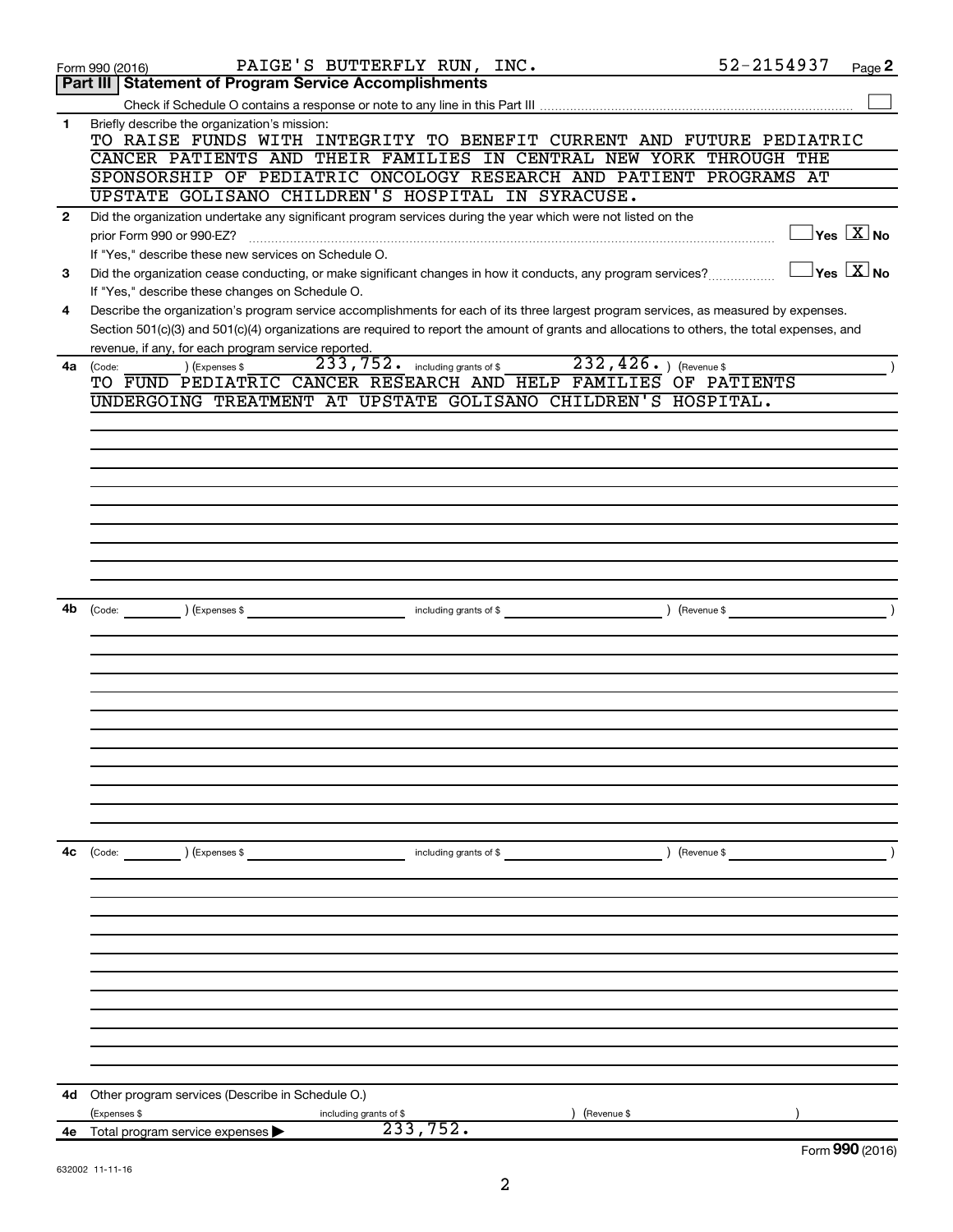| Form 990 (2016) |  |  |
|-----------------|--|--|

**Part IV Checklist of Required Schedules**

Form 990 (2016) Page PAIGE'S BUTTERFLY RUN, INC. 52-2154937

|    |                                                                                                                                                                                                                                            |                | <b>Yes</b>              | No                      |
|----|--------------------------------------------------------------------------------------------------------------------------------------------------------------------------------------------------------------------------------------------|----------------|-------------------------|-------------------------|
| 1  | Is the organization described in section 501(c)(3) or $4947(a)(1)$ (other than a private foundation)?                                                                                                                                      |                |                         |                         |
|    | If "Yes," complete Schedule A                                                                                                                                                                                                              | 1              | X                       |                         |
| 2  |                                                                                                                                                                                                                                            | $\overline{2}$ | $\overline{\textbf{x}}$ |                         |
| 3  | Did the organization engage in direct or indirect political campaign activities on behalf of or in opposition to candidates for<br>public office? If "Yes," complete Schedule C, Part I                                                    | 3              |                         | х                       |
| 4  | Section 501(c)(3) organizations. Did the organization engage in lobbying activities, or have a section 501(h) election in effect                                                                                                           |                |                         |                         |
|    |                                                                                                                                                                                                                                            | 4              |                         | х                       |
| 5  | Is the organization a section 501(c)(4), 501(c)(5), or 501(c)(6) organization that receives membership dues, assessments, or                                                                                                               |                |                         |                         |
|    |                                                                                                                                                                                                                                            | 5              |                         | х                       |
| 6  | Did the organization maintain any donor advised funds or any similar funds or accounts for which donors have the right to                                                                                                                  |                |                         |                         |
|    | provide advice on the distribution or investment of amounts in such funds or accounts? If "Yes," complete Schedule D, Part I                                                                                                               | 6              |                         | х                       |
| 7  | Did the organization receive or hold a conservation easement, including easements to preserve open space,                                                                                                                                  |                |                         |                         |
|    | the environment, historic land areas, or historic structures? If "Yes," complete Schedule D, Part II                                                                                                                                       | $\overline{7}$ |                         | х                       |
| 8  | Did the organization maintain collections of works of art, historical treasures, or other similar assets? If "Yes," complete                                                                                                               | 8              |                         | x                       |
| 9  | Did the organization report an amount in Part X, line 21, for escrow or custodial account liability, serve as a custodian for                                                                                                              |                |                         |                         |
|    | amounts not listed in Part X; or provide credit counseling, debt management, credit repair, or debt negotiation services?                                                                                                                  |                |                         |                         |
|    | If "Yes," complete Schedule D, Part IV                                                                                                                                                                                                     | 9              |                         | х                       |
| 10 | Did the organization, directly or through a related organization, hold assets in temporarily restricted endowments, permanent                                                                                                              |                |                         |                         |
|    |                                                                                                                                                                                                                                            | 10             |                         | x                       |
| 11 | If the organization's answer to any of the following questions is "Yes," then complete Schedule D, Parts VI, VII, VIII, IX, or X                                                                                                           |                |                         |                         |
|    | as applicable.                                                                                                                                                                                                                             |                |                         |                         |
|    | a Did the organization report an amount for land, buildings, and equipment in Part X, line 10? If "Yes," complete Schedule D,<br>Part VI                                                                                                   | 11a            | X                       |                         |
|    | <b>b</b> Did the organization report an amount for investments - other securities in Part X, line 12 that is 5% or more of its total                                                                                                       |                |                         |                         |
|    | assets reported in Part X, line 16? If "Yes," complete Schedule D, Part VII [11] [12] [2] [2] [2] [3] [3] [3] [                                                                                                                            | 11b            |                         | x                       |
|    | c Did the organization report an amount for investments - program related in Part X, line 13 that is 5% or more of its total                                                                                                               |                |                         |                         |
|    |                                                                                                                                                                                                                                            | 11c            |                         | х                       |
|    | d Did the organization report an amount for other assets in Part X, line 15 that is 5% or more of its total assets reported in                                                                                                             |                |                         |                         |
|    |                                                                                                                                                                                                                                            | 11d            |                         | х                       |
|    | e Did the organization report an amount for other liabilities in Part X, line 25? If "Yes," complete Schedule D, Part X                                                                                                                    | 11e            |                         | $\overline{\text{X}}$   |
| f  | Did the organization's separate or consolidated financial statements for the tax year include a footnote that addresses                                                                                                                    |                |                         |                         |
|    | the organization's liability for uncertain tax positions under FIN 48 (ASC 740)? If "Yes," complete Schedule D, Part X                                                                                                                     | 11f            |                         | х                       |
|    | 12a Did the organization obtain separate, independent audited financial statements for the tax year? If "Yes," complete<br>Schedule D, Parts XI and XII                                                                                    | 12a            |                         | x                       |
|    | <b>b</b> Was the organization included in consolidated, independent audited financial statements for the tax year?                                                                                                                         |                |                         |                         |
|    | If "Yes," and if the organization answered "No" to line 12a, then completing Schedule D, Parts XI and XII is optional                                                                                                                      | סצר            |                         | х                       |
| 13 | Is the organization a school described in section $170(b)(1)(A)(ii)?$ If "Yes," complete Schedule E                                                                                                                                        | 13             |                         | $\overline{\mathbf{X}}$ |
|    | 14a Did the organization maintain an office, employees, or agents outside of the United States?                                                                                                                                            | 14a            |                         | X                       |
|    | <b>b</b> Did the organization have aggregate revenues or expenses of more than \$10,000 from grantmaking, fundraising, business,                                                                                                           |                |                         |                         |
|    | investment, and program service activities outside the United States, or aggregate foreign investments valued at \$100,000                                                                                                                 |                |                         |                         |
|    |                                                                                                                                                                                                                                            | 14b            |                         | х                       |
| 15 | Did the organization report on Part IX, column (A), line 3, more than \$5,000 of grants or other assistance to or for any                                                                                                                  |                |                         |                         |
|    |                                                                                                                                                                                                                                            | 15             |                         | х                       |
| 16 | Did the organization report on Part IX, column (A), line 3, more than \$5,000 of aggregate grants or other assistance to<br>or for foreign individuals? If "Yes," complete Schedule F, Parts III and IV [11] man was accommodated in the i | 16             |                         | х                       |
| 17 | Did the organization report a total of more than \$15,000 of expenses for professional fundraising services on Part IX,                                                                                                                    |                |                         |                         |
|    |                                                                                                                                                                                                                                            | 17             |                         | х                       |
| 18 | Did the organization report more than \$15,000 total of fundraising event gross income and contributions on Part VIII, lines                                                                                                               |                |                         |                         |
|    |                                                                                                                                                                                                                                            | 18             | х                       |                         |
| 19 | Did the organization report more than \$15,000 of gross income from gaming activities on Part VIII, line 9a? If "Yes,"                                                                                                                     |                |                         |                         |
|    |                                                                                                                                                                                                                                            | 19             |                         | x                       |

Form (2016) **990**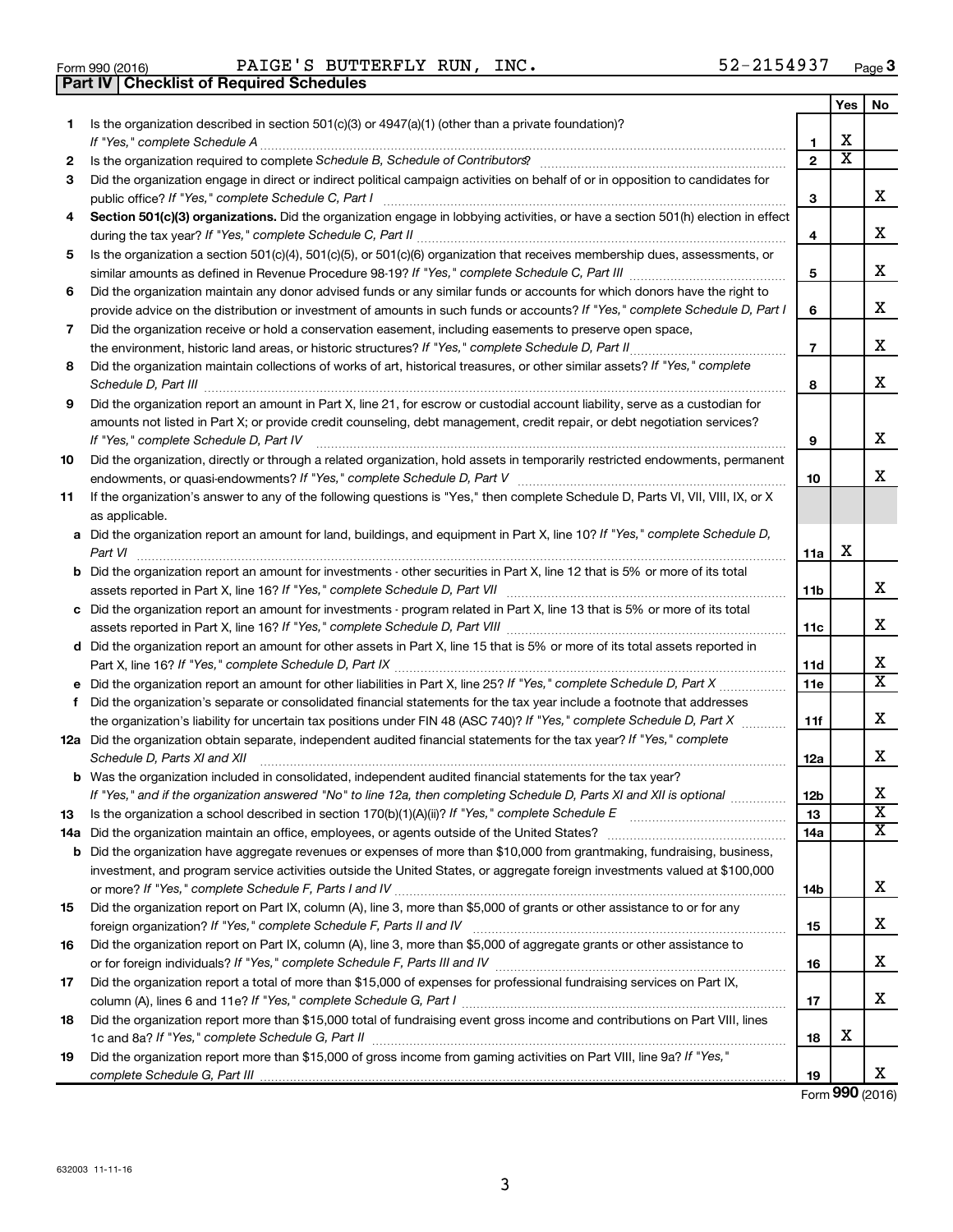632004 11-11-16

|     | 52-2154937<br>PAIGE'S BUTTERFLY RUN, INC.<br>Form 990 (2016)                                                                                                                                                            |                 |     | Page 4                  |
|-----|-------------------------------------------------------------------------------------------------------------------------------------------------------------------------------------------------------------------------|-----------------|-----|-------------------------|
|     | <b>Part IV</b><br><b>Checklist of Required Schedules (continued)</b>                                                                                                                                                    |                 |     |                         |
|     |                                                                                                                                                                                                                         |                 | Yes | No                      |
|     | 20a Did the organization operate one or more hospital facilities? If "Yes," complete Schedule H                                                                                                                         | 20a             |     | X                       |
| b   |                                                                                                                                                                                                                         | 20 <sub>b</sub> |     |                         |
| 21  | Did the organization report more than \$5,000 of grants or other assistance to any domestic organization or                                                                                                             |                 |     |                         |
|     |                                                                                                                                                                                                                         | 21              | X   |                         |
| 22  | Did the organization report more than \$5,000 of grants or other assistance to or for domestic individuals on                                                                                                           |                 |     |                         |
|     |                                                                                                                                                                                                                         | 22              |     | x                       |
| 23  | Did the organization answer "Yes" to Part VII, Section A, line 3, 4, or 5 about compensation of the organization's current                                                                                              |                 |     |                         |
|     | and former officers, directors, trustees, key employees, and highest compensated employees? If "Yes," complete<br>Schedule J                                                                                            | 23              |     | X                       |
|     | 24a Did the organization have a tax-exempt bond issue with an outstanding principal amount of more than \$100,000 as of the                                                                                             |                 |     |                         |
|     | last day of the year, that was issued after December 31, 2002? If "Yes," answer lines 24b through 24d and complete                                                                                                      |                 |     |                         |
|     | Schedule K. If "No", go to line 25a                                                                                                                                                                                     | 24a             |     | x                       |
| b   | Did the organization invest any proceeds of tax-exempt bonds beyond a temporary period exception?                                                                                                                       | 24b             |     |                         |
|     | Did the organization maintain an escrow account other than a refunding escrow at any time during the year to defease                                                                                                    |                 |     |                         |
|     |                                                                                                                                                                                                                         | 24c             |     |                         |
|     |                                                                                                                                                                                                                         | 24d             |     |                         |
|     | 25a Section 501(c)(3), 501(c)(4), and 501(c)(29) organizations. Did the organization engage in an excess benefit                                                                                                        |                 |     |                         |
|     |                                                                                                                                                                                                                         | 25a             |     | x                       |
| b   | Is the organization aware that it engaged in an excess benefit transaction with a disqualified person in a prior year, and                                                                                              |                 |     |                         |
|     | that the transaction has not been reported on any of the organization's prior Forms 990 or 990-EZ? If "Yes," complete                                                                                                   |                 |     |                         |
|     | Schedule L, Part I                                                                                                                                                                                                      | 25b             |     | X                       |
| 26  | Did the organization report any amount on Part X, line 5, 6, or 22 for receivables from or payables to any current or                                                                                                   |                 |     |                         |
|     | former officers, directors, trustees, key employees, highest compensated employees, or disqualified persons? If "Yes,"                                                                                                  |                 |     |                         |
|     | complete Schedule L, Part II                                                                                                                                                                                            | 26              |     | x                       |
| 27  | Did the organization provide a grant or other assistance to an officer, director, trustee, key employee, substantial                                                                                                    |                 |     |                         |
|     | contributor or employee thereof, a grant selection committee member, or to a 35% controlled entity or family member                                                                                                     |                 |     |                         |
|     |                                                                                                                                                                                                                         | 27              |     | x                       |
| 28  | Was the organization a party to a business transaction with one of the following parties (see Schedule L, Part IV                                                                                                       |                 |     |                         |
|     | instructions for applicable filing thresholds, conditions, and exceptions):                                                                                                                                             |                 |     |                         |
|     | a A current or former officer, director, trustee, or key employee? If "Yes," complete Schedule L, Part IV                                                                                                               | 28a             |     | х                       |
|     | b A family member of a current or former officer, director, trustee, or key employee? If "Yes," complete Schedule L, Part IV                                                                                            | 28b             |     | $\overline{\mathtt{x}}$ |
|     | c An entity of which a current or former officer, director, trustee, or key employee (or a family member thereof) was an officer,                                                                                       |                 |     |                         |
|     |                                                                                                                                                                                                                         | 28c             |     | х                       |
| 29  |                                                                                                                                                                                                                         | 29              |     | $\overline{\text{X}}$   |
| 30  | Did the organization receive contributions of art, historical treasures, or other similar assets, or qualified conservation                                                                                             |                 |     |                         |
|     |                                                                                                                                                                                                                         | 30              |     | х                       |
| 31  | Did the organization liquidate, terminate, or dissolve and cease operations?                                                                                                                                            |                 |     | х                       |
|     |                                                                                                                                                                                                                         | 31              |     |                         |
| 32  | Did the organization sell, exchange, dispose of, or transfer more than 25% of its net assets? If "Yes," complete<br>Schedule N, Part II <b>Marken Commission Commission Commission</b> Commission Commission Commission | 32              |     | х                       |
| 33  | Did the organization own 100% of an entity disregarded as separate from the organization under Regulations                                                                                                              |                 |     |                         |
|     |                                                                                                                                                                                                                         | 33              |     | х                       |
| 34  | Was the organization related to any tax-exempt or taxable entity? If "Yes," complete Schedule R, Part II, III, or IV, and                                                                                               |                 |     |                         |
|     | Part V, line 1                                                                                                                                                                                                          | 34              |     | X                       |
| 35а | Did the organization have a controlled entity within the meaning of section 512(b)(13)?                                                                                                                                 | <b>35a</b>      |     | $\overline{\text{X}}$   |
| b   | If "Yes" to line 35a, did the organization receive any payment from or engage in any transaction with a controlled entity                                                                                               |                 |     |                         |
|     |                                                                                                                                                                                                                         | 35 <sub>b</sub> |     |                         |
| 36  | Section 501(c)(3) organizations. Did the organization make any transfers to an exempt non-charitable related organization?                                                                                              |                 |     |                         |
|     | 27 Did the examization conduct mere than 5% of its activities through an entity that is not a related examization                                                                                                       | 36              |     | x                       |
|     |                                                                                                                                                                                                                         |                 |     |                         |

| of any of these persons? If "Yes," complete Schedule L, Part III                                               |  |
|----------------------------------------------------------------------------------------------------------------|--|
| Was the organization a party to a business transaction with one of the following parties (see Schedule L. Part |  |

| instructions for applicable filing thresholds, conditions, and exceptions):                                                         |
|-------------------------------------------------------------------------------------------------------------------------------------|
| a A current or former officer, director, trustee, or key employee? If "Yes," complete Schedule L, Part IV                           |
| <b>b</b> A family member of a current or former officer, director, trustee, or key employee? If "Yes," complete Schedule L, Part IV |
|                                                                                                                                     |

| c An entity of which a current or former officer, director, trustee, or key employee (or a family member thereof) was an officer, |
|-----------------------------------------------------------------------------------------------------------------------------------|
| director, trustee, or direct or indirect owner? If "Yes," complete Schedule L, Part IV                                            |
| 29 Did the organization receive more than \$25,000 in non-cash contributions? If "Yes," complete Schedule M                       |

| 30 | Did the organization receive contributions of art, historical treasures, or other similar assets, or qualified conservation<br>contributions? If "Yes," complete Schedule M             |
|----|-----------------------------------------------------------------------------------------------------------------------------------------------------------------------------------------|
| 31 | Did the organization liquidate, terminate, or dissolve and cease operations?<br>If "Yes," complete Schedule N, Part I                                                                   |
| 32 | Did the organization sell, exchange, dispose of, or transfer more than 25% of its net assets? If "Yes," complete<br>Schedule N, Part II                                                 |
| 33 | Did the organization own 100% of an entity disregarded as separate from the organization under Regulations<br>sections 301.7701-2 and 301.7701-3? If "Yes," complete Schedule R, Part I |
| 34 | Was the organization related to any tax-exempt or taxable entity? If "Yes," complete Schedule R, Part II, III, or IV, and<br>Part V, line 1                                             |

| 36 | Section 501(c)(3) organizations. Did the organization make any transfers to an exempt non-charitable related organization?         |
|----|------------------------------------------------------------------------------------------------------------------------------------|
|    | within the meaning of section 512(b)(13)? If "Yes," complete Schedule R, Part V, line 2                                            |
|    | <b>b</b> If "Yes" to line 35a, did the organization receive any payment from or engage in any transaction with a controlled entity |
|    | 35a Did the organization have a controlled entity within the meaning of section 512(b)(13)?                                        |

| Did the organization conduct more than 5% of its activities through an entity that is not a related organization |
|------------------------------------------------------------------------------------------------------------------|
| and that is treated as a partnership for federal income tax purposes? If "Yes," complete Schedule R, Part VI     |
| 38 Did the organization complete Schedule O and provide explanations in Schedule O for Part VI lines 11h and 192 |

| 38 Did the organization complete Schedule O and provide explanations in Schedule O for Part VI, lines 11b and 19? |
|-------------------------------------------------------------------------------------------------------------------|
| <b>Note.</b> All Form 990 filers are required to complete Schedule O                                              |
|                                                                                                                   |

**37**

**38**

X

Form (2016) **990** X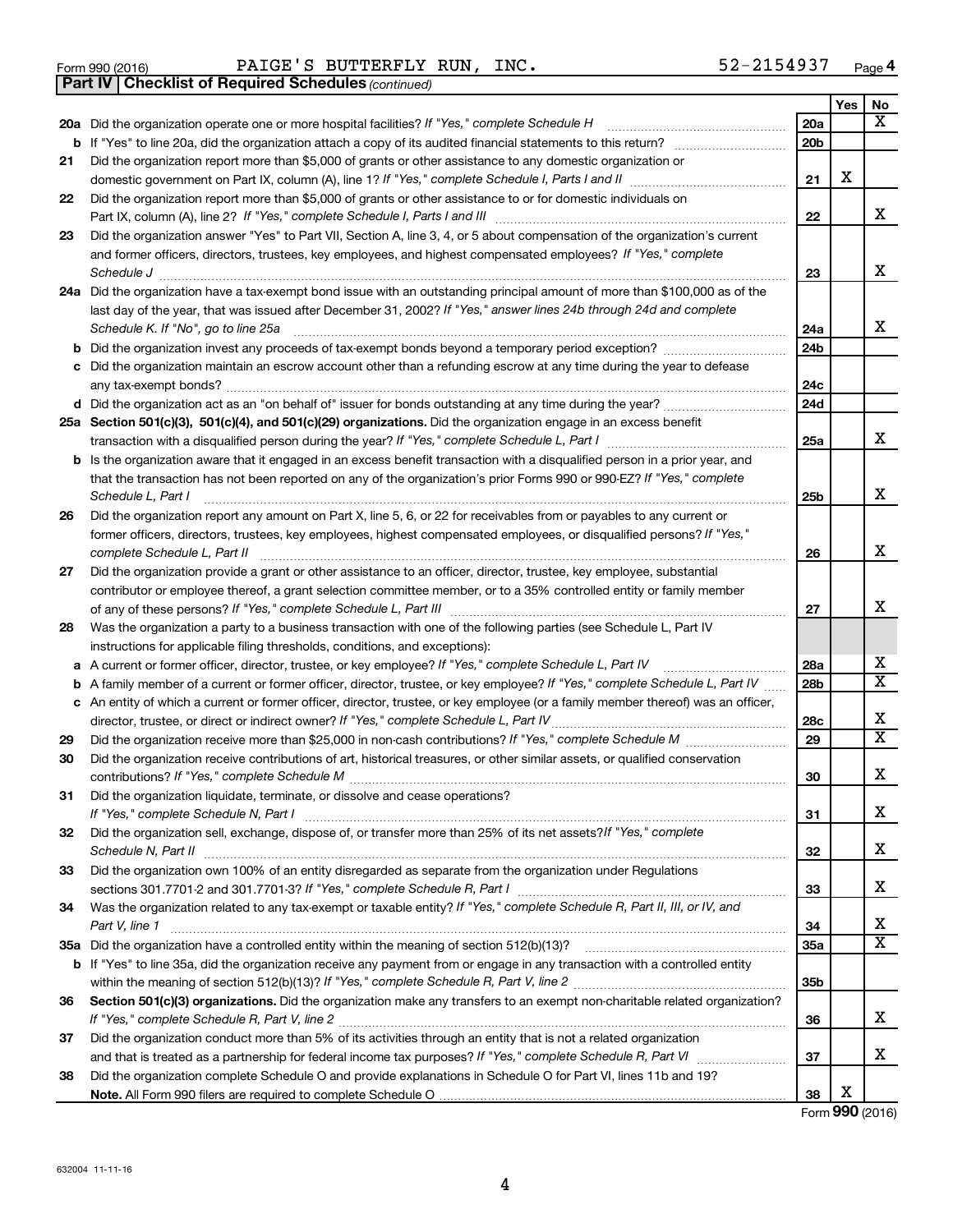|        | 52-2154937<br>PAIGE'S BUTTERFLY RUN, INC.<br>Form 990 (2016)                                                                                    |                |     | Page 5                |
|--------|-------------------------------------------------------------------------------------------------------------------------------------------------|----------------|-----|-----------------------|
|        | <b>Statements Regarding Other IRS Filings and Tax Compliance</b><br><b>Part V</b>                                                               |                |     |                       |
|        | Check if Schedule O contains a response or note to any line in this Part V                                                                      |                |     |                       |
|        |                                                                                                                                                 |                | Yes | No                    |
|        | 1a Enter the number reported in Box 3 of Form 1096. Enter -0- if not applicable<br>1a                                                           |                |     |                       |
|        | Enter the number of Forms W-2G included in line 1a. Enter -0- if not applicable<br>1b                                                           |                |     |                       |
| с      | Did the organization comply with backup withholding rules for reportable payments to vendors and reportable gaming                              |                |     |                       |
|        |                                                                                                                                                 | 1c             |     |                       |
|        | 2a Enter the number of employees reported on Form W-3, Transmittal of Wage and Tax Statements,                                                  |                |     |                       |
|        | 1<br>filed for the calendar year ending with or within the year covered by this return <i>manumumumum</i><br>2a                                 |                |     |                       |
|        | <b>b</b> If at least one is reported on line 2a, did the organization file all required federal employment tax returns?                         | 2 <sub>b</sub> | х   |                       |
|        | Note. If the sum of lines 1a and 2a is greater than 250, you may be required to e-file (see instructions) <i>managererriging</i>                |                |     |                       |
|        | 3a Did the organization have unrelated business gross income of \$1,000 or more during the year?                                                | 3a             |     | X.                    |
|        | If "Yes," has it filed a Form 990-T for this year? If "No," to line 3b, provide an explanation in Schedule O                                    | 3 <sub>b</sub> |     |                       |
|        | 4a At any time during the calendar year, did the organization have an interest in, or a signature or other authority over, a                    |                |     |                       |
|        | financial account in a foreign country (such as a bank account, securities account, or other financial account)?                                | 4a             |     | х                     |
|        | <b>b</b> If "Yes," enter the name of the foreign country: $\blacktriangleright$                                                                 |                |     |                       |
|        | See instructions for filing requirements for FinCEN Form 114, Report of Foreign Bank and Financial Accounts (FBAR).                             |                |     |                       |
|        |                                                                                                                                                 | 5a             |     | x                     |
| b      | Did any taxable party notify the organization that it was or is a party to a prohibited tax shelter transaction?                                | 5b             |     | $\overline{\text{X}}$ |
| с      | If "Yes," to line 5a or 5b, did the organization file Form 8886-T?                                                                              | 5с             |     |                       |
|        | 6a Does the organization have annual gross receipts that are normally greater than \$100,000, and did the organization solicit                  |                |     |                       |
|        | any contributions that were not tax deductible as charitable contributions?                                                                     | 6a             |     | x                     |
|        | b If "Yes," did the organization include with every solicitation an express statement that such contributions or gifts                          |                |     |                       |
|        | were not tax deductible?                                                                                                                        | 6b             |     |                       |
| 7      | Organizations that may receive deductible contributions under section 170(c).                                                                   |                |     |                       |
| a      | Did the organization receive a payment in excess of \$75 made partly as a contribution and partly for goods and services provided to the payor? | 7a             |     | х                     |
|        | <b>b</b> If "Yes," did the organization notify the donor of the value of the goods or services provided?                                        | 7b             |     |                       |
|        | c Did the organization sell, exchange, or otherwise dispose of tangible personal property for which it was required                             |                |     | x                     |
|        | to file Form 8282?                                                                                                                              | 7c             |     |                       |
|        | 7d<br>d If "Yes," indicate the number of Forms 8282 filed during the year                                                                       |                |     |                       |
| е      |                                                                                                                                                 | 7е<br>7f       |     |                       |
| f.     |                                                                                                                                                 |                |     |                       |
|        | If the organization received a contribution of qualified intellectual property, did the organization file Form 8899 as required?                | 7g             |     |                       |
|        | h If the organization received a contribution of cars, boats, airplanes, or other vehicles, did the organization file a Form 1098-C?            | 7h             |     |                       |
| 8      | Sponsoring organizations maintaining donor advised funds. Did a donor advised fund maintained by the                                            | 8              |     |                       |
| 9      | sponsoring organization have excess business holdings at any time during the year?<br>Sponsoring organizations maintaining donor advised funds. |                |     |                       |
|        | Did the sponsoring organization make any taxable distributions under section 4966?                                                              | 9а             |     |                       |
| а<br>b |                                                                                                                                                 | 9b             |     |                       |
| 10     | Section 501(c)(7) organizations. Enter:                                                                                                         |                |     |                       |
| a      | 10a                                                                                                                                             |                |     |                       |
| b      | 10 <sub>b</sub><br>Gross receipts, included on Form 990, Part VIII, line 12, for public use of club facilities manuscul                         |                |     |                       |
| 11     | Section 501(c)(12) organizations. Enter:                                                                                                        |                |     |                       |
| а      | 11a                                                                                                                                             |                |     |                       |
| b      | Gross income from other sources (Do not net amounts due or paid to other sources against                                                        |                |     |                       |
|        | 11b                                                                                                                                             |                |     |                       |
|        | 12a Section 4947(a)(1) non-exempt charitable trusts. Is the organization filing Form 990 in lieu of Form 1041?                                  | 12a            |     |                       |
| b      | 12 <sub>b</sub><br>If "Yes," enter the amount of tax-exempt interest received or accrued during the year                                        |                |     |                       |
| 13     | Section 501(c)(29) qualified nonprofit health insurance issuers.                                                                                |                |     |                       |
| а      | Is the organization licensed to issue qualified health plans in more than one state?                                                            | 13а            |     |                       |
|        | Note. See the instructions for additional information the organization must report on Schedule O.                                               |                |     |                       |
| b      | Enter the amount of reserves the organization is required to maintain by the states in which the                                                |                |     |                       |
|        | 13b                                                                                                                                             |                |     |                       |
| с      | 13с                                                                                                                                             |                |     |                       |
|        | 14a Did the organization receive any payments for indoor tanning services during the tax year?                                                  | 14a            |     | х                     |
|        |                                                                                                                                                 | 14b            |     |                       |

| Form 990 (2016) |  |
|-----------------|--|
|-----------------|--|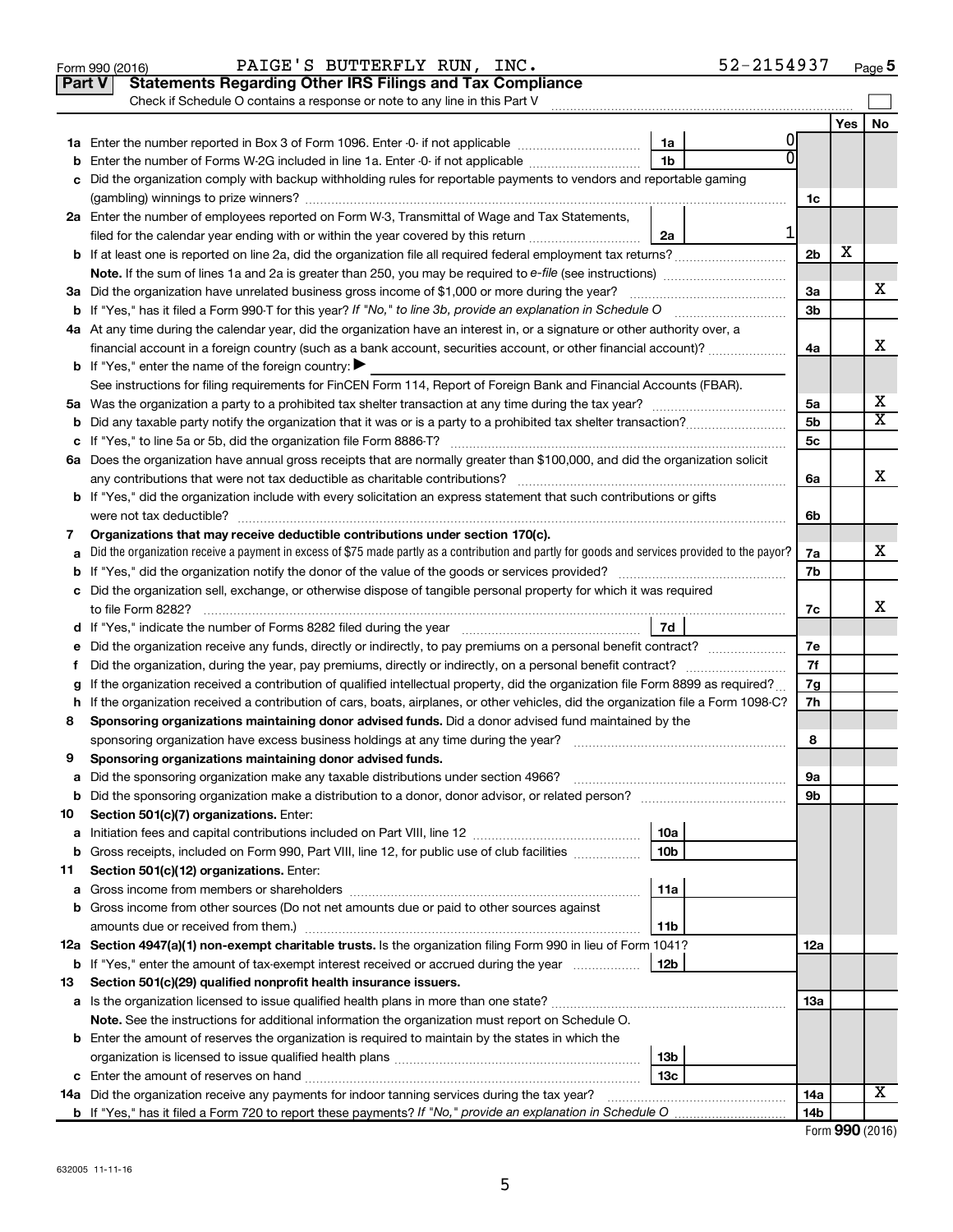| 3  | Did the organization delegate control over management duties customarily performed by or under the direct supervision                                                                                                          |                 |                       |                              |  |  |  |  |  |  |  |
|----|--------------------------------------------------------------------------------------------------------------------------------------------------------------------------------------------------------------------------------|-----------------|-----------------------|------------------------------|--|--|--|--|--|--|--|
|    |                                                                                                                                                                                                                                | 3               |                       | х<br>$\overline{\textbf{x}}$ |  |  |  |  |  |  |  |
| 4  | Did the organization make any significant changes to its governing documents since the prior Form 990 was filed?                                                                                                               |                 |                       |                              |  |  |  |  |  |  |  |
| 5  |                                                                                                                                                                                                                                | ${\bf 5}$       |                       | $\overline{\mathbf{x}}$      |  |  |  |  |  |  |  |
| 6  |                                                                                                                                                                                                                                |                 |                       |                              |  |  |  |  |  |  |  |
|    | 7a Did the organization have members, stockholders, or other persons who had the power to elect or appoint one or                                                                                                              |                 |                       |                              |  |  |  |  |  |  |  |
|    |                                                                                                                                                                                                                                |                 |                       |                              |  |  |  |  |  |  |  |
|    | <b>b</b> Are any governance decisions of the organization reserved to (or subject to approval by) members, stockholders, or                                                                                                    |                 |                       |                              |  |  |  |  |  |  |  |
|    |                                                                                                                                                                                                                                | 7b              |                       | х                            |  |  |  |  |  |  |  |
| 8  | Did the organization contemporaneously document the meetings held or written actions undertaken during the year by the following:                                                                                              |                 |                       |                              |  |  |  |  |  |  |  |
|    |                                                                                                                                                                                                                                |                 |                       |                              |  |  |  |  |  |  |  |
|    |                                                                                                                                                                                                                                | 8b              | х                     |                              |  |  |  |  |  |  |  |
| 9  | Is there any officer, director, trustee, or key employee listed in Part VII, Section A, who cannot be reached at the                                                                                                           |                 |                       |                              |  |  |  |  |  |  |  |
|    |                                                                                                                                                                                                                                | 9               |                       | х                            |  |  |  |  |  |  |  |
|    | <b>Section B. Policies</b> (This Section B requests information about policies not required by the Internal Revenue Code.)                                                                                                     |                 |                       |                              |  |  |  |  |  |  |  |
|    |                                                                                                                                                                                                                                |                 | Yes                   | No                           |  |  |  |  |  |  |  |
|    |                                                                                                                                                                                                                                | 10a             |                       | х                            |  |  |  |  |  |  |  |
|    | <b>b</b> If "Yes," did the organization have written policies and procedures governing the activities of such chapters, affiliates,                                                                                            |                 |                       |                              |  |  |  |  |  |  |  |
|    |                                                                                                                                                                                                                                | 10 <sub>b</sub> |                       |                              |  |  |  |  |  |  |  |
|    | 11a Has the organization provided a complete copy of this Form 990 to all members of its governing body before filing the form?                                                                                                | 11a             | X                     |                              |  |  |  |  |  |  |  |
|    | <b>b</b> Describe in Schedule O the process, if any, used by the organization to review this Form 990.                                                                                                                         |                 |                       |                              |  |  |  |  |  |  |  |
|    | 12a Did the organization have a written conflict of interest policy? If "No," go to line 13                                                                                                                                    | 12a             | х                     |                              |  |  |  |  |  |  |  |
|    | <b>b</b> Were officers, directors, or trustees, and key employees required to disclose annually interests that could give rise to conflicts?<br>12 <sub>b</sub>                                                                |                 |                       |                              |  |  |  |  |  |  |  |
|    | c Did the organization regularly and consistently monitor and enforce compliance with the policy? If "Yes," describe                                                                                                           |                 |                       |                              |  |  |  |  |  |  |  |
|    | in Schedule O how this was done <b>construction and construction</b> construction of the schedule O how this was done                                                                                                          | 12c             | х                     |                              |  |  |  |  |  |  |  |
| 13 |                                                                                                                                                                                                                                | 13              | $\overline{\text{x}}$ |                              |  |  |  |  |  |  |  |
| 14 | Did the organization have a written document retention and destruction policy? [11] manufaction manufaction in                                                                                                                 | 14              |                       | $\overline{\textbf{x}}$      |  |  |  |  |  |  |  |
| 15 | Did the process for determining compensation of the following persons include a review and approval by independent                                                                                                             |                 |                       |                              |  |  |  |  |  |  |  |
|    | persons, comparability data, and contemporaneous substantiation of the deliberation and decision?                                                                                                                              |                 |                       |                              |  |  |  |  |  |  |  |
|    | a The organization's CEO, Executive Director, or top management official manufactured content of the organization's CEO, Executive Director, or top management official manufactured in the state of the state of the state of | 15a             |                       | х                            |  |  |  |  |  |  |  |
|    |                                                                                                                                                                                                                                | 15b             |                       | $\overline{\textbf{x}}$      |  |  |  |  |  |  |  |
|    | If "Yes" to line 15a or 15b, describe the process in Schedule O (see instructions).                                                                                                                                            |                 |                       |                              |  |  |  |  |  |  |  |
|    | 16a Did the organization invest in, contribute assets to, or participate in a joint venture or similar arrangement with a                                                                                                      |                 |                       |                              |  |  |  |  |  |  |  |
|    | taxable entity during the year?                                                                                                                                                                                                | 16a             |                       | х                            |  |  |  |  |  |  |  |
|    | b If "Yes," did the organization follow a written policy or procedure requiring the organization to evaluate its participation                                                                                                 |                 |                       |                              |  |  |  |  |  |  |  |
|    | in joint venture arrangements under applicable federal tax law, and take steps to safeguard the organization's                                                                                                                 |                 |                       |                              |  |  |  |  |  |  |  |
|    | exempt status with respect to such arrangements?                                                                                                                                                                               | 16b             |                       |                              |  |  |  |  |  |  |  |
|    | <b>Section C. Disclosure</b>                                                                                                                                                                                                   |                 |                       |                              |  |  |  |  |  |  |  |
| 17 | List the states with which a copy of this Form 990 is required to be filed $\blacktriangleright\text{NY}$                                                                                                                      |                 |                       |                              |  |  |  |  |  |  |  |
| 18 | Section 6104 requires an organization to make its Forms 1023 (or 1024 if applicable), 990, and 990-T (Section 501(c)(3)s only) available                                                                                       |                 |                       |                              |  |  |  |  |  |  |  |
|    | for public inspection. Indicate how you made these available. Check all that apply.                                                                                                                                            |                 |                       |                              |  |  |  |  |  |  |  |
|    | $X$ Upon request<br>$ \mathbf{X} $ Own website<br>Another's website<br>Other (explain in Schedule O)                                                                                                                           |                 |                       |                              |  |  |  |  |  |  |  |
| 19 | Describe in Schedule O whether (and if so, how) the organization made its governing documents, conflict of interest policy, and financial                                                                                      |                 |                       |                              |  |  |  |  |  |  |  |
|    | statements available to the public during the tax year.                                                                                                                                                                        |                 |                       |                              |  |  |  |  |  |  |  |
| 20 | State the name, address, and telephone number of the person who possesses the organization's books and records:                                                                                                                |                 |                       |                              |  |  |  |  |  |  |  |
|    | CHRISTOPHER ARNOLD - 315-635-0099                                                                                                                                                                                              |                 |                       |                              |  |  |  |  |  |  |  |
|    | 2911 FARGO ROAD, BALDWINSVILLE, NY<br>13027                                                                                                                                                                                    |                 |                       |                              |  |  |  |  |  |  |  |
|    | 632006 11-11-16                                                                                                                                                                                                                |                 | Form 990 (201         |                              |  |  |  |  |  |  |  |
|    |                                                                                                                                                                                                                                |                 |                       |                              |  |  |  |  |  |  |  |

| Form 990 (2016) | PAIGE'S BUTTERFLY RUN, INC. | $52 - 2154937$<br>Page |
|-----------------|-----------------------------|------------------------|

**2** Did any officer, director, trustee, or key employee have a family relationship or a business relationship with any other

officer, director, trustee, or key employee? ~~~~~~~~~~~~~~~~~~~~~~~~~~~~~~~~~~~~~~~~

**1a** Enter the number of voting members of the governing body at the end of the tax year *www.www.* 

Check if Schedule O contains a response or note to any line in this Part VI

**Section A. Governing Body and Management**

If there are material differences in voting rights among members of the governing body, or if the governing body delegated broad authority to an executive committee or similar committee, explain in Schedule O.

**b** Enter the number of voting members included in line 1a, above, who are independent  $\ldots$ 

| 52-2154937 | Page 6 |
|------------|--------|
|------------|--------|

3

3

**2**

X

**1a**

**1b**

**Part VI** Governance, Management, and Disclosure For each "Yes" response to lines 2 through 7b below, and for a "No" response *to line 8a, 8b, or 10b below, describe the circumstances, processes, or changes in Schedule O. See instructions.*

| ฑ ษษบ (2016) |           |
|--------------|-----------|
|              | $-1$ $-1$ |

**Yes No**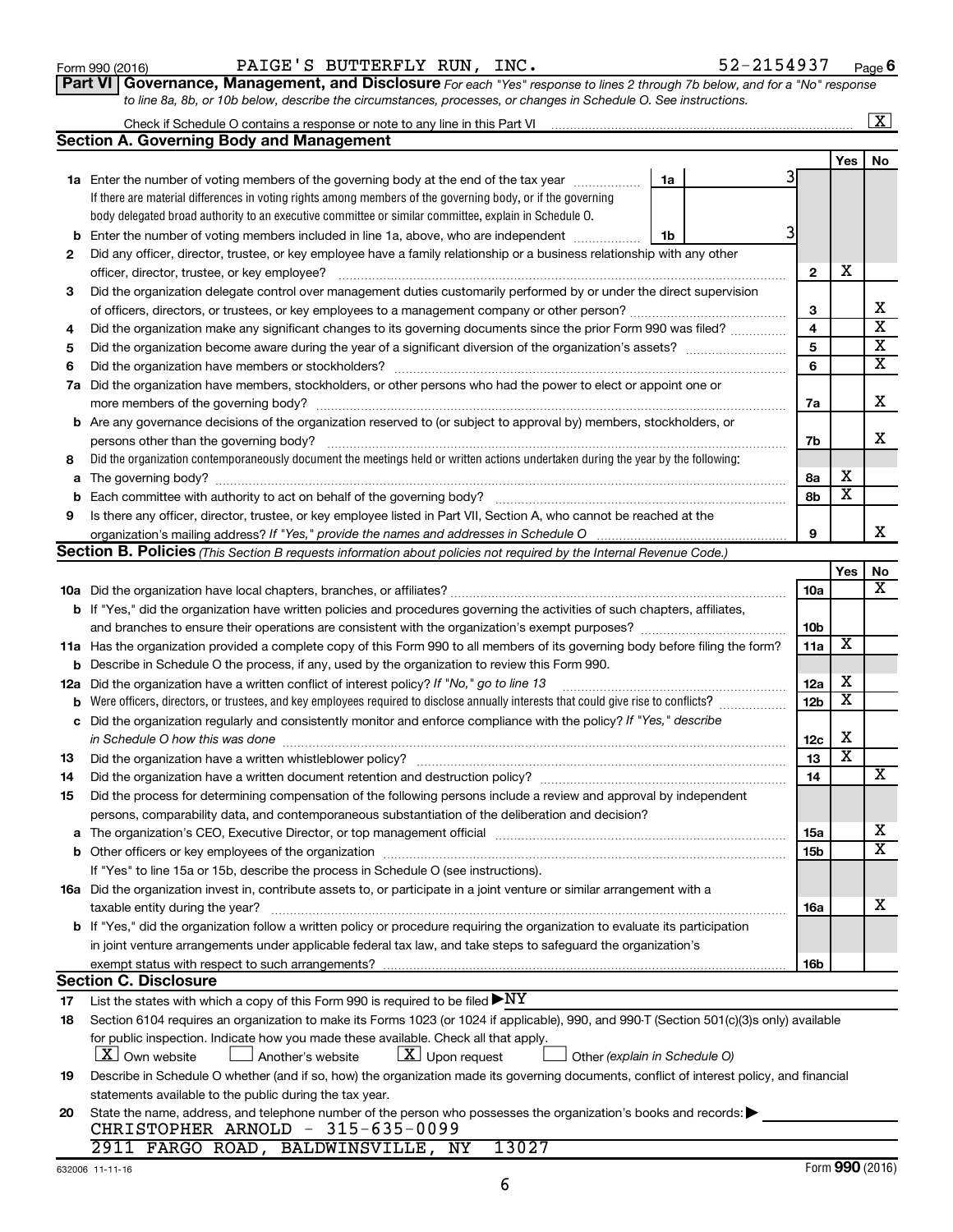$\begin{array}{c} \hline \end{array}$ 

| Part VII Compensation of Officers, Directors, Trustees, Key Employees, Highest Compensated |
|--------------------------------------------------------------------------------------------|
| <b>Employees, and Independent Contractors</b>                                              |

Check if Schedule O contains a response or note to any line in this Part VII

**Section A. Officers, Directors, Trustees, Key Employees, and Highest Compensated Employees**

**1a**  Complete this table for all persons required to be listed. Report compensation for the calendar year ending with or within the organization's tax year.

 $\bullet$  List all of the organization's current officers, directors, trustees (whether individuals or organizations), regardless of amount of compensation. Enter -0- in columns  $(D)$ ,  $(E)$ , and  $(F)$  if no compensation was paid.

● List all of the organization's **current** key employees, if any. See instructions for definition of "key employee."

**•** List the organization's five current highest compensated employees (other than an officer, director, trustee, or key employee) who received reportable compensation (Box 5 of Form W-2 and/or Box 7 of Form 1099-MISC) of more than \$100,000 from the organization and any related organizations.

 $\bullet$  List all of the organization's former officers, key employees, and highest compensated employees who received more than \$100,000 of reportable compensation from the organization and any related organizations.

**•** List all of the organization's former directors or trustees that received, in the capacity as a former director or trustee of the organization, more than \$10,000 of reportable compensation from the organization and any related organizations.

List persons in the following order: individual trustees or directors; institutional trustees; officers; key employees; highest compensated employees; and former such persons.

 $\boxed{\textbf{X}}$  Check this box if neither the organization nor any related organization compensated any current officer, director, or trustee.

| (A)                       | (B)<br>(C)    |                                                                          |                                 |             |              |                                  |        | (D)                | (F)             |               |
|---------------------------|---------------|--------------------------------------------------------------------------|---------------------------------|-------------|--------------|----------------------------------|--------|--------------------|-----------------|---------------|
| Name and Title            | Average       | Position<br>(do not check more than one<br>box, unless person is both an |                                 |             |              |                                  |        | Reportable         | Reportable      | Estimated     |
|                           | hours per     |                                                                          |                                 |             |              |                                  |        | compensation       | compensation    | amount of     |
|                           | week          |                                                                          | officer and a director/trustee) |             |              |                                  |        | from               | from related    | other         |
|                           | (list any     |                                                                          |                                 |             |              |                                  |        | the                | organizations   | compensation  |
|                           | hours for     |                                                                          |                                 |             |              |                                  |        | organization       | (W-2/1099-MISC) | from the      |
|                           | related       |                                                                          |                                 |             |              |                                  |        | (W-2/1099-MISC)    |                 | organization  |
|                           | organizations |                                                                          |                                 |             |              |                                  |        |                    |                 | and related   |
|                           | below         |                                                                          |                                 |             |              |                                  |        |                    |                 | organizations |
|                           | line)         | Individual trustee or director                                           | Institutional trustee           | Officer     | Key employee | Highest compensated<br> employee | Former |                    |                 |               |
| (1) CHRISTOPHER ARNOLD    | 5.00          |                                                                          |                                 |             |              |                                  |        |                    |                 |               |
| PRESIDENT                 |               | $\mathbf X$                                                              |                                 | $\mathbf X$ |              |                                  |        | 0.                 | 0.              | $\mathbf 0$ . |
| (2) ELLEN YEOMANS         | 1.00          |                                                                          |                                 |             |              |                                  |        |                    |                 |               |
| VICE PRESIDENT            |               | $\mathbf X$                                                              |                                 | $\mathbf X$ |              |                                  |        | 0.                 | 0.              | $\mathbf 0$ . |
| (3) RALPH SIMONE          | 0.50          |                                                                          |                                 |             |              |                                  |        |                    |                 |               |
| <b>SECRETARY</b>          |               | $\mathbf X$                                                              |                                 | $\mathbf X$ |              |                                  |        | $\boldsymbol{0}$ . | 0.              | $\mathbf 0$ . |
| (4) MARY KATE INTAGLIETTA | 40.00         |                                                                          |                                 |             |              |                                  |        |                    |                 |               |
| EXECUTIVE DIRECTOR        |               |                                                                          |                                 | $\mathbf X$ |              |                                  |        | 16,246.            | 0.              | 1,477.        |
|                           |               |                                                                          |                                 |             |              |                                  |        |                    |                 |               |
|                           |               |                                                                          |                                 |             |              |                                  |        |                    |                 |               |
|                           |               |                                                                          |                                 |             |              |                                  |        |                    |                 |               |
|                           |               |                                                                          |                                 |             |              |                                  |        |                    |                 |               |
|                           |               |                                                                          |                                 |             |              |                                  |        |                    |                 |               |
|                           |               |                                                                          |                                 |             |              |                                  |        |                    |                 |               |
|                           |               |                                                                          |                                 |             |              |                                  |        |                    |                 |               |
|                           |               |                                                                          |                                 |             |              |                                  |        |                    |                 |               |
|                           |               |                                                                          |                                 |             |              |                                  |        |                    |                 |               |
|                           |               |                                                                          |                                 |             |              |                                  |        |                    |                 |               |
|                           |               |                                                                          |                                 |             |              |                                  |        |                    |                 |               |
|                           |               |                                                                          |                                 |             |              |                                  |        |                    |                 |               |
|                           |               |                                                                          |                                 |             |              |                                  |        |                    |                 |               |
|                           |               |                                                                          |                                 |             |              |                                  |        |                    |                 |               |
|                           |               |                                                                          |                                 |             |              |                                  |        |                    |                 |               |
|                           |               |                                                                          |                                 |             |              |                                  |        |                    |                 |               |
|                           |               |                                                                          |                                 |             |              |                                  |        |                    |                 |               |
|                           |               |                                                                          |                                 |             |              |                                  |        |                    |                 |               |
|                           |               |                                                                          |                                 |             |              |                                  |        |                    |                 |               |
|                           |               |                                                                          |                                 |             |              |                                  |        |                    |                 |               |
|                           |               |                                                                          |                                 |             |              |                                  |        |                    |                 |               |
|                           |               |                                                                          |                                 |             |              |                                  |        |                    |                 |               |
|                           |               |                                                                          |                                 |             |              |                                  |        |                    |                 |               |
|                           |               |                                                                          |                                 |             |              |                                  |        |                    |                 |               |
|                           |               |                                                                          |                                 |             |              |                                  |        |                    |                 |               |
|                           |               |                                                                          |                                 |             |              |                                  |        |                    |                 |               |

Form (2016) **990**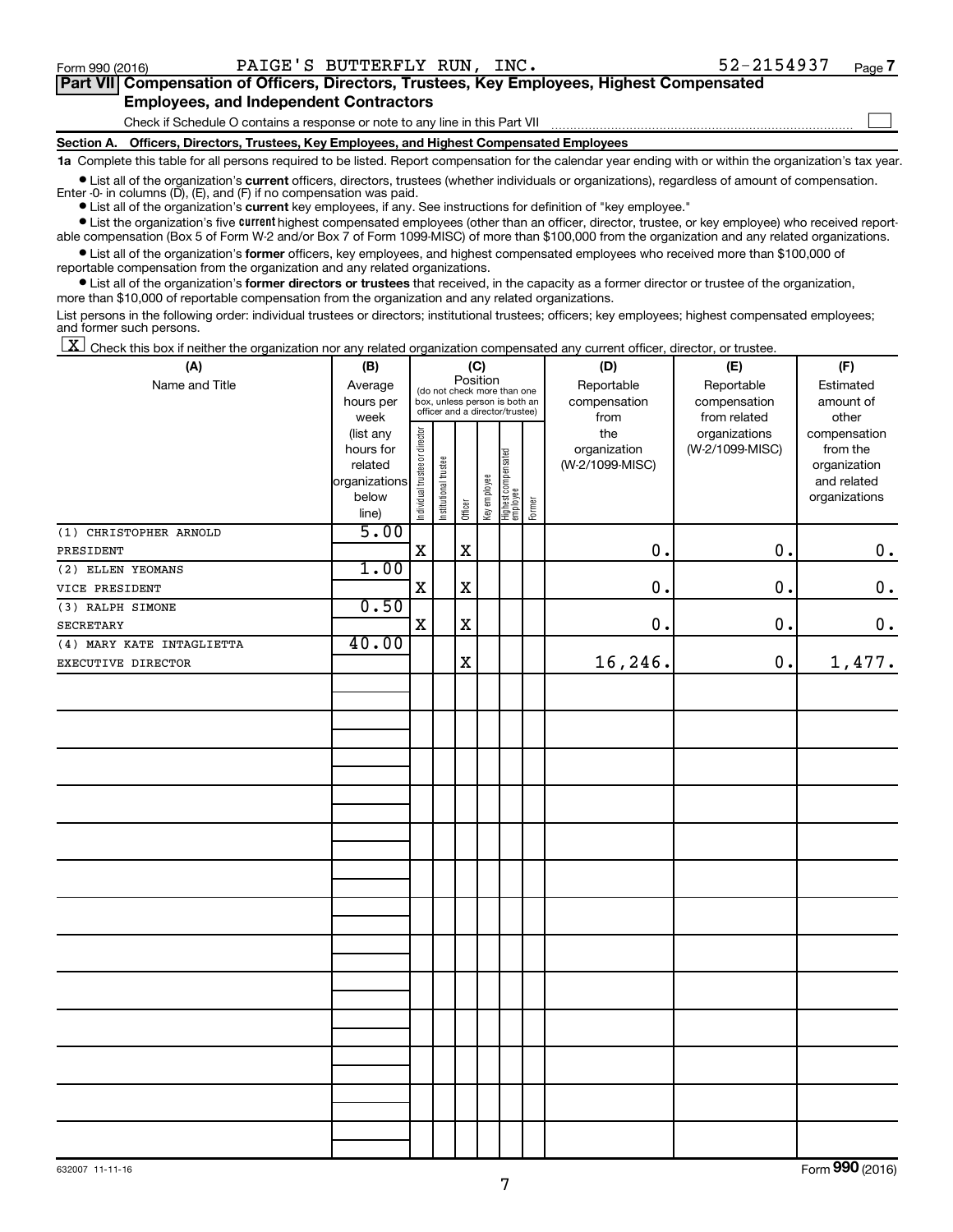|   | PAIGE'S BUTTERFLY RUN, INC.<br>Form 990 (2016)                                                                                                                                                                                                         |                                                                      |                                |                       |                 |              |                                                                                                 |        |                                                | 52-2154937                                       |                  |                                                                          | Page 8           |
|---|--------------------------------------------------------------------------------------------------------------------------------------------------------------------------------------------------------------------------------------------------------|----------------------------------------------------------------------|--------------------------------|-----------------------|-----------------|--------------|-------------------------------------------------------------------------------------------------|--------|------------------------------------------------|--------------------------------------------------|------------------|--------------------------------------------------------------------------|------------------|
|   | <b>Part VII</b><br>Section A. Officers, Directors, Trustees, Key Employees, and Highest Compensated Employees (continued)                                                                                                                              |                                                                      |                                |                       |                 |              |                                                                                                 |        |                                                |                                                  |                  |                                                                          |                  |
|   | (A)<br>Name and title                                                                                                                                                                                                                                  | (B)<br>Average<br>hours per<br>week                                  |                                |                       | (C)<br>Position |              | (do not check more than one<br>box, unless person is both an<br>officer and a director/trustee) |        | (D)<br>Reportable<br>compensation              | (E)<br>Reportable<br>compensation                |                  | (F)<br>Estimated<br>amount of<br>other                                   |                  |
|   |                                                                                                                                                                                                                                                        | (list any<br>hours for<br>related<br>organizations<br>below<br>line) | Individual trustee or director | Institutional trustee | Officer         | Key employee | <br>  Highest compensated<br>  employee                                                         | Former | from<br>the<br>organization<br>(W-2/1099-MISC) | from related<br>organizations<br>(W-2/1099-MISC) |                  | compensation<br>from the<br>organization<br>and related<br>organizations |                  |
|   |                                                                                                                                                                                                                                                        |                                                                      |                                |                       |                 |              |                                                                                                 |        |                                                |                                                  |                  |                                                                          |                  |
|   |                                                                                                                                                                                                                                                        |                                                                      |                                |                       |                 |              |                                                                                                 |        |                                                |                                                  |                  |                                                                          |                  |
|   |                                                                                                                                                                                                                                                        |                                                                      |                                |                       |                 |              |                                                                                                 |        |                                                |                                                  |                  |                                                                          |                  |
|   |                                                                                                                                                                                                                                                        |                                                                      |                                |                       |                 |              |                                                                                                 |        |                                                |                                                  |                  |                                                                          |                  |
|   |                                                                                                                                                                                                                                                        |                                                                      |                                |                       |                 |              |                                                                                                 |        |                                                |                                                  |                  |                                                                          |                  |
|   |                                                                                                                                                                                                                                                        |                                                                      |                                |                       |                 |              |                                                                                                 |        |                                                |                                                  |                  |                                                                          |                  |
|   |                                                                                                                                                                                                                                                        |                                                                      |                                |                       |                 |              |                                                                                                 |        | 16, 246.                                       |                                                  | $\overline{0}$ . |                                                                          | 1,477.           |
|   | 1b Sub-total<br>c Total from continuation sheets to Part VII, Section A [11, 11, 11, 11, 11]                                                                                                                                                           |                                                                      |                                |                       |                 |              |                                                                                                 |        | $\overline{0}$ .                               |                                                  | $\overline{0}$ . |                                                                          | $\overline{0}$ . |
|   |                                                                                                                                                                                                                                                        |                                                                      |                                |                       |                 |              |                                                                                                 |        | 16, 246.                                       |                                                  | 0.               |                                                                          | 1,477.           |
| 2 | Total number of individuals (including but not limited to those listed above) who received more than \$100,000 of reportable<br>compensation from the organization $\blacktriangleright$                                                               |                                                                      |                                |                       |                 |              |                                                                                                 |        |                                                |                                                  |                  |                                                                          | 0                |
|   |                                                                                                                                                                                                                                                        |                                                                      |                                |                       |                 |              |                                                                                                 |        |                                                |                                                  |                  | Yes                                                                      | No               |
| 3 | Did the organization list any former officer, director, or trustee, key employee, or highest compensated employee on<br>line 1a? If "Yes," complete Schedule J for such individual manufactured content to the settlement of the settl                 |                                                                      |                                |                       |                 |              |                                                                                                 |        |                                                |                                                  | з                |                                                                          | х                |
|   | For any individual listed on line 1a, is the sum of reportable compensation and other compensation from the organization<br>and related organizations greater than \$150,000? If "Yes," complete Schedule J for such individual                        |                                                                      |                                |                       |                 |              |                                                                                                 |        |                                                |                                                  | 4                |                                                                          | x                |
| 5 | Did any person listed on line 1a receive or accrue compensation from any unrelated organization or individual for services                                                                                                                             |                                                                      |                                |                       |                 |              |                                                                                                 |        |                                                |                                                  | 5                |                                                                          | х                |
|   | <b>Section B. Independent Contractors</b>                                                                                                                                                                                                              |                                                                      |                                |                       |                 |              |                                                                                                 |        |                                                |                                                  |                  |                                                                          |                  |
| 1 | Complete this table for your five highest compensated independent contractors that received more than \$100,000 of compensation from<br>the organization. Report compensation for the calendar year ending with or within the organization's tax year. |                                                                      |                                |                       |                 |              |                                                                                                 |        |                                                |                                                  |                  |                                                                          |                  |
|   | (A)<br>Name and business address                                                                                                                                                                                                                       |                                                                      |                                | <b>NONE</b>           |                 |              |                                                                                                 |        | (B)<br>Description of services                 |                                                  |                  | (C)<br>Compensation                                                      |                  |
|   |                                                                                                                                                                                                                                                        |                                                                      |                                |                       |                 |              |                                                                                                 |        |                                                |                                                  |                  |                                                                          |                  |
|   |                                                                                                                                                                                                                                                        |                                                                      |                                |                       |                 |              |                                                                                                 |        |                                                |                                                  |                  |                                                                          |                  |
|   |                                                                                                                                                                                                                                                        |                                                                      |                                |                       |                 |              |                                                                                                 |        |                                                |                                                  |                  |                                                                          |                  |
|   |                                                                                                                                                                                                                                                        |                                                                      |                                |                       |                 |              |                                                                                                 |        |                                                |                                                  |                  |                                                                          |                  |
| 2 | Total number of independent contractors (including but not limited to those listed above) who received more than<br>\$100,000 of compensation from the organization                                                                                    |                                                                      |                                |                       |                 | 0            |                                                                                                 |        |                                                |                                                  |                  |                                                                          |                  |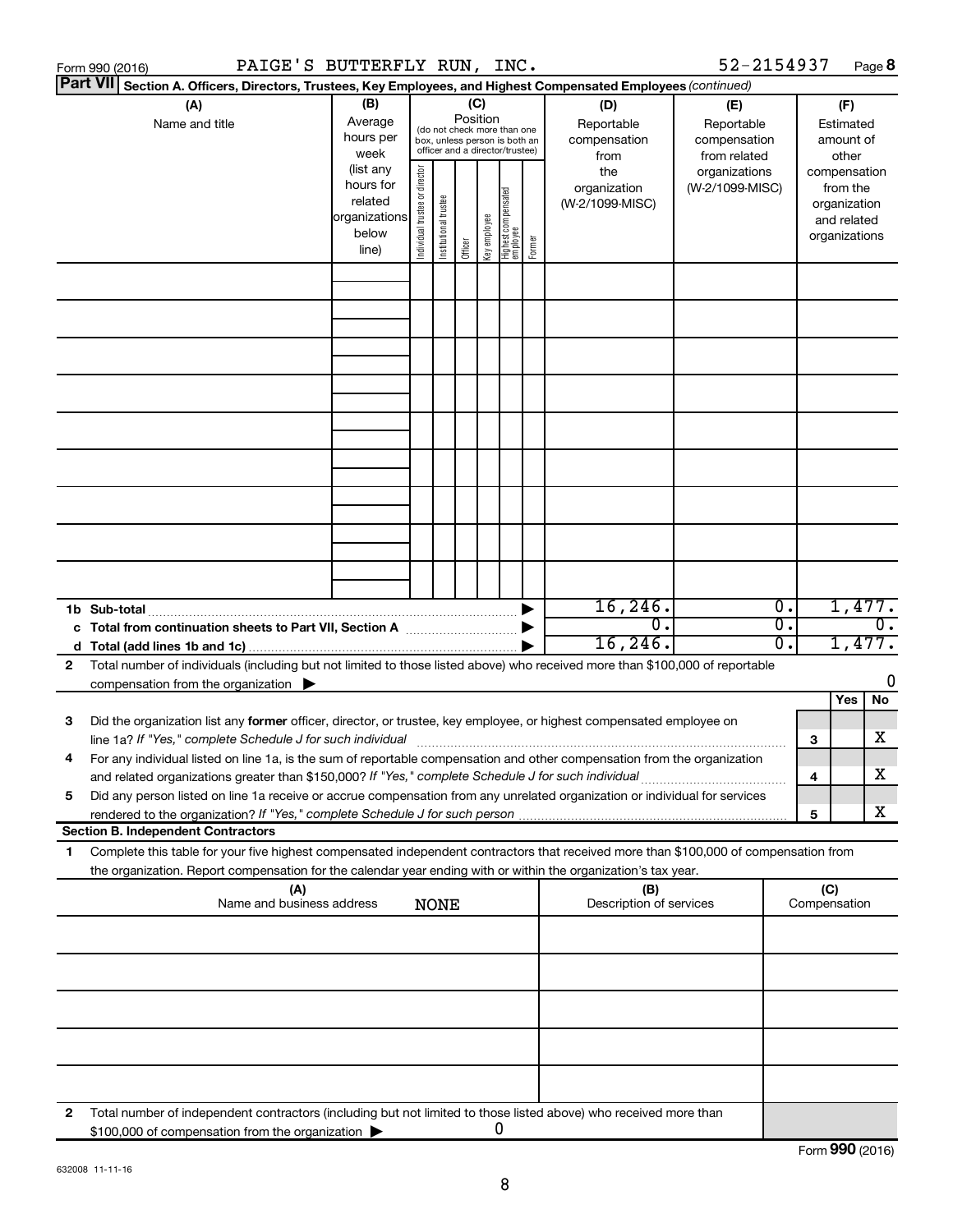|                                                                                         | <b>Part VIII</b> | <b>Statement of Revenue</b>                                                                                                                                                                                                                                                                                                                                                                                                                                                                                                                                                                                               |                      |                                                 |                                         |                                                                    |
|-----------------------------------------------------------------------------------------|------------------|---------------------------------------------------------------------------------------------------------------------------------------------------------------------------------------------------------------------------------------------------------------------------------------------------------------------------------------------------------------------------------------------------------------------------------------------------------------------------------------------------------------------------------------------------------------------------------------------------------------------------|----------------------|-------------------------------------------------|-----------------------------------------|--------------------------------------------------------------------|
|                                                                                         |                  | Check if Schedule O contains a response or note to any line in this Part VIII                                                                                                                                                                                                                                                                                                                                                                                                                                                                                                                                             |                      |                                                 |                                         |                                                                    |
|                                                                                         |                  |                                                                                                                                                                                                                                                                                                                                                                                                                                                                                                                                                                                                                           | (A)<br>Total revenue | (B)<br>Related or<br>exempt function<br>revenue | (C)<br>Unrelated<br>business<br>revenue | (D)<br>Revenue excluded<br>from tax under<br>sections<br>512 - 514 |
| Contributions, Gifts, Grants<br>and Other Similar Amounts<br>Program Service<br>Revenue | 2a<br>b          | 1 a Federated campaigns<br>1a<br>1 <sub>b</sub><br><b>b</b> Membership dues <i></i><br>155,865.<br>1 <sub>c</sub><br>1 <sub>d</sub><br>d Related organizations<br>1e<br>e Government grants (contributions)<br>f All other contributions, gifts, grants, and<br>similar amounts not included above<br>1f<br>15,944.<br>Noncash contributions included in lines 1a-1f: \$<br><b>Business Code</b><br><u> 1989 - Johann Barn, mars eta bainar eta idazlea (</u><br>the control of the control of the control of the control of the control of<br>the control of the control of the control of the control of the control of | 155,865.             |                                                 |                                         |                                                                    |
|                                                                                         |                  | ▶                                                                                                                                                                                                                                                                                                                                                                                                                                                                                                                                                                                                                         |                      |                                                 |                                         |                                                                    |
|                                                                                         | 3<br>4<br>5      | Investment income (including dividends, interest, and<br>▶<br>Income from investment of tax-exempt bond proceeds                                                                                                                                                                                                                                                                                                                                                                                                                                                                                                          | 16.                  |                                                 |                                         | 16.                                                                |
|                                                                                         | 6а<br>b<br>c     | (i) Real<br>(ii) Personal<br>Gross rents<br>Less: rental expenses<br>Rental income or (loss)                                                                                                                                                                                                                                                                                                                                                                                                                                                                                                                              |                      |                                                 |                                         |                                                                    |
|                                                                                         |                  | ▶<br><b>7 a</b> Gross amount from sales of<br>(i) Securities<br>(ii) Other<br>assets other than inventory<br><b>b</b> Less: cost or other basis                                                                                                                                                                                                                                                                                                                                                                                                                                                                           |                      |                                                 |                                         |                                                                    |
|                                                                                         |                  | and sales expenses<br>▶<br>8 a Gross income from fundraising events (not                                                                                                                                                                                                                                                                                                                                                                                                                                                                                                                                                  |                      |                                                 |                                         |                                                                    |
| <b>Other Revenue</b>                                                                    |                  | 155,865. <sub>of</sub><br>including \$<br>contributions reported on line 1c). See<br>$a$ 162,617.<br>$b \overline{53,824}$ .                                                                                                                                                                                                                                                                                                                                                                                                                                                                                              |                      |                                                 |                                         |                                                                    |
|                                                                                         |                  | c Net income or (loss) from fundraising events<br>$\blacksquare$                                                                                                                                                                                                                                                                                                                                                                                                                                                                                                                                                          | 108,793.             |                                                 |                                         | 108,793.                                                           |
|                                                                                         |                  | 9 a Gross income from gaming activities. See<br><b>b</b> Less: direct expenses <b>manually</b><br>b                                                                                                                                                                                                                                                                                                                                                                                                                                                                                                                       |                      |                                                 |                                         |                                                                    |
|                                                                                         |                  | c Net income or (loss) from gaming activities<br>▶                                                                                                                                                                                                                                                                                                                                                                                                                                                                                                                                                                        |                      |                                                 |                                         |                                                                    |
|                                                                                         |                  | 10 a Gross sales of inventory, less returns<br>$\mathbf{b}$<br>c Net income or (loss) from sales of inventory<br>▶                                                                                                                                                                                                                                                                                                                                                                                                                                                                                                        |                      |                                                 |                                         |                                                                    |
|                                                                                         |                  | Miscellaneous Revenue<br><b>Business Code</b>                                                                                                                                                                                                                                                                                                                                                                                                                                                                                                                                                                             |                      |                                                 |                                         |                                                                    |
|                                                                                         | 11a              | the control of the control of the control of the control of                                                                                                                                                                                                                                                                                                                                                                                                                                                                                                                                                               |                      |                                                 |                                         |                                                                    |
|                                                                                         | b                | <u> 1989 - Johann Stein, mars an deus Amerikaansk kommunister (</u>                                                                                                                                                                                                                                                                                                                                                                                                                                                                                                                                                       |                      |                                                 |                                         |                                                                    |
|                                                                                         | с                | the control of the control of the control of the control of                                                                                                                                                                                                                                                                                                                                                                                                                                                                                                                                                               |                      |                                                 |                                         |                                                                    |
|                                                                                         | d                |                                                                                                                                                                                                                                                                                                                                                                                                                                                                                                                                                                                                                           |                      |                                                 |                                         |                                                                    |
|                                                                                         |                  | $\blacktriangleright$                                                                                                                                                                                                                                                                                                                                                                                                                                                                                                                                                                                                     |                      |                                                 |                                         |                                                                    |
|                                                                                         | 12               |                                                                                                                                                                                                                                                                                                                                                                                                                                                                                                                                                                                                                           | 264,674.             | $\overline{0}$ .                                | $\overline{\phantom{0}}$ .              | 108,809.                                                           |

Form 990 (2016) Page PAIGE'S BUTTERFLY RUN, INC. 52-2154937

**9**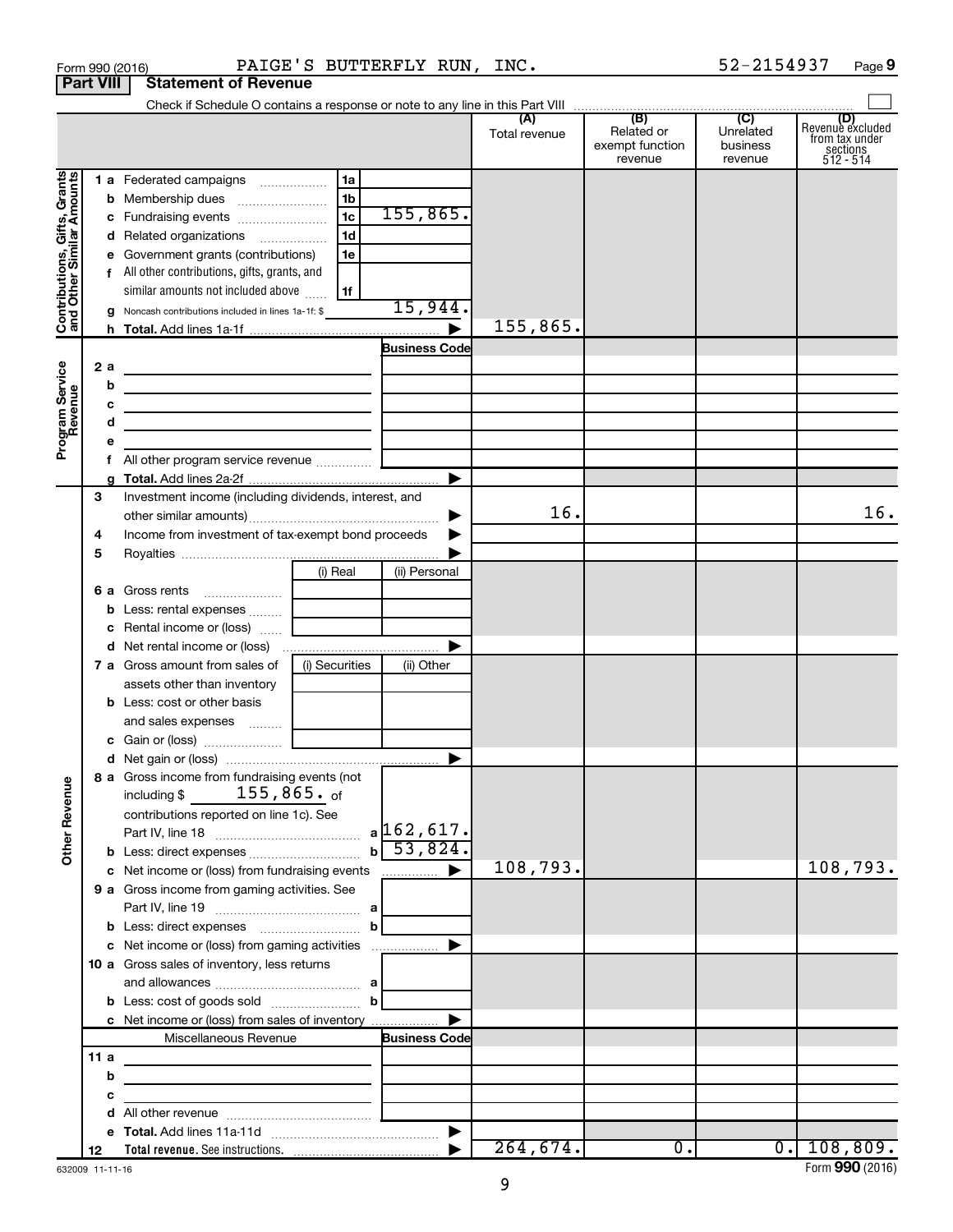**Part IX Statement of Functional Expenses** 

Form 990 (2016) Page PAIGE'S BUTTERFLY RUN, INC. 52-2154937

*Section 501(c)(3) and 501(c)(4) organizations must complete all columns. All other organizations must complete column (A).*

|              | Do not include amounts reported on lines 6b,<br>7b, 8b, 9b, and 10b of Part VIII.                                                                                                                           | (A)<br>Total expenses | (B)<br>Program service<br>expenses | (C)<br>Management and<br>general expenses | (D)<br>Fundraising<br>expenses |  |  |  |  |
|--------------|-------------------------------------------------------------------------------------------------------------------------------------------------------------------------------------------------------------|-----------------------|------------------------------------|-------------------------------------------|--------------------------------|--|--|--|--|
| 1.           | Grants and other assistance to domestic organizations                                                                                                                                                       |                       |                                    |                                           |                                |  |  |  |  |
|              | and domestic governments. See Part IV, line 21                                                                                                                                                              | 232,426.              | 232,426.                           |                                           |                                |  |  |  |  |
| $\mathbf{2}$ | Grants and other assistance to domestic                                                                                                                                                                     |                       |                                    |                                           |                                |  |  |  |  |
|              | individuals. See Part IV, line 22<br><u> 1986 - Johann Barnett, martin a</u>                                                                                                                                |                       |                                    |                                           |                                |  |  |  |  |
| 3            | Grants and other assistance to foreign                                                                                                                                                                      |                       |                                    |                                           |                                |  |  |  |  |
|              | organizations, foreign governments, and foreign                                                                                                                                                             |                       |                                    |                                           |                                |  |  |  |  |
|              | individuals. See Part IV, lines 15 and 16                                                                                                                                                                   |                       |                                    |                                           |                                |  |  |  |  |
| 4            | Benefits paid to or for members                                                                                                                                                                             |                       |                                    |                                           |                                |  |  |  |  |
| 5            | Compensation of current officers, directors,                                                                                                                                                                |                       |                                    |                                           |                                |  |  |  |  |
|              | trustees, and key employees                                                                                                                                                                                 |                       |                                    |                                           |                                |  |  |  |  |
| 6            | Compensation not included above, to disqualified                                                                                                                                                            |                       |                                    |                                           |                                |  |  |  |  |
|              | persons (as defined under section 4958(f)(1)) and                                                                                                                                                           |                       |                                    |                                           |                                |  |  |  |  |
|              | persons described in section 4958(c)(3)(B)                                                                                                                                                                  |                       |                                    |                                           |                                |  |  |  |  |
| 7            |                                                                                                                                                                                                             | 17, 120.              | 1,198.                             | 1,370.                                    | 14,552.                        |  |  |  |  |
| 8            | Pension plan accruals and contributions (include                                                                                                                                                            |                       |                                    |                                           |                                |  |  |  |  |
|              | section 401(k) and 403(b) employer contributions)                                                                                                                                                           |                       |                                    |                                           |                                |  |  |  |  |
| 9            |                                                                                                                                                                                                             | 512.                  | 36.                                | 41.                                       | 435.                           |  |  |  |  |
| 10           |                                                                                                                                                                                                             | 1,310.                | 92.                                | 105.                                      | 1,113.                         |  |  |  |  |
| 11           | Fees for services (non-employees):                                                                                                                                                                          |                       |                                    |                                           |                                |  |  |  |  |
| a            |                                                                                                                                                                                                             | 1,500.                |                                    | 1,500.                                    |                                |  |  |  |  |
| b            |                                                                                                                                                                                                             | 50.                   |                                    | 50.                                       |                                |  |  |  |  |
|              |                                                                                                                                                                                                             | 3,350.                |                                    | 3,350.                                    |                                |  |  |  |  |
| d            |                                                                                                                                                                                                             |                       |                                    |                                           |                                |  |  |  |  |
|              | Professional fundraising services. See Part IV, line 17                                                                                                                                                     |                       |                                    |                                           |                                |  |  |  |  |
| f            | Investment management fees                                                                                                                                                                                  |                       |                                    |                                           |                                |  |  |  |  |
| $\mathbf{q}$ | Other. (If line 11g amount exceeds 10% of line 25,                                                                                                                                                          | 709.                  |                                    | 709.                                      |                                |  |  |  |  |
|              | column (A) amount, list line 11g expenses on Sch O.)                                                                                                                                                        | 618.                  |                                    | 618.                                      |                                |  |  |  |  |
| 12           |                                                                                                                                                                                                             | 868.                  |                                    | 868.                                      |                                |  |  |  |  |
| 13           |                                                                                                                                                                                                             |                       |                                    |                                           |                                |  |  |  |  |
| 14           |                                                                                                                                                                                                             |                       |                                    |                                           |                                |  |  |  |  |
| 15           |                                                                                                                                                                                                             |                       |                                    |                                           |                                |  |  |  |  |
| 16           |                                                                                                                                                                                                             |                       |                                    |                                           |                                |  |  |  |  |
| 17           | Travel<br>Payments of travel or entertainment expenses                                                                                                                                                      |                       |                                    |                                           |                                |  |  |  |  |
| 18           |                                                                                                                                                                                                             |                       |                                    |                                           |                                |  |  |  |  |
| 19           | for any federal, state, or local public officials<br>Conferences, conventions, and meetings                                                                                                                 |                       |                                    |                                           |                                |  |  |  |  |
| 20           | Interest                                                                                                                                                                                                    |                       |                                    |                                           |                                |  |  |  |  |
| 21           |                                                                                                                                                                                                             |                       |                                    |                                           |                                |  |  |  |  |
| 22           | Depreciation, depletion, and amortization                                                                                                                                                                   | 1,500.                |                                    | 1,500.                                    |                                |  |  |  |  |
| 23           | Insurance                                                                                                                                                                                                   | 1,942.                |                                    | 1,942.                                    |                                |  |  |  |  |
| 24           | Other expenses. Itemize expenses not covered<br>above. (List miscellaneous expenses in line 24e. If line<br>24e amount exceeds 10% of line 25, column (A)<br>amount, list line 24e expenses on Schedule O.) |                       |                                    |                                           |                                |  |  |  |  |
| а            |                                                                                                                                                                                                             |                       |                                    |                                           |                                |  |  |  |  |
| b            |                                                                                                                                                                                                             |                       |                                    |                                           |                                |  |  |  |  |
| c            |                                                                                                                                                                                                             |                       |                                    |                                           |                                |  |  |  |  |
| d            |                                                                                                                                                                                                             |                       |                                    |                                           |                                |  |  |  |  |
|              | e All other expenses                                                                                                                                                                                        |                       |                                    |                                           |                                |  |  |  |  |
| 25           | Total functional expenses. Add lines 1 through 24e                                                                                                                                                          | 261,905.              | 233,752.                           | 12,053.                                   | 16, 100.                       |  |  |  |  |
| 26           | Joint costs. Complete this line only if the organization                                                                                                                                                    |                       |                                    |                                           |                                |  |  |  |  |
|              | reported in column (B) joint costs from a combined                                                                                                                                                          |                       |                                    |                                           |                                |  |  |  |  |
|              | educational campaign and fundraising solicitation.<br>Check here $\blacktriangleright$                                                                                                                      |                       |                                    |                                           |                                |  |  |  |  |
|              | if following SOP 98-2 (ASC 958-720)                                                                                                                                                                         |                       |                                    |                                           |                                |  |  |  |  |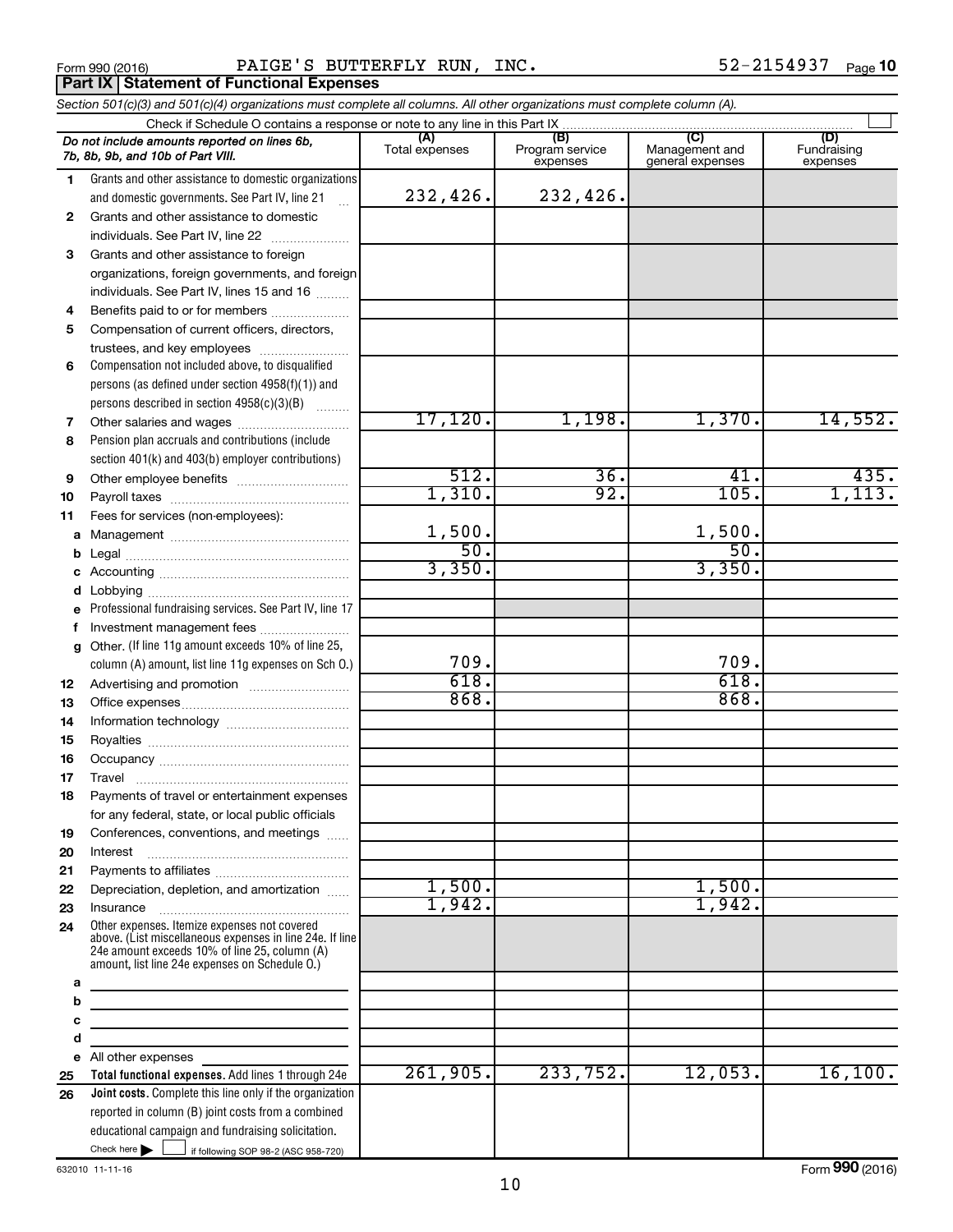|  | Form 990 (2016) | י י<br>PAIGE | <b>BUTTERFLY</b> | <b>RUN</b> | INC. | 54937<br>ິ<br>– ∡ ر<br>$\lambda$ | Page |
|--|-----------------|--------------|------------------|------------|------|----------------------------------|------|
|--|-----------------|--------------|------------------|------------|------|----------------------------------|------|

|                             |    |                                                                                                                                                                                                                                |                 |              | (A)<br>Beginning of year |                 | (B)<br>End of year |
|-----------------------------|----|--------------------------------------------------------------------------------------------------------------------------------------------------------------------------------------------------------------------------------|-----------------|--------------|--------------------------|-----------------|--------------------|
|                             | 1  |                                                                                                                                                                                                                                |                 |              | 1,000.                   | $\mathbf{1}$    | 5,099.             |
|                             | 2  |                                                                                                                                                                                                                                | 549.            | $\mathbf{2}$ | 552.                     |                 |                    |
|                             | з  |                                                                                                                                                                                                                                |                 |              |                          | 3               |                    |
|                             | 4  |                                                                                                                                                                                                                                |                 |              |                          | 4               |                    |
|                             | 5  | Loans and other receivables from current and former officers, directors,                                                                                                                                                       |                 |              |                          |                 |                    |
|                             |    | trustees, key employees, and highest compensated employees. Complete                                                                                                                                                           |                 |              |                          |                 |                    |
|                             |    | Part II of Schedule L                                                                                                                                                                                                          |                 |              |                          | 5               |                    |
|                             | 6  | Loans and other receivables from other disqualified persons (as defined under                                                                                                                                                  |                 |              |                          |                 |                    |
|                             |    | section 4958(f)(1)), persons described in section 4958(c)(3)(B), and contributing                                                                                                                                              |                 |              |                          |                 |                    |
|                             |    | employers and sponsoring organizations of section 501(c)(9) voluntary                                                                                                                                                          |                 |              |                          |                 |                    |
|                             |    | employees' beneficiary organizations (see instr). Complete Part II of Sch L                                                                                                                                                    |                 |              |                          | 6               |                    |
| Assets                      | 7  |                                                                                                                                                                                                                                |                 |              |                          | 7               |                    |
|                             | 8  |                                                                                                                                                                                                                                |                 |              | 1,095.                   | 8               | 2,060.             |
|                             | 9  | Prepaid expenses and deferred charges                                                                                                                                                                                          |                 |              |                          | 9               |                    |
|                             |    | 10a Land, buildings, and equipment: cost or other                                                                                                                                                                              |                 |              |                          |                 |                    |
|                             |    | basis. Complete Part VI of Schedule D  10a                                                                                                                                                                                     |                 | 2,849.       |                          |                 |                    |
|                             |    | <b>b</b> Less: accumulated depreciation                                                                                                                                                                                        | 10 <sub>b</sub> | 2,094.       | 1,065.                   | 10 <sub>c</sub> | 755.               |
|                             | 11 |                                                                                                                                                                                                                                |                 |              |                          | 11              |                    |
|                             | 12 |                                                                                                                                                                                                                                |                 |              |                          | 12              |                    |
|                             | 13 |                                                                                                                                                                                                                                |                 |              |                          | 13              |                    |
|                             | 14 |                                                                                                                                                                                                                                |                 |              | 5,355.                   | 14              | 4,165.             |
|                             | 15 |                                                                                                                                                                                                                                |                 | 15           |                          |                 |                    |
|                             | 16 |                                                                                                                                                                                                                                |                 |              | 9,064.                   | 16              | 12,631.            |
|                             | 17 |                                                                                                                                                                                                                                | 2,826.          | 17           | 1,624.                   |                 |                    |
|                             | 18 | Grants payable manufactured and contract and contract of the contract of the contract of the contract of the c                                                                                                                 |                 |              |                          | 18              |                    |
|                             | 19 | Deferred revenue manual contracts and contracts are all the contracts and contracts are contracted and contracts are contracted and contract are contracted and contract are contracted and contract are contracted and contra |                 |              |                          | 19              | 2,000.             |
|                             | 20 |                                                                                                                                                                                                                                |                 |              |                          | 20              |                    |
|                             | 21 | Escrow or custodial account liability. Complete Part IV of Schedule D                                                                                                                                                          |                 |              |                          | 21              |                    |
| Liabilities                 | 22 | Loans and other payables to current and former officers, directors, trustees,                                                                                                                                                  |                 |              |                          |                 |                    |
|                             |    | key employees, highest compensated employees, and disqualified persons.                                                                                                                                                        |                 |              |                          |                 |                    |
|                             |    |                                                                                                                                                                                                                                |                 |              |                          | 22              |                    |
|                             | 23 | Secured mortgages and notes payable to unrelated third parties                                                                                                                                                                 |                 |              |                          | 23              |                    |
|                             | 24 |                                                                                                                                                                                                                                |                 |              |                          | 24              |                    |
|                             | 25 | Other liabilities (including federal income tax, payables to related third                                                                                                                                                     |                 |              |                          |                 |                    |
|                             |    | parties, and other liabilities not included on lines 17-24). Complete Part X of                                                                                                                                                |                 |              |                          | 25              |                    |
|                             |    | Schedule D                                                                                                                                                                                                                     |                 |              | 2,826.                   | 26              | 3,624.             |
|                             | 26 | Organizations that follow SFAS 117 (ASC 958), check here $\blacktriangleright \quad \boxed{X}$ and                                                                                                                             |                 |              |                          |                 |                    |
|                             |    | complete lines 27 through 29, and lines 33 and 34.                                                                                                                                                                             |                 |              |                          |                 |                    |
|                             | 27 |                                                                                                                                                                                                                                |                 |              | 6, 238.                  | 27              | 8,632.             |
|                             | 28 |                                                                                                                                                                                                                                |                 |              |                          | 28              | 375.               |
| Net Assets or Fund Balances | 29 | Permanently restricted net assets                                                                                                                                                                                              |                 |              |                          | 29              |                    |
|                             |    | Organizations that do not follow SFAS 117 (ASC 958), check here ▶ □                                                                                                                                                            |                 |              |                          |                 |                    |
|                             |    | and complete lines 30 through 34.                                                                                                                                                                                              |                 |              |                          |                 |                    |
|                             | 30 |                                                                                                                                                                                                                                |                 |              |                          | 30              |                    |
|                             | 31 | Paid-in or capital surplus, or land, building, or equipment fund                                                                                                                                                               |                 |              |                          | 31              |                    |
|                             | 32 | Retained earnings, endowment, accumulated income, or other funds                                                                                                                                                               |                 |              |                          | 32              |                    |
|                             | 33 |                                                                                                                                                                                                                                |                 |              | 6, 238.                  | 33              | 9,007.             |
|                             | 34 |                                                                                                                                                                                                                                |                 |              | 9,064.                   | 34              | 12,631.            |

Form (2016) **990**

| Form 990 (2016)               |  |
|-------------------------------|--|
| <b>Part X   Balance Sheet</b> |  |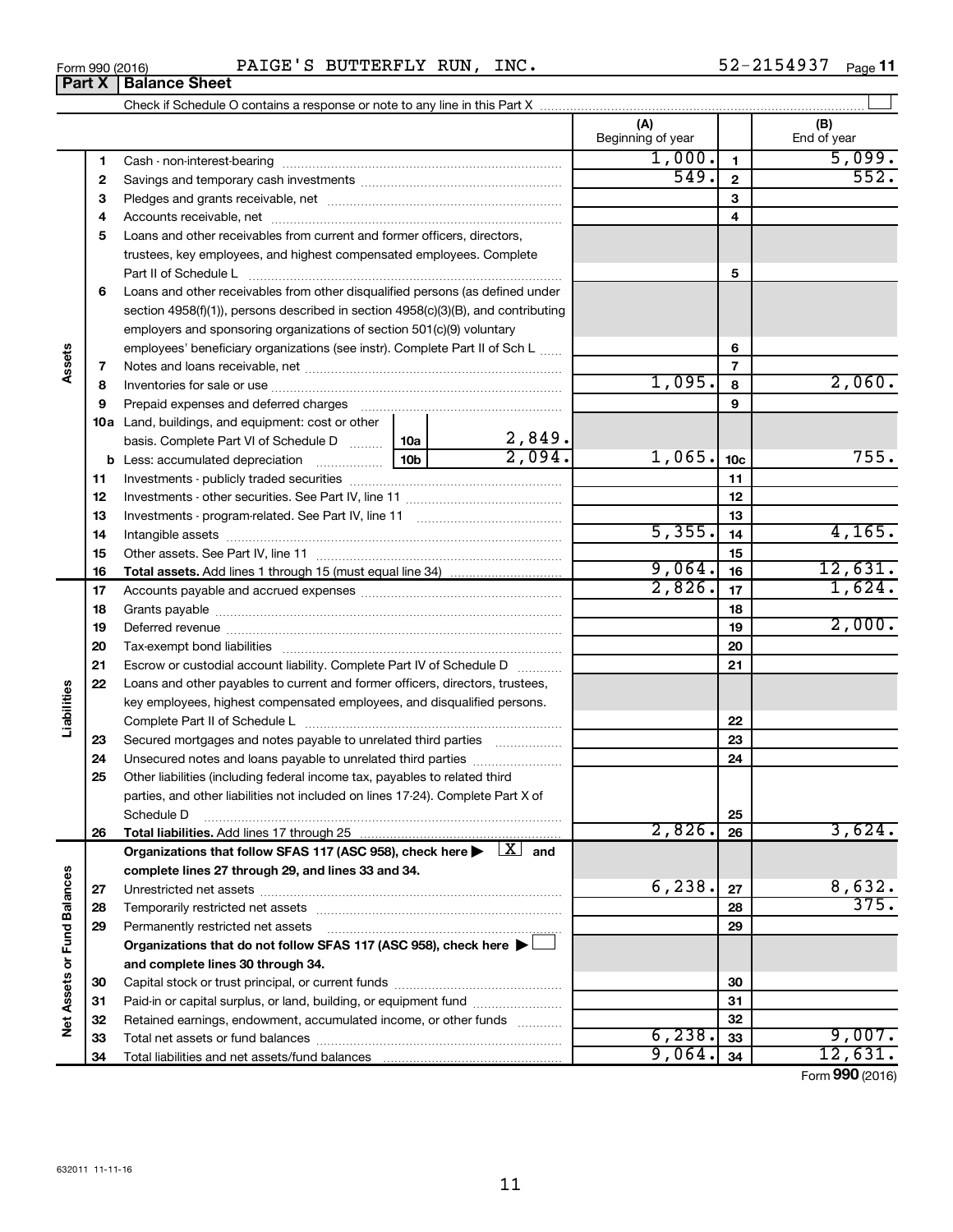|    | PAIGE'S BUTTERFLY RUN, INC.<br>Form 990 (2016)                                                                                                                    | 52-2154937              |                |            | Page 12                 |
|----|-------------------------------------------------------------------------------------------------------------------------------------------------------------------|-------------------------|----------------|------------|-------------------------|
|    | <b>Part XI   Reconciliation of Net Assets</b>                                                                                                                     |                         |                |            |                         |
|    | Check if Schedule O contains a response or note to any line in this Part XI [11] [12] Check if Schedule O contains a response or note to any line in this Part XI |                         |                |            |                         |
| 1  |                                                                                                                                                                   | 1                       |                |            | 264,674.                |
| 2  |                                                                                                                                                                   | $\overline{2}$          |                |            | 261,905.                |
| 3  | Revenue less expenses. Subtract line 2 from line 1                                                                                                                | 3                       |                |            | 2,769.                  |
| 4  |                                                                                                                                                                   | $\overline{\mathbf{4}}$ |                |            | 6, 238.                 |
| 5  | Net unrealized gains (losses) on investments [11] matter continuum matter is a set of the set of the set of the                                                   | 5                       |                |            |                         |
| 6  | Donated services and use of facilities                                                                                                                            | 6                       |                |            |                         |
| 7  | Investment expenses                                                                                                                                               | $\overline{7}$          |                |            |                         |
| 8  | Prior period adjustments                                                                                                                                          | 8                       |                |            |                         |
| 9  |                                                                                                                                                                   | 9                       |                |            | $\overline{0}$ .        |
| 10 | Net assets or fund balances at end of year. Combine lines 3 through 9 (must equal Part X, line 33,                                                                |                         |                |            |                         |
|    | column (B))                                                                                                                                                       | 10                      |                |            | 9,007.                  |
|    | Part XII Financial Statements and Reporting                                                                                                                       |                         |                |            |                         |
|    |                                                                                                                                                                   |                         |                |            | $\overline{\mathbf{x}}$ |
|    |                                                                                                                                                                   |                         |                | <b>Yes</b> | <b>No</b>               |
| 1  | $\boxed{\text{X}}$ Accrual<br>Accounting method used to prepare the Form 990: $\Box$ Cash<br>Other                                                                |                         |                |            |                         |
|    | If the organization changed its method of accounting from a prior year or checked "Other," explain in Schedule O.                                                 |                         |                |            |                         |
|    |                                                                                                                                                                   |                         | 2a             | x          |                         |
|    | If "Yes," check a box below to indicate whether the financial statements for the year were compiled or reviewed on a                                              |                         |                |            |                         |
|    | separate basis, consolidated basis, or both:                                                                                                                      |                         |                |            |                         |
|    | $\boxed{\textbf{X}}$ Separate basis<br>Consolidated basis<br>Both consolidated and separate basis                                                                 |                         |                |            | X                       |
|    |                                                                                                                                                                   |                         | 2 <sub>b</sub> |            |                         |
|    | If "Yes," check a box below to indicate whether the financial statements for the year were audited on a separate basis,                                           |                         |                |            |                         |
|    | consolidated basis, or both:<br>Consolidated basis                                                                                                                |                         |                |            |                         |
|    | Both consolidated and separate basis<br>Separate basis                                                                                                            |                         |                |            |                         |
|    | c If "Yes" to line 2a or 2b, does the organization have a committee that assumes responsibility for oversight of the audit,                                       |                         | 2c             |            | х                       |
|    | If the organization changed either its oversight process or selection process during the tax year, explain in Schedule O.                                         |                         |                |            |                         |
|    | 3a As a result of a federal award, was the organization required to undergo an audit or audits as set forth in the Single Audit                                   |                         |                |            |                         |
|    | Act and OMB Circular A-133?                                                                                                                                       |                         | 3a             |            | x                       |
|    | <b>b</b> If "Yes," did the organization undergo the required audit or audits? If the organization did not undergo the required audit                              |                         |                |            |                         |
|    |                                                                                                                                                                   |                         | 3b             |            |                         |
|    |                                                                                                                                                                   |                         |                |            | Form 990 (2016)         |
|    |                                                                                                                                                                   |                         |                |            |                         |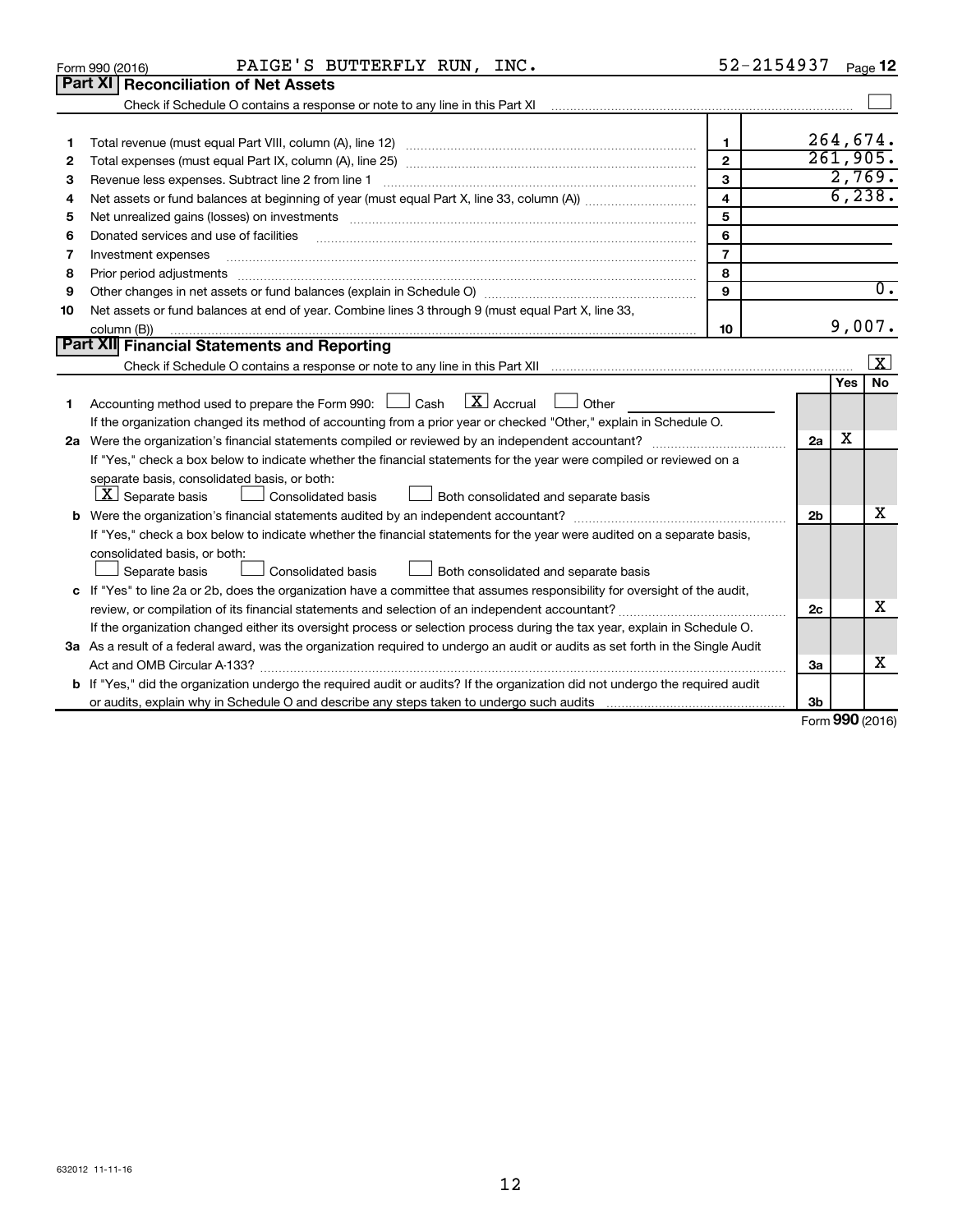| <b>SCHEDULE A</b> |  |  |  |
|-------------------|--|--|--|
|                   |  |  |  |

| (Form 990 or 990-EZ |  |  |  |  |
|---------------------|--|--|--|--|
|---------------------|--|--|--|--|

# Form 990 or 990-EZ)<br>
Complete if the organization is a section 501(c)(3) organization or a section<br> **2016**

**4947(a)(1) nonexempt charitable trust. | Attach to Form 990 or Form 990-EZ.** 

| H                                          |  |
|--------------------------------------------|--|
| <b>Open to Public</b><br><b>Inspection</b> |  |

OMB No. 1545-0047

Department of the Treasury Internal Revenue Service

**Total**

| Information about Schedule A (Form 990 or 990-EZ) and its instructions is at WWW.irs.gov/form990. |
|---------------------------------------------------------------------------------------------------|
|                                                                                                   |

|    | <b>Employer identification number</b><br>Name of the organization                                                            |                                                                                                                                               |          |                                                       |                                                                |    |                            |            |                            |  |
|----|------------------------------------------------------------------------------------------------------------------------------|-----------------------------------------------------------------------------------------------------------------------------------------------|----------|-------------------------------------------------------|----------------------------------------------------------------|----|----------------------------|------------|----------------------------|--|
|    |                                                                                                                              |                                                                                                                                               |          | PAIGE'S BUTTERFLY RUN, INC.                           |                                                                |    |                            | 52-2154937 |                            |  |
|    | Reason for Public Charity Status (All organizations must complete this part.) See instructions.<br>Part I                    |                                                                                                                                               |          |                                                       |                                                                |    |                            |            |                            |  |
|    |                                                                                                                              | The organization is not a private foundation because it is: (For lines 1 through 12, check only one box.)                                     |          |                                                       |                                                                |    |                            |            |                            |  |
| 1  |                                                                                                                              | A church, convention of churches, or association of churches described in section 170(b)(1)(A)(i).                                            |          |                                                       |                                                                |    |                            |            |                            |  |
| 2  |                                                                                                                              | A school described in section 170(b)(1)(A)(ii). (Attach Schedule E (Form 990 or 990-EZ).)                                                     |          |                                                       |                                                                |    |                            |            |                            |  |
| 3  |                                                                                                                              | A hospital or a cooperative hospital service organization described in section 170(b)(1)(A)(iii).                                             |          |                                                       |                                                                |    |                            |            |                            |  |
| 4  |                                                                                                                              | A medical research organization operated in conjunction with a hospital described in section 170(b)(1)(A)(iii). Enter the hospital's name,    |          |                                                       |                                                                |    |                            |            |                            |  |
|    |                                                                                                                              | city, and state:                                                                                                                              |          |                                                       |                                                                |    |                            |            |                            |  |
| 5. |                                                                                                                              | An organization operated for the benefit of a college or university owned or operated by a governmental unit described in                     |          |                                                       |                                                                |    |                            |            |                            |  |
|    |                                                                                                                              | section 170(b)(1)(A)(iv). (Complete Part II.)                                                                                                 |          |                                                       |                                                                |    |                            |            |                            |  |
| 6  |                                                                                                                              | A federal, state, or local government or governmental unit described in section 170(b)(1)(A)(v).                                              |          |                                                       |                                                                |    |                            |            |                            |  |
| 7  | $\lfloor x \rfloor$                                                                                                          | An organization that normally receives a substantial part of its support from a governmental unit or from the general public described in     |          |                                                       |                                                                |    |                            |            |                            |  |
|    |                                                                                                                              | section 170(b)(1)(A)(vi). (Complete Part II.)                                                                                                 |          |                                                       |                                                                |    |                            |            |                            |  |
| 8  |                                                                                                                              | A community trust described in section 170(b)(1)(A)(vi). (Complete Part II.)                                                                  |          |                                                       |                                                                |    |                            |            |                            |  |
| 9  |                                                                                                                              | An agricultural research organization described in section 170(b)(1)(A)(ix) operated in conjunction with a land-grant college                 |          |                                                       |                                                                |    |                            |            |                            |  |
|    |                                                                                                                              | or university or a non-land-grant college of agriculture (see instructions). Enter the name, city, and state of the college or                |          |                                                       |                                                                |    |                            |            |                            |  |
|    |                                                                                                                              | university:                                                                                                                                   |          |                                                       |                                                                |    |                            |            |                            |  |
| 10 |                                                                                                                              | An organization that normally receives: (1) more than 33 1/3% of its support from contributions, membership fees, and gross receipts from     |          |                                                       |                                                                |    |                            |            |                            |  |
|    |                                                                                                                              | activities related to its exempt functions - subject to certain exceptions, and (2) no more than 33 1/3% of its support from gross investment |          |                                                       |                                                                |    |                            |            |                            |  |
|    |                                                                                                                              | income and unrelated business taxable income (less section 511 tax) from businesses acquired by the organization after June 30, 1975.         |          |                                                       |                                                                |    |                            |            |                            |  |
|    |                                                                                                                              | See section 509(a)(2). (Complete Part III.)                                                                                                   |          |                                                       |                                                                |    |                            |            |                            |  |
| 11 |                                                                                                                              | An organization organized and operated exclusively to test for public safety. See section 509(a)(4).                                          |          |                                                       |                                                                |    |                            |            |                            |  |
| 12 |                                                                                                                              | An organization organized and operated exclusively for the benefit of, to perform the functions of, or to carry out the purposes of one or    |          |                                                       |                                                                |    |                            |            |                            |  |
|    |                                                                                                                              | more publicly supported organizations described in section 509(a)(1) or section 509(a)(2). See section 509(a)(3). Check the box in            |          |                                                       |                                                                |    |                            |            |                            |  |
|    |                                                                                                                              | lines 12a through 12d that describes the type of supporting organization and complete lines 12e, 12f, and 12g.                                |          |                                                       |                                                                |    |                            |            |                            |  |
| а  |                                                                                                                              | Type I. A supporting organization operated, supervised, or controlled by its supported organization(s), typically by giving                   |          |                                                       |                                                                |    |                            |            |                            |  |
|    |                                                                                                                              | the supported organization(s) the power to regularly appoint or elect a majority of the directors or trustees of the supporting               |          |                                                       |                                                                |    |                            |            |                            |  |
|    |                                                                                                                              | organization. You must complete Part IV, Sections A and B.                                                                                    |          |                                                       |                                                                |    |                            |            |                            |  |
| b  |                                                                                                                              | Type II. A supporting organization supervised or controlled in connection with its supported organization(s), by having                       |          |                                                       |                                                                |    |                            |            |                            |  |
|    |                                                                                                                              | control or management of the supporting organization vested in the same persons that control or manage the supported                          |          |                                                       |                                                                |    |                            |            |                            |  |
|    |                                                                                                                              | organization(s). You must complete Part IV, Sections A and C.                                                                                 |          |                                                       |                                                                |    |                            |            |                            |  |
| с  |                                                                                                                              | Type III functionally integrated. A supporting organization operated in connection with, and functionally integrated with,                    |          |                                                       |                                                                |    |                            |            |                            |  |
|    |                                                                                                                              | its supported organization(s) (see instructions). You must complete Part IV, Sections A, D, and E.                                            |          |                                                       |                                                                |    |                            |            |                            |  |
| d  |                                                                                                                              | Type III non-functionally integrated. A supporting organization operated in connection with its supported organization(s)                     |          |                                                       |                                                                |    |                            |            |                            |  |
|    | that is not functionally integrated. The organization generally must satisfy a distribution requirement and an attentiveness |                                                                                                                                               |          |                                                       |                                                                |    |                            |            |                            |  |
|    | requirement (see instructions). You must complete Part IV, Sections A and D, and Part V.                                     |                                                                                                                                               |          |                                                       |                                                                |    |                            |            |                            |  |
|    | Check this box if the organization received a written determination from the IRS that it is a Type I, Type II, Type III      |                                                                                                                                               |          |                                                       |                                                                |    |                            |            |                            |  |
|    | functionally integrated, or Type III non-functionally integrated supporting organization.                                    |                                                                                                                                               |          |                                                       |                                                                |    |                            |            |                            |  |
| f  | Enter the number of supported organizations                                                                                  |                                                                                                                                               |          |                                                       |                                                                |    |                            |            |                            |  |
| a  |                                                                                                                              | Provide the following information about the supported organization(s).                                                                        |          |                                                       |                                                                |    |                            |            |                            |  |
|    |                                                                                                                              | (i) Name of supported                                                                                                                         | (ii) EIN | (iii) Type of organization                            | (iv) Is the organization listed<br>in your governing document? |    | (v) Amount of monetary     |            | (vi) Amount of other       |  |
|    |                                                                                                                              | organization                                                                                                                                  |          | (described on lines 1-10<br>above (see instructions)) | Yes                                                            | No | support (see instructions) |            | support (see instructions) |  |
|    |                                                                                                                              |                                                                                                                                               |          |                                                       |                                                                |    |                            |            |                            |  |
|    |                                                                                                                              |                                                                                                                                               |          |                                                       |                                                                |    |                            |            |                            |  |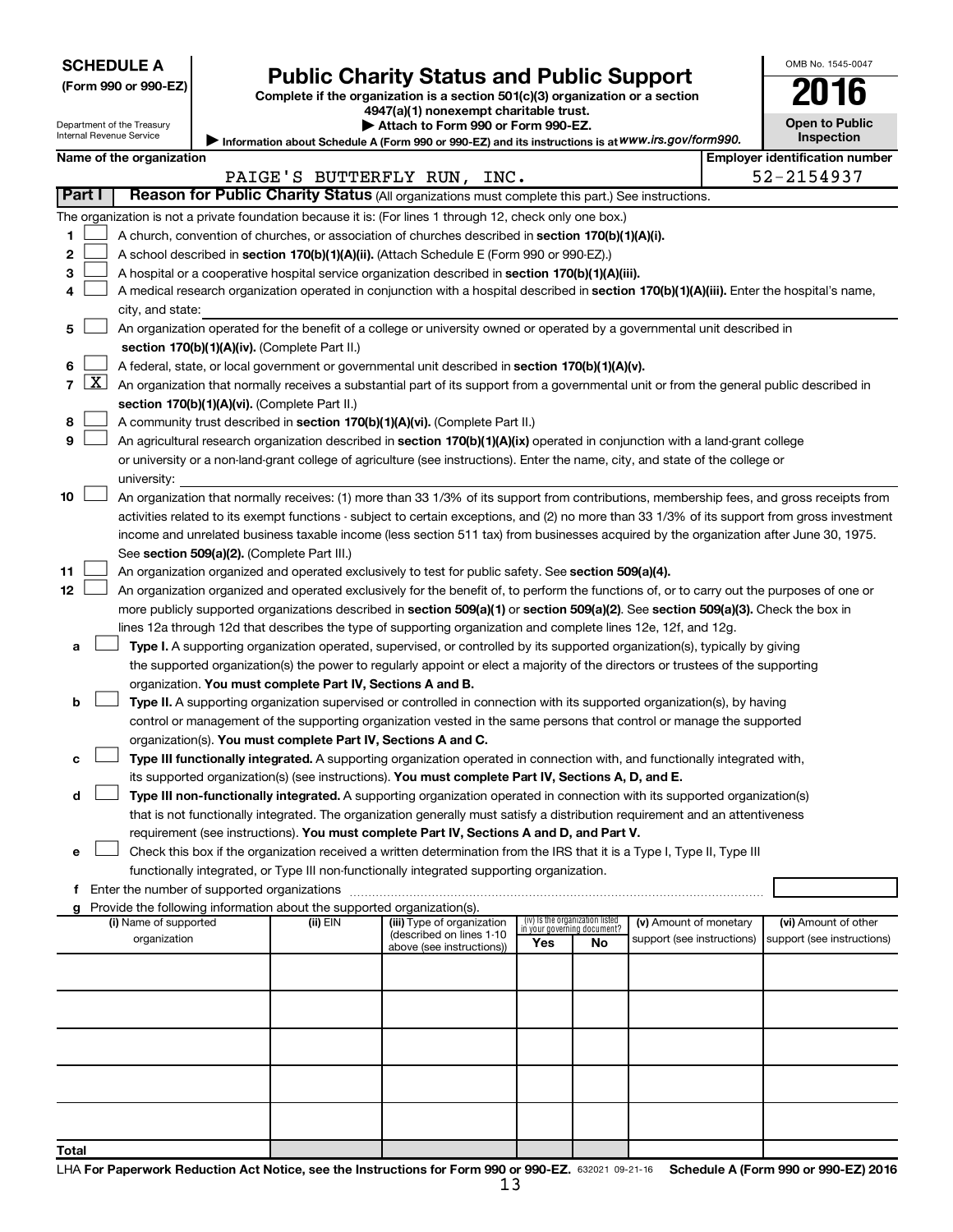#### Schedule A (Form 990 or 990-EZ) 2016  $\rm PAIGE$  'S BUTTERFLY RUN, INC .  $\rm 52\text{--}2154937$   $\rm Page$

(Complete only if you checked the box on line 5, 7, or 8 of Part I or if the organization failed to qualify under Part III. If the organization fails to qualify under the tests listed below, please complete Part III.) **Part II Support Schedule for Organizations Described in Sections 170(b)(1)(A)(iv) and 170(b)(1)(A)(vi)**

|    | <b>Section A. Public Support</b>                                                                                                               |                      |          |            |            |           |                            |  |  |
|----|------------------------------------------------------------------------------------------------------------------------------------------------|----------------------|----------|------------|------------|-----------|----------------------------|--|--|
|    | Calendar year (or fiscal year beginning in)                                                                                                    | (a) 2012             | (b) 2013 | $(c)$ 2014 | $(d)$ 2015 | (e) 2016  | (f) Total                  |  |  |
|    | 1 Gifts, grants, contributions, and                                                                                                            |                      |          |            |            |           |                            |  |  |
|    | membership fees received. (Do not                                                                                                              |                      |          |            |            |           |                            |  |  |
|    | include any "unusual grants.")                                                                                                                 | 247,631.             | 130,027. | 135,901.   | 145, 162.  | 164,145.  | 822,866.                   |  |  |
|    | 2 Tax revenues levied for the organ-                                                                                                           |                      |          |            |            |           |                            |  |  |
|    | ization's benefit and either paid to                                                                                                           |                      |          |            |            |           |                            |  |  |
|    | or expended on its behalf                                                                                                                      |                      |          |            |            |           |                            |  |  |
|    | 3 The value of services or facilities                                                                                                          |                      |          |            |            |           |                            |  |  |
|    | furnished by a governmental unit to                                                                                                            |                      |          |            |            |           |                            |  |  |
|    | the organization without charge                                                                                                                |                      |          |            |            |           |                            |  |  |
|    | 4 Total. Add lines 1 through 3                                                                                                                 | 247,631.             | 130,027. | 135,901.   | 145, 162.  | 164, 145. | 822, 866.                  |  |  |
| 5. | The portion of total contributions                                                                                                             |                      |          |            |            |           |                            |  |  |
|    | by each person (other than a                                                                                                                   |                      |          |            |            |           |                            |  |  |
|    | governmental unit or publicly                                                                                                                  |                      |          |            |            |           |                            |  |  |
|    | supported organization) included                                                                                                               |                      |          |            |            |           |                            |  |  |
|    | on line 1 that exceeds 2% of the                                                                                                               |                      |          |            |            |           |                            |  |  |
|    | amount shown on line 11,                                                                                                                       |                      |          |            |            |           |                            |  |  |
|    | column (f)                                                                                                                                     |                      |          |            |            |           |                            |  |  |
|    | 6 Public support. Subtract line 5 from line 4.                                                                                                 |                      |          |            |            |           | 822, 866.                  |  |  |
|    | <b>Section B. Total Support</b>                                                                                                                |                      |          |            |            |           |                            |  |  |
|    | Calendar year (or fiscal year beginning in)                                                                                                    | (a) 2012             | (b) 2013 | $(c)$ 2014 | $(d)$ 2015 | (e) 2016  |                            |  |  |
|    | <b>7</b> Amounts from line 4                                                                                                                   | $\overline{247,631}$ | 130,027. | 135,901.   | 145,162.   | 164, 145. | $( f )$ Total<br>822, 866. |  |  |
|    | 8 Gross income from interest,                                                                                                                  |                      |          |            |            |           |                            |  |  |
|    | dividends, payments received on                                                                                                                |                      |          |            |            |           |                            |  |  |
|    | securities loans, rents, royalties                                                                                                             |                      |          |            |            |           |                            |  |  |
|    | and income from similar sources                                                                                                                | 630.                 | 352.     | 196.       | 297.       | 16.       | 1,491.                     |  |  |
| 9. | Net income from unrelated business                                                                                                             |                      |          |            |            |           |                            |  |  |
|    | activities, whether or not the                                                                                                                 |                      |          |            |            |           |                            |  |  |
|    | business is regularly carried on                                                                                                               |                      |          |            |            |           |                            |  |  |
|    | 10 Other income. Do not include gain                                                                                                           |                      |          |            |            |           |                            |  |  |
|    | or loss from the sale of capital                                                                                                               |                      |          |            |            |           |                            |  |  |
|    | assets (Explain in Part VI.)                                                                                                                   |                      |          |            |            |           |                            |  |  |
|    | 11 Total support. Add lines 7 through 10                                                                                                       |                      |          |            |            |           | 824, 357.                  |  |  |
|    | <b>12</b> Gross receipts from related activities, etc. (see instructions)                                                                      |                      |          |            |            | 12        |                            |  |  |
|    | 13 First five years. If the Form 990 is for the organization's first, second, third, fourth, or fifth tax year as a section 501(c)(3)          |                      |          |            |            |           |                            |  |  |
|    | organization, check this box and stop here                                                                                                     |                      |          |            |            |           |                            |  |  |
|    | <b>Section C. Computation of Public Support Percentage</b>                                                                                     |                      |          |            |            |           |                            |  |  |
|    | 14 Public support percentage for 2016 (line 6, column (f) divided by line 11, column (f) <i></i>                                               |                      |          |            |            | 14        | 99.82<br>$\%$              |  |  |
|    |                                                                                                                                                |                      |          |            |            | 15        | 99.61<br>$\%$              |  |  |
|    | 16a 33 1/3% support test - 2016. If the organization did not check the box on line 13, and line 14 is 33 1/3% or more, check this box and      |                      |          |            |            |           |                            |  |  |
|    | stop here. The organization qualifies as a publicly supported organization                                                                     |                      |          |            |            |           | $\mathbf{X}$               |  |  |
|    | b 33 1/3% support test - 2015. If the organization did not check a box on line 13 or 16a, and line 15 is 33 1/3% or more, check this box       |                      |          |            |            |           |                            |  |  |
|    |                                                                                                                                                |                      |          |            |            |           |                            |  |  |
|    | 17a 10% -facts-and-circumstances test - 2016. If the organization did not check a box on line 13, 16a, or 16b, and line 14 is 10% or more,     |                      |          |            |            |           |                            |  |  |
|    | and if the organization meets the "facts-and-circumstances" test, check this box and stop here. Explain in Part VI how the organization        |                      |          |            |            |           |                            |  |  |
|    |                                                                                                                                                |                      |          |            |            |           |                            |  |  |
|    | <b>b 10% -facts-and-circumstances test - 2015.</b> If the organization did not check a box on line 13, 16a, 16b, or 17a, and line 15 is 10% or |                      |          |            |            |           |                            |  |  |
|    | more, and if the organization meets the "facts-and-circumstances" test, check this box and stop here. Explain in Part VI how the               |                      |          |            |            |           |                            |  |  |
|    | organization meets the "facts-and-circumstances" test. The organization qualifies as a publicly supported organization                         |                      |          |            |            |           |                            |  |  |
| 18 | Private foundation. If the organization did not check a box on line 13, 16a, 16b, 17a, or 17b, check this box and see instructions             |                      |          |            |            |           |                            |  |  |
|    |                                                                                                                                                |                      |          |            |            |           |                            |  |  |

**Schedule A (Form 990 or 990-EZ) 2016**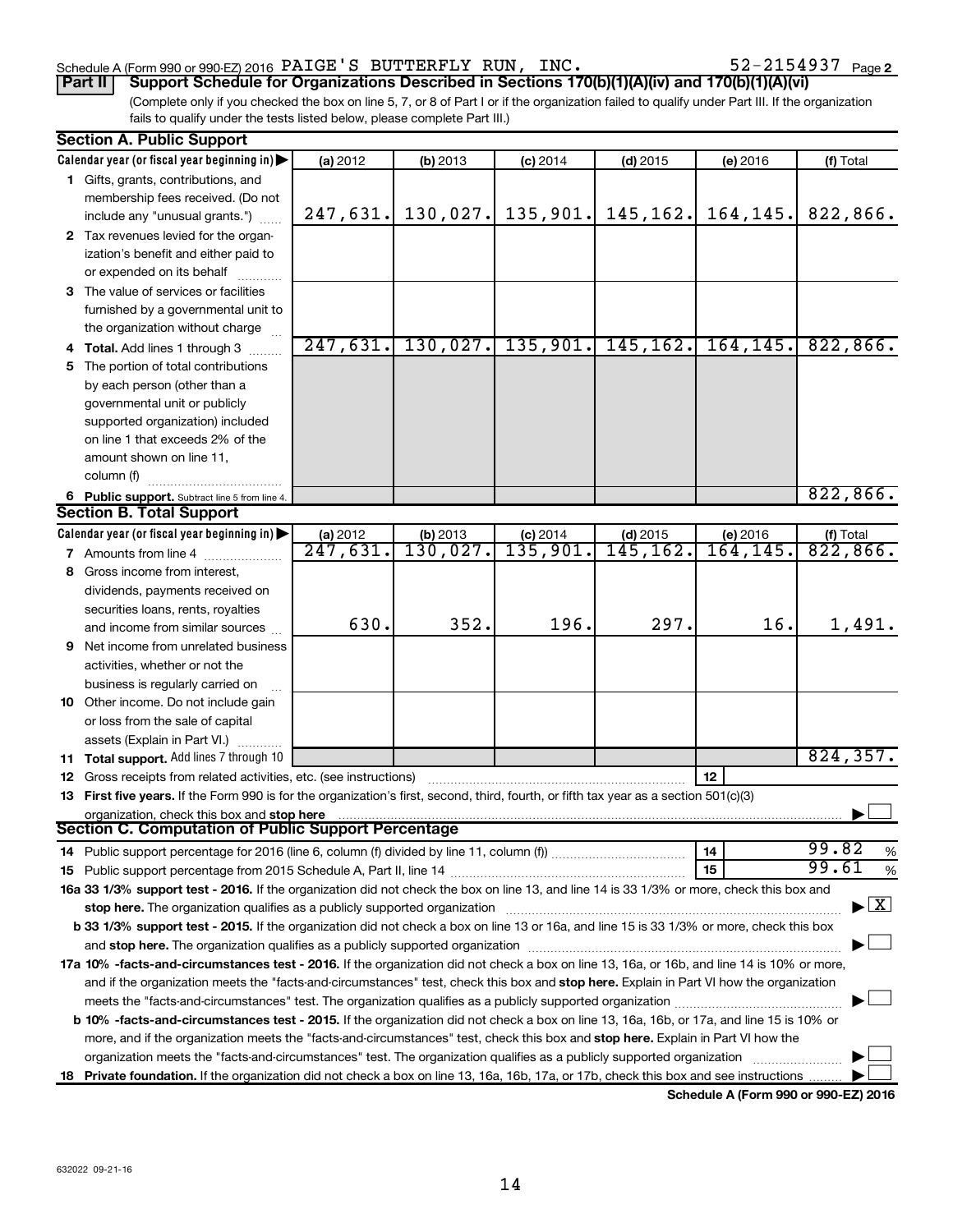#### Schedule A (Form 990 or 990-EZ) 2016  $\rm PAIGE$  'S BUTTERFLY RUN, INC .  $\rm 52\text{--}2154937$   $\rm Page$ **Part III Support Schedule for Organizations Described in Section 509(a)(2)**

(Complete only if you checked the box on line 10 of Part I or if the organization failed to qualify under Part II. If the organization fails to qualify under the tests listed below, please complete Part II.)

|   | <b>Section A. Public Support</b>                                                                                                                                                         |          |          |            |            |          |                                      |
|---|------------------------------------------------------------------------------------------------------------------------------------------------------------------------------------------|----------|----------|------------|------------|----------|--------------------------------------|
|   | Calendar year (or fiscal year beginning in) $\blacktriangleright$                                                                                                                        | (a) 2012 | (b) 2013 | $(c)$ 2014 | $(d)$ 2015 | (e) 2016 | (f) Total                            |
|   | 1 Gifts, grants, contributions, and                                                                                                                                                      |          |          |            |            |          |                                      |
|   | membership fees received. (Do not                                                                                                                                                        |          |          |            |            |          |                                      |
|   | include any "unusual grants.")                                                                                                                                                           |          |          |            |            |          |                                      |
|   | 2 Gross receipts from admissions,<br>merchandise sold or services per-<br>formed, or facilities furnished in<br>any activity that is related to the<br>organization's tax-exempt purpose |          |          |            |            |          |                                      |
|   | 3 Gross receipts from activities that                                                                                                                                                    |          |          |            |            |          |                                      |
|   | are not an unrelated trade or bus-<br>iness under section 513                                                                                                                            |          |          |            |            |          |                                      |
| 4 | Tax revenues levied for the organ-                                                                                                                                                       |          |          |            |            |          |                                      |
|   | ization's benefit and either paid to<br>or expended on its behalf                                                                                                                        |          |          |            |            |          |                                      |
|   | 5 The value of services or facilities                                                                                                                                                    |          |          |            |            |          |                                      |
|   | furnished by a governmental unit to                                                                                                                                                      |          |          |            |            |          |                                      |
|   | the organization without charge                                                                                                                                                          |          |          |            |            |          |                                      |
|   | 6 Total. Add lines 1 through 5                                                                                                                                                           |          |          |            |            |          |                                      |
|   | 7a Amounts included on lines 1, 2, and                                                                                                                                                   |          |          |            |            |          |                                      |
|   | 3 received from disqualified persons                                                                                                                                                     |          |          |            |            |          |                                      |
|   | <b>b</b> Amounts included on lines 2 and 3 received<br>from other than disqualified persons that<br>exceed the greater of \$5,000 or 1% of the<br>amount on line 13 for the year         |          |          |            |            |          |                                      |
|   | c Add lines 7a and 7b                                                                                                                                                                    |          |          |            |            |          |                                      |
|   | 8 Public support. (Subtract line 7c from line 6.)                                                                                                                                        |          |          |            |            |          |                                      |
|   | <b>Section B. Total Support</b>                                                                                                                                                          |          |          |            |            |          |                                      |
|   | Calendar year (or fiscal year beginning in) $\blacktriangleright$                                                                                                                        | (a) 2012 | (b) 2013 | $(c)$ 2014 | $(d)$ 2015 | (e) 2016 | (f) Total                            |
|   | <b>9</b> Amounts from line 6                                                                                                                                                             |          |          |            |            |          |                                      |
|   | <b>10a</b> Gross income from interest,<br>dividends, payments received on<br>securities loans, rents, royalties<br>and income from similar sources                                       |          |          |            |            |          |                                      |
|   | <b>b</b> Unrelated business taxable income                                                                                                                                               |          |          |            |            |          |                                      |
|   | (less section 511 taxes) from businesses<br>acquired after June 30, 1975                                                                                                                 |          |          |            |            |          |                                      |
|   | .                                                                                                                                                                                        |          |          |            |            |          |                                      |
|   | c Add lines 10a and 10b<br><b>11</b> Net income from unrelated business<br>activities not included in line 10b,<br>whether or not the business is<br>regularly carried on                |          |          |            |            |          |                                      |
|   | 12 Other income. Do not include gain<br>or loss from the sale of capital<br>assets (Explain in Part VI.)                                                                                 |          |          |            |            |          |                                      |
|   | <b>13</b> Total support. (Add lines 9, 10c, 11, and 12.)                                                                                                                                 |          |          |            |            |          |                                      |
|   | 14 First five years. If the Form 990 is for the organization's first, second, third, fourth, or fifth tax year as a section 501(c)(3) organization,                                      |          |          |            |            |          |                                      |
|   |                                                                                                                                                                                          |          |          |            |            |          |                                      |
|   | <b>Section C. Computation of Public Support Percentage</b>                                                                                                                               |          |          |            |            |          |                                      |
|   |                                                                                                                                                                                          |          |          |            |            | 15       | %                                    |
|   | 16 Public support percentage from 2015 Schedule A, Part III, line 15                                                                                                                     |          |          |            |            | 16       | %                                    |
|   | Section D. Computation of Investment Income Percentage                                                                                                                                   |          |          |            |            |          |                                      |
|   |                                                                                                                                                                                          |          |          |            |            | 17       | %                                    |
|   | 18 Investment income percentage from 2015 Schedule A, Part III, line 17                                                                                                                  |          |          |            |            | 18       | %                                    |
|   | 19a 33 1/3% support tests - 2016. If the organization did not check the box on line 14, and line 15 is more than 33 1/3%, and line 17 is not                                             |          |          |            |            |          |                                      |
|   | more than 33 1/3%, check this box and stop here. The organization qualifies as a publicly supported organization                                                                         |          |          |            |            |          |                                      |
|   | <b>b 33 1/3% support tests - 2015.</b> If the organization did not check a box on line 14 or line 19a, and line 16 is more than 33 1/3%, and                                             |          |          |            |            |          |                                      |
|   | line 18 is not more than 33 1/3%, check this box and stop here. The organization qualifies as a publicly supported organization                                                          |          |          |            |            |          |                                      |
|   |                                                                                                                                                                                          |          |          |            |            |          |                                      |
|   | 632023 09-21-16                                                                                                                                                                          |          |          |            |            |          | Schedule A (Form 990 or 990-EZ) 2016 |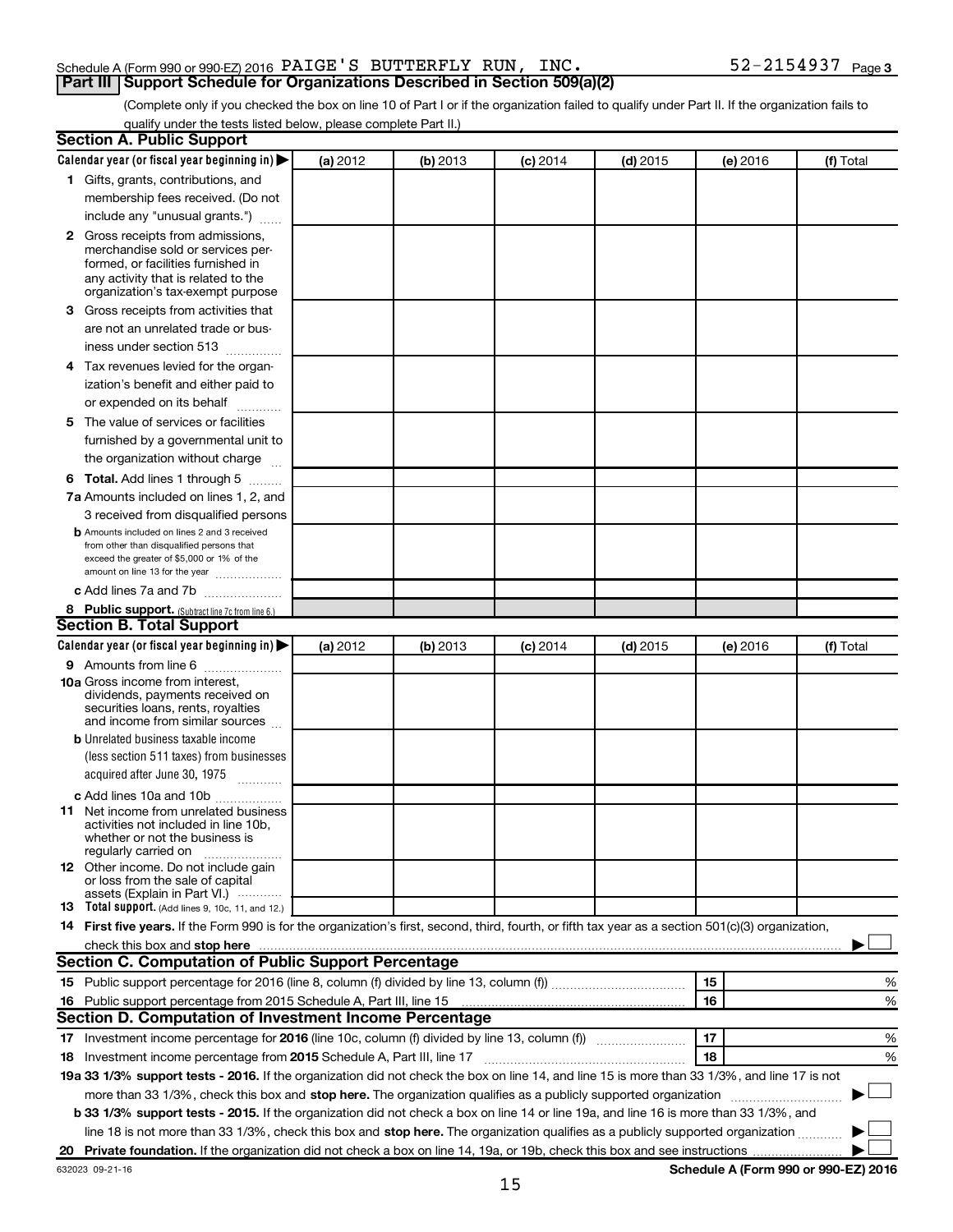**Yes No**

#### **Part IV Supporting Organizations**

(Complete only if you checked a box in line 12 on Part I. If you checked 12a of Part I, complete Sections A and B. If you checked 12b of Part I, complete Sections A and C. If you checked 12c of Part I, complete Sections A, D, and E. If you checked 12d of Part I, complete Sections A and D, and complete Part V.)

#### **Section A. All Supporting Organizations**

- **1** Are all of the organization's supported organizations listed by name in the organization's governing documents? If "No," describe in Part VI how the supported organizations are designated. If designated by *class or purpose, describe the designation. If historic and continuing relationship, explain.*
- **2** Did the organization have any supported organization that does not have an IRS determination of status under section 509(a)(1) or (2)? If "Yes," explain in Part VI how the organization determined that the supported *organization was described in section 509(a)(1) or (2).*
- **3a** Did the organization have a supported organization described in section 501(c)(4), (5), or (6)? If "Yes," answer *(b) and (c) below.*
- **b** Did the organization confirm that each supported organization qualified under section 501(c)(4), (5), or (6) and satisfied the public support tests under section 509(a)(2)? If "Yes," describe in Part VI when and how the *organization made the determination.*
- **c** Did the organization ensure that all support to such organizations was used exclusively for section 170(c)(2)(B) purposes? If "Yes," explain in Part VI what controls the organization put in place to ensure such use.
- **4 a** *If* Was any supported organization not organized in the United States ("foreign supported organization")? *"Yes," and if you checked 12a or 12b in Part I, answer (b) and (c) below.*
- **b** Did the organization have ultimate control and discretion in deciding whether to make grants to the foreign supported organization? If "Yes," describe in Part VI how the organization had such control and discretion *despite being controlled or supervised by or in connection with its supported organizations.*
- **c** Did the organization support any foreign supported organization that does not have an IRS determination under sections 501(c)(3) and 509(a)(1) or (2)? If "Yes," explain in Part VI what controls the organization used *to ensure that all support to the foreign supported organization was used exclusively for section 170(c)(2)(B) purposes.*
- **5a** Did the organization add, substitute, or remove any supported organizations during the tax year? If "Yes," answer (b) and (c) below (if applicable). Also, provide detail in Part VI, including (i) the names and EIN *numbers of the supported organizations added, substituted, or removed; (ii) the reasons for each such action; (iii) the authority under the organization's organizing document authorizing such action; and (iv) how the action was accomplished (such as by amendment to the organizing document).*
- **b Type I or Type II only.** Was any added or substituted supported organization part of a class already designated in the organization's organizing document?
- **c Substitutions only.**  Was the substitution the result of an event beyond the organization's control?
- **6** Did the organization provide support (whether in the form of grants or the provision of services or facilities) to support or benefit one or more of the filing organization's supported organizations? If "Yes," provide detail in anyone other than (i) its supported organizations, (ii) individuals that are part of the charitable class benefited by one or more of its supported organizations, or (iii) other supporting organizations that also *Part VI.*
- **7** Did the organization provide a grant, loan, compensation, or other similar payment to a substantial contributor regard to a substantial contributor? If "Yes," complete Part I of Schedule L (Form 990 or 990-EZ). (defined in section 4958(c)(3)(C)), a family member of a substantial contributor, or a 35% controlled entity with
- **8** Did the organization make a loan to a disqualified person (as defined in section 4958) not described in line 7? *If "Yes," complete Part I of Schedule L (Form 990 or 990-EZ).*
- **9 a** Was the organization controlled directly or indirectly at any time during the tax year by one or more in section 509(a)(1) or (2))? If "Yes," provide detail in Part VI. disqualified persons as defined in section 4946 (other than foundation managers and organizations described
- **b** Did one or more disqualified persons (as defined in line 9a) hold a controlling interest in any entity in which the supporting organization had an interest? If "Yes," provide detail in Part VI.
- **c** Did a disqualified person (as defined in line 9a) have an ownership interest in, or derive any personal benefit from, assets in which the supporting organization also had an interest? If "Yes," provide detail in Part VI.
- **10 a** Was the organization subject to the excess business holdings rules of section 4943 because of section supporting organizations)? If "Yes," answer 10b below. 4943(f) (regarding certain Type II supporting organizations, and all Type III non-functionally integrated
	- **b** Did the organization have any excess business holdings in the tax year? (Use Schedule C, Form 4720, to *determine whether the organization had excess business holdings.)*

**1 2 3a 3b 3c 4a 4b 4c 5a 5b 5c 6 7 8 9a 9b 9c 10a**

**10b**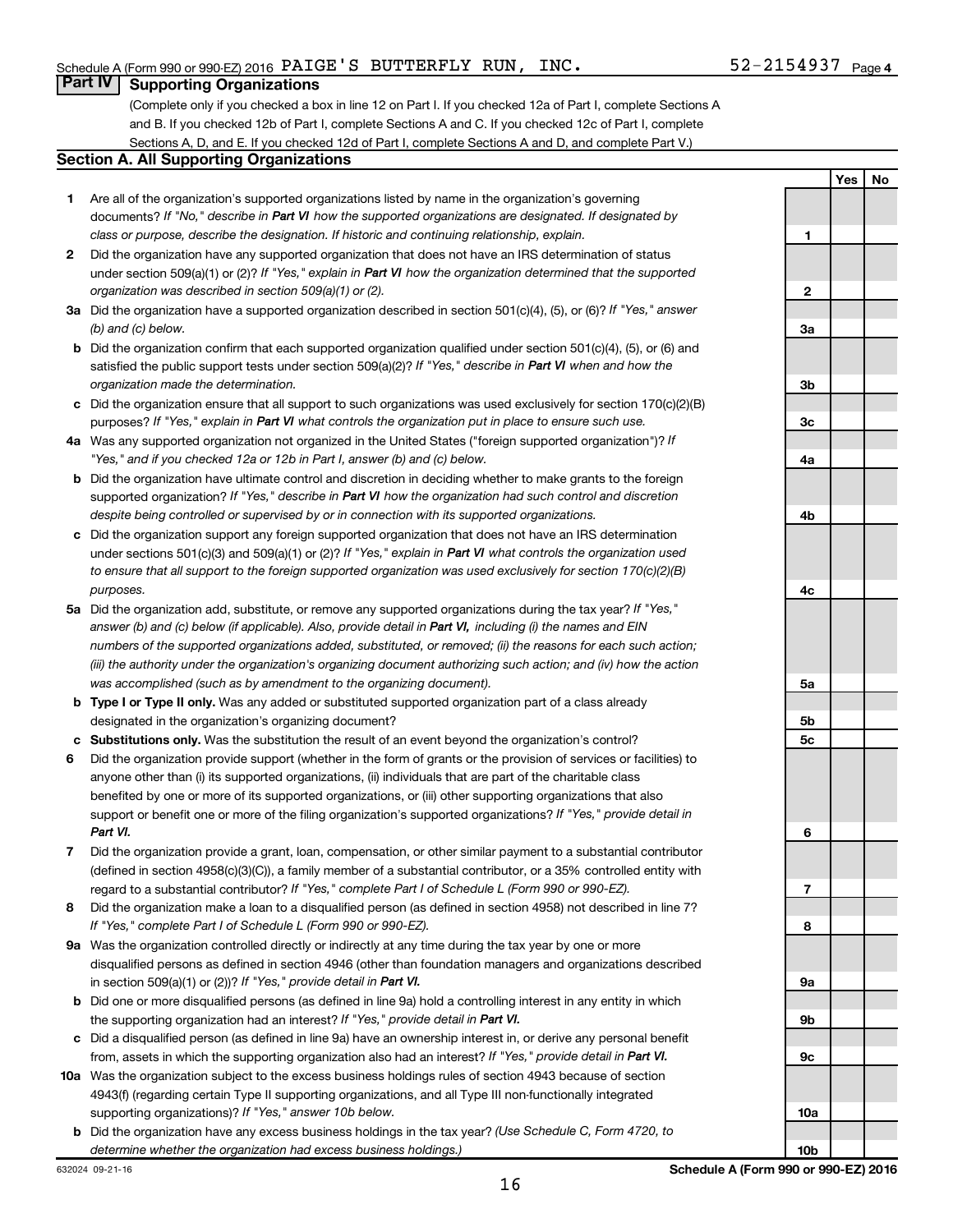#### Schedule A (Form 990 or 990-EZ) 2016  $\rm PAIGE$  'S BUTTERFLY RUN, INC .  $\rm 52\text{--}2154937$   $\rm Page$ **Part IV Supporting Organizations** *(continued)*

|    |                                                                                                                                 |                 | Yes | No |
|----|---------------------------------------------------------------------------------------------------------------------------------|-----------------|-----|----|
| 11 | Has the organization accepted a gift or contribution from any of the following persons?                                         |                 |     |    |
|    | a A person who directly or indirectly controls, either alone or together with persons described in (b) and (c)                  |                 |     |    |
|    | below, the governing body of a supported organization?                                                                          | 11a             |     |    |
|    | <b>b</b> A family member of a person described in (a) above?                                                                    | 11 <sub>b</sub> |     |    |
|    | c A 35% controlled entity of a person described in (a) or (b) above? If "Yes" to a, b, or c, provide detail in Part VI.         | 11c             |     |    |
|    | <b>Section B. Type I Supporting Organizations</b>                                                                               |                 |     |    |
|    |                                                                                                                                 |                 |     |    |
|    |                                                                                                                                 |                 | Yes | No |
| 1  | Did the directors, trustees, or membership of one or more supported organizations have the power to                             |                 |     |    |
|    | regularly appoint or elect at least a majority of the organization's directors or trustees at all times during the              |                 |     |    |
|    | tax year? If "No," describe in Part VI how the supported organization(s) effectively operated, supervised, or                   |                 |     |    |
|    | controlled the organization's activities. If the organization had more than one supported organization,                         |                 |     |    |
|    | describe how the powers to appoint and/or remove directors or trustees were allocated among the supported                       |                 |     |    |
|    | organizations and what conditions or restrictions, if any, applied to such powers during the tax year.                          | 1               |     |    |
| 2  | Did the organization operate for the benefit of any supported organization other than the supported                             |                 |     |    |
|    | organization(s) that operated, supervised, or controlled the supporting organization? If "Yes," explain in                      |                 |     |    |
|    | Part VI how providing such benefit carried out the purposes of the supported organization(s) that operated,                     |                 |     |    |
|    | supervised, or controlled the supporting organization.                                                                          | 2               |     |    |
|    | <b>Section C. Type II Supporting Organizations</b>                                                                              |                 |     |    |
|    |                                                                                                                                 |                 |     |    |
|    |                                                                                                                                 |                 | Yes | No |
| 1  | Were a majority of the organization's directors or trustees during the tax year also a majority of the directors                |                 |     |    |
|    | or trustees of each of the organization's supported organization(s)? If "No," describe in Part VI how control                   |                 |     |    |
|    | or management of the supporting organization was vested in the same persons that controlled or managed                          |                 |     |    |
|    | the supported organization(s).                                                                                                  | 1               |     |    |
|    | <b>Section D. All Type III Supporting Organizations</b>                                                                         |                 |     |    |
|    |                                                                                                                                 |                 | Yes | No |
| 1  | Did the organization provide to each of its supported organizations, by the last day of the fifth month of the                  |                 |     |    |
|    | organization's tax year, (i) a written notice describing the type and amount of support provided during the prior tax           |                 |     |    |
|    | year, (ii) a copy of the Form 990 that was most recently filed as of the date of notification, and (iii) copies of the          |                 |     |    |
|    |                                                                                                                                 | 1               |     |    |
|    | organization's governing documents in effect on the date of notification, to the extent not previously provided?                |                 |     |    |
| 2  | Were any of the organization's officers, directors, or trustees either (i) appointed or elected by the supported                |                 |     |    |
|    | organization(s) or (ii) serving on the governing body of a supported organization? If "No," explain in Part VI how              |                 |     |    |
|    | the organization maintained a close and continuous working relationship with the supported organization(s).                     | 2               |     |    |
| 3  | By reason of the relationship described in (2), did the organization's supported organizations have a                           |                 |     |    |
|    | significant voice in the organization's investment policies and in directing the use of the organization's                      |                 |     |    |
|    | income or assets at all times during the tax year? If "Yes," describe in Part VI the role the organization's                    |                 |     |    |
|    | supported organizations played in this regard.                                                                                  | 3               |     |    |
|    | Section E. Type III Functionally Integrated Supporting Organizations                                                            |                 |     |    |
| 1. | Check the box next to the method that the organization used to satisfy the Integral Part Test during the yealsee instructions). |                 |     |    |
| a  | The organization satisfied the Activities Test. Complete line 2 below.                                                          |                 |     |    |
| b  | The organization is the parent of each of its supported organizations. Complete line 3 below.                                   |                 |     |    |
|    | The organization supported a governmental entity. Describe in Part VI how you supported a government entity (see instructions). |                 |     |    |
| с  |                                                                                                                                 |                 |     |    |
| 2  | Activities Test. Answer (a) and (b) below.                                                                                      |                 | Yes | No |
| а  | Did substantially all of the organization's activities during the tax year directly further the exempt purposes of              |                 |     |    |
|    | the supported organization(s) to which the organization was responsive? If "Yes," then in Part VI identify                      |                 |     |    |
|    | those supported organizations and explain how these activities directly furthered their exempt purposes,                        |                 |     |    |
|    | how the organization was responsive to those supported organizations, and how the organization determined                       |                 |     |    |
|    | that these activities constituted substantially all of its activities.                                                          | 2a              |     |    |
| b  | Did the activities described in (a) constitute activities that, but for the organization's involvement, one or more             |                 |     |    |
|    | of the organization's supported organization(s) would have been engaged in? If "Yes," explain in Part VI the                    |                 |     |    |
|    | reasons for the organization's position that its supported organization(s) would have engaged in these                          |                 |     |    |
|    | activities but for the organization's involvement.                                                                              | 2 <sub>b</sub>  |     |    |
| з  | Parent of Supported Organizations. Answer (a) and (b) below.                                                                    |                 |     |    |
|    |                                                                                                                                 |                 |     |    |
| а  | Did the organization have the power to regularly appoint or elect a majority of the officers, directors, or                     |                 |     |    |
|    | trustees of each of the supported organizations? Provide details in Part VI.                                                    | Зa              |     |    |
| b  | Did the organization exercise a substantial degree of direction over the policies, programs, and activities of each             |                 |     |    |
|    | of its supported organizations? If "Yes," describe in Part VI the role played by the organization in this regard.               | 3b              |     |    |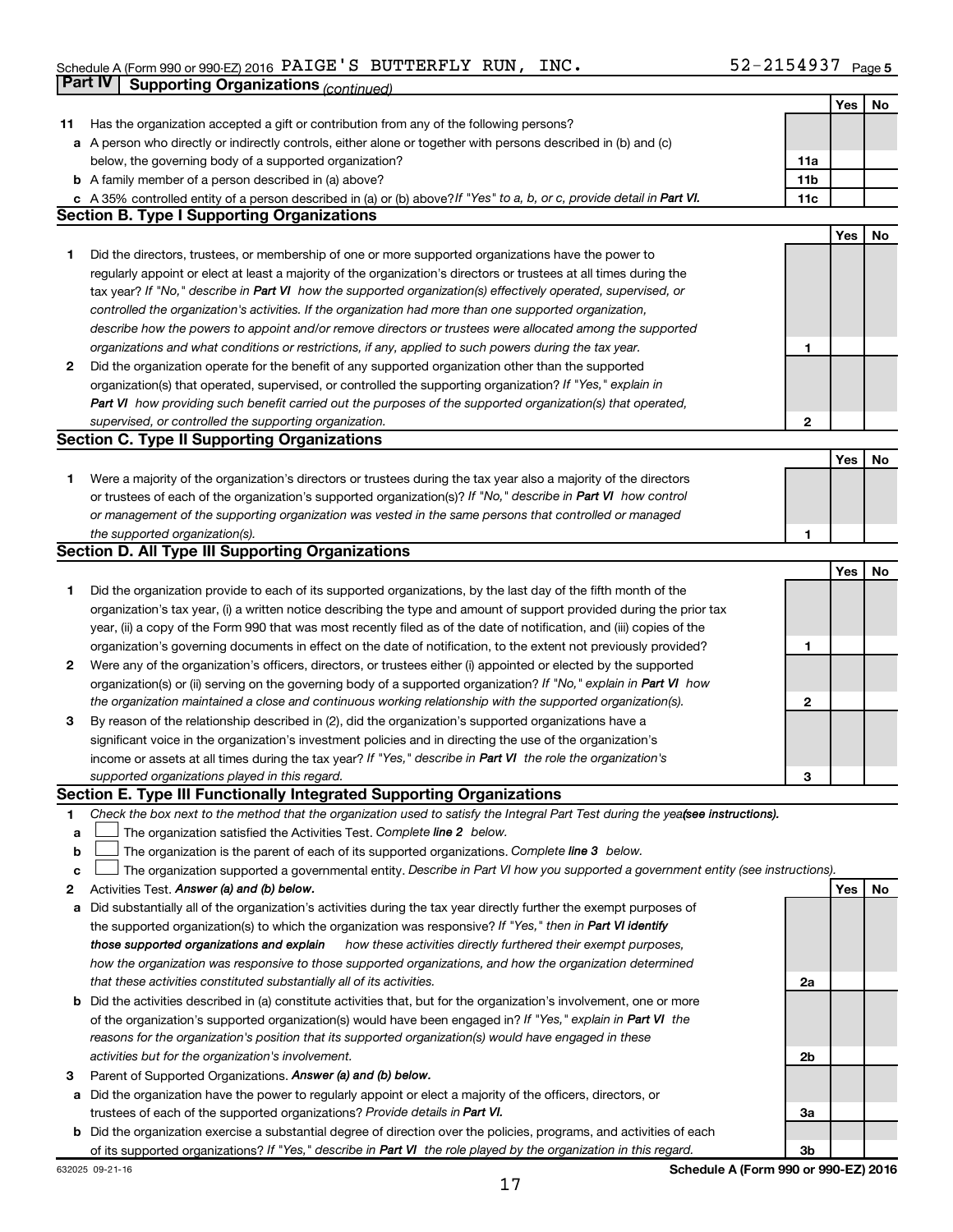1 **Letter here if the organization satisfied the Integral Part Test as a qualifying trust on Nov. 20, 1970 (explain in Part VI.) See instructions. All** other Type III non-functionally integrated supporting organizations must complete Sections A through E.

|                | Section A - Adjusted Net Income                                              |                | (A) Prior Year | (B) Current Year<br>(optional) |
|----------------|------------------------------------------------------------------------------|----------------|----------------|--------------------------------|
| 1              | Net short-term capital gain                                                  | 1              |                |                                |
| $\mathbf{2}$   | Recoveries of prior-year distributions                                       | $\mathbf{2}$   |                |                                |
| 3              | Other gross income (see instructions)                                        | 3              |                |                                |
| 4              | Add lines 1 through 3                                                        | 4              |                |                                |
| 5              | Depreciation and depletion                                                   | 5              |                |                                |
| 6              | Portion of operating expenses paid or incurred for production or             |                |                |                                |
|                | collection of gross income or for management, conservation, or               |                |                |                                |
|                | maintenance of property held for production of income (see instructions)     | 6              |                |                                |
| $\overline{7}$ | Other expenses (see instructions)                                            | $\overline{7}$ |                |                                |
| 8              | Adjusted Net Income (subtract lines 5, 6, and 7 from line 4)                 | 8              |                |                                |
|                | <b>Section B - Minimum Asset Amount</b>                                      |                | (A) Prior Year | (B) Current Year<br>(optional) |
| 1              | Aggregate fair market value of all non-exempt-use assets (see                |                |                |                                |
|                | instructions for short tax year or assets held for part of year):            |                |                |                                |
|                | a Average monthly value of securities                                        | 1a             |                |                                |
|                | <b>b</b> Average monthly cash balances                                       | 1b             |                |                                |
|                | c Fair market value of other non-exempt-use assets                           | 1 <sub>c</sub> |                |                                |
|                | <b>d</b> Total (add lines 1a, 1b, and 1c)                                    | 1 <sub>d</sub> |                |                                |
|                | e Discount claimed for blockage or other                                     |                |                |                                |
|                | factors (explain in detail in Part VI):                                      |                |                |                                |
| $\mathbf{2}$   | Acquisition indebtedness applicable to non-exempt-use assets                 | $\mathbf{2}$   |                |                                |
| 3              | Subtract line 2 from line 1d                                                 | 3              |                |                                |
| 4              | Cash deemed held for exempt use. Enter 1-1/2% of line 3 (for greater amount, |                |                |                                |
|                | see instructions)                                                            | 4              |                |                                |
| 5              | Net value of non-exempt-use assets (subtract line 4 from line 3)             | 5              |                |                                |
| 6              | Multiply line 5 by .035                                                      | 6              |                |                                |
| 7              | Recoveries of prior-year distributions                                       | $\overline{7}$ |                |                                |
| 8              | Minimum Asset Amount (add line 7 to line 6)                                  | 8              |                |                                |
|                | <b>Section C - Distributable Amount</b>                                      |                |                | <b>Current Year</b>            |
| 1              | Adjusted net income for prior year (from Section A, line 8, Column A)        | 1              |                |                                |
| $\mathbf{2}$   | Enter 85% of line 1                                                          | $\mathbf{2}$   |                |                                |
| 3              | Minimum asset amount for prior year (from Section B, line 8, Column A)       | 3              |                |                                |
| 4              | Enter greater of line 2 or line 3                                            | 4              |                |                                |
| 5              | Income tax imposed in prior year                                             | 5              |                |                                |
| 6              | <b>Distributable Amount.</b> Subtract line 5 from line 4, unless subject to  |                |                |                                |
|                | emergency temporary reduction (see instructions)                             | 6              |                |                                |
|                |                                                                              |                |                |                                |

**7** Check here if the current year is the organization's first as a non-functionally integrated Type III supporting organization (see instructions).

**Schedule A (Form 990 or 990-EZ) 2016**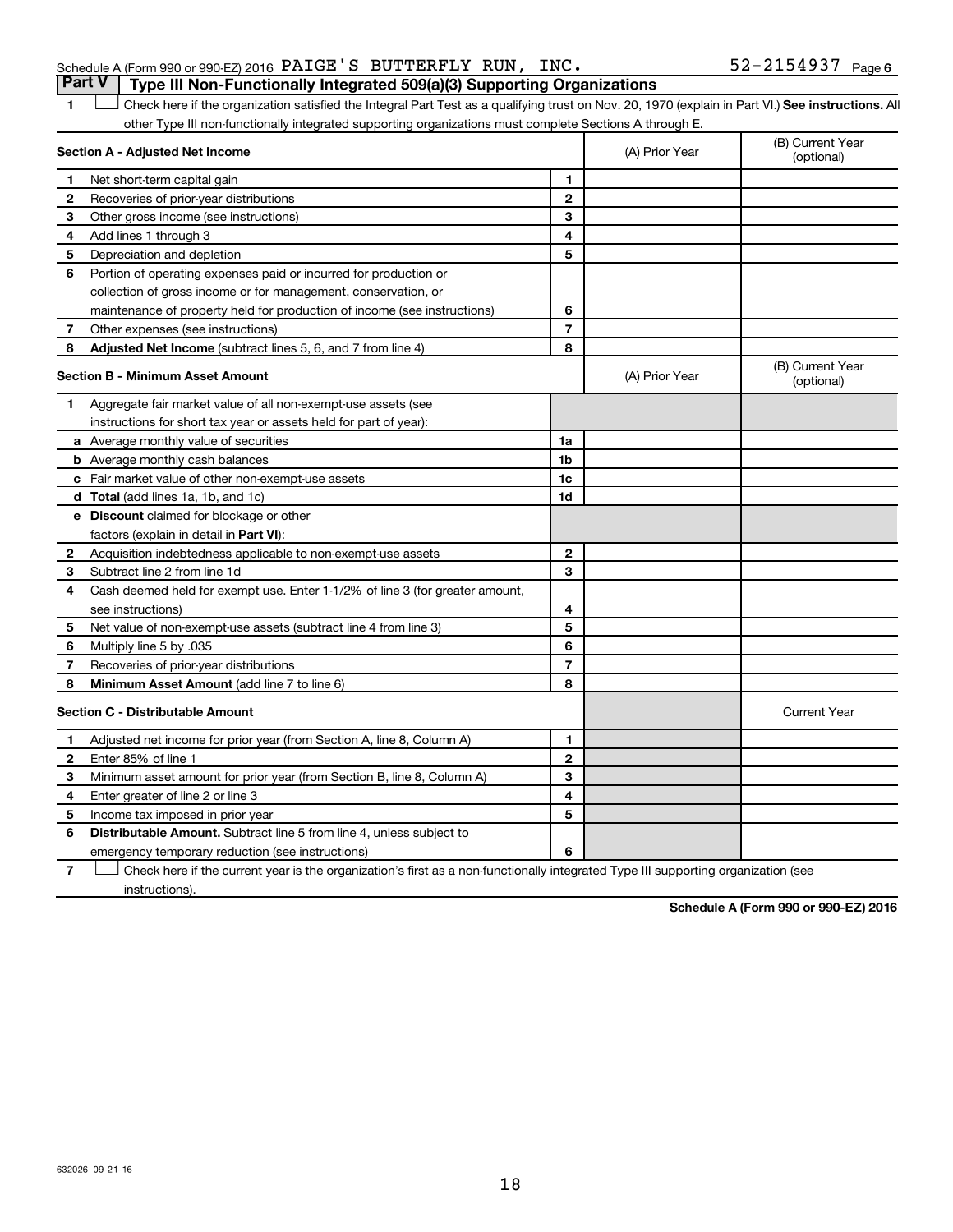| <b>Part V</b><br>Type III Non-Functionally Integrated 509(a)(3) Supporting Organizations (continued) |                                                                                             |                             |                                       |                                         |  |  |  |
|------------------------------------------------------------------------------------------------------|---------------------------------------------------------------------------------------------|-----------------------------|---------------------------------------|-----------------------------------------|--|--|--|
|                                                                                                      | <b>Current Year</b><br><b>Section D - Distributions</b>                                     |                             |                                       |                                         |  |  |  |
| 1                                                                                                    | Amounts paid to supported organizations to accomplish exempt purposes                       |                             |                                       |                                         |  |  |  |
| 2                                                                                                    | Amounts paid to perform activity that directly furthers exempt purposes of supported        |                             |                                       |                                         |  |  |  |
|                                                                                                      | organizations, in excess of income from activity                                            |                             |                                       |                                         |  |  |  |
| 3                                                                                                    | Administrative expenses paid to accomplish exempt purposes of supported organizations       |                             |                                       |                                         |  |  |  |
| 4                                                                                                    | Amounts paid to acquire exempt-use assets                                                   |                             |                                       |                                         |  |  |  |
| 5                                                                                                    | Qualified set-aside amounts (prior IRS approval required)                                   |                             |                                       |                                         |  |  |  |
| 6                                                                                                    | Other distributions (describe in Part VI). See instructions                                 |                             |                                       |                                         |  |  |  |
| 7                                                                                                    | <b>Total annual distributions.</b> Add lines 1 through 6                                    |                             |                                       |                                         |  |  |  |
| 8                                                                                                    | Distributions to attentive supported organizations to which the organization is responsive  |                             |                                       |                                         |  |  |  |
|                                                                                                      | (provide details in Part VI). See instructions                                              |                             |                                       |                                         |  |  |  |
| 9                                                                                                    | Distributable amount for 2016 from Section C, line 6                                        |                             |                                       |                                         |  |  |  |
| 10                                                                                                   | Line 8 amount divided by Line 9 amount                                                      |                             |                                       |                                         |  |  |  |
|                                                                                                      |                                                                                             | (i)                         | (ii)                                  | (iii)                                   |  |  |  |
|                                                                                                      | <b>Section E - Distribution Allocations (see instructions)</b>                              | <b>Excess Distributions</b> | <b>Underdistributions</b><br>Pre-2016 | <b>Distributable</b><br>Amount for 2016 |  |  |  |
|                                                                                                      |                                                                                             |                             |                                       |                                         |  |  |  |
| 1                                                                                                    | Distributable amount for 2016 from Section C, line 6                                        |                             |                                       |                                         |  |  |  |
| $\mathbf{2}$                                                                                         | Underdistributions, if any, for years prior to 2016 (reason-                                |                             |                                       |                                         |  |  |  |
|                                                                                                      | able cause required-explain in Part VI). See instructions                                   |                             |                                       |                                         |  |  |  |
| 3                                                                                                    | Excess distributions carryover, if any, to 2016:                                            |                             |                                       |                                         |  |  |  |
| a                                                                                                    |                                                                                             |                             |                                       |                                         |  |  |  |
| b                                                                                                    |                                                                                             |                             |                                       |                                         |  |  |  |
|                                                                                                      | c From 2013                                                                                 |                             |                                       |                                         |  |  |  |
|                                                                                                      | d From 2014                                                                                 |                             |                                       |                                         |  |  |  |
|                                                                                                      | e From 2015                                                                                 |                             |                                       |                                         |  |  |  |
|                                                                                                      | Total of lines 3a through e                                                                 |                             |                                       |                                         |  |  |  |
|                                                                                                      | g Applied to underdistributions of prior years                                              |                             |                                       |                                         |  |  |  |
|                                                                                                      | <b>h</b> Applied to 2016 distributable amount                                               |                             |                                       |                                         |  |  |  |
|                                                                                                      | Carryover from 2011 not applied (see instructions)                                          |                             |                                       |                                         |  |  |  |
|                                                                                                      | Remainder. Subtract lines 3g, 3h, and 3i from 3f.<br>Distributions for 2016 from Section D, |                             |                                       |                                         |  |  |  |
| 4                                                                                                    | line 7:                                                                                     |                             |                                       |                                         |  |  |  |
|                                                                                                      | a Applied to underdistributions of prior years                                              |                             |                                       |                                         |  |  |  |
|                                                                                                      | <b>b</b> Applied to 2016 distributable amount                                               |                             |                                       |                                         |  |  |  |
| с                                                                                                    | Remainder. Subtract lines 4a and 4b from 4                                                  |                             |                                       |                                         |  |  |  |
| 5                                                                                                    | Remaining underdistributions for years prior to 2016, if                                    |                             |                                       |                                         |  |  |  |
|                                                                                                      | any. Subtract lines 3g and 4a from line 2. For result greater                               |                             |                                       |                                         |  |  |  |
|                                                                                                      | than zero, explain in Part VI. See instructions                                             |                             |                                       |                                         |  |  |  |
| 6                                                                                                    | Remaining underdistributions for 2016. Subtract lines 3h                                    |                             |                                       |                                         |  |  |  |
|                                                                                                      | and 4b from line 1. For result greater than zero, explain in                                |                             |                                       |                                         |  |  |  |
|                                                                                                      | Part VI. See instructions                                                                   |                             |                                       |                                         |  |  |  |
| $\mathbf{7}$                                                                                         | Excess distributions carryover to 2017. Add lines 3j                                        |                             |                                       |                                         |  |  |  |
|                                                                                                      | and 4c                                                                                      |                             |                                       |                                         |  |  |  |
| 8                                                                                                    | Breakdown of line 7:                                                                        |                             |                                       |                                         |  |  |  |
| a                                                                                                    |                                                                                             |                             |                                       |                                         |  |  |  |
|                                                                                                      | <b>b</b> Excess from 2013                                                                   |                             |                                       |                                         |  |  |  |
|                                                                                                      | c Excess from 2014                                                                          |                             |                                       |                                         |  |  |  |
|                                                                                                      | d Excess from 2015                                                                          |                             |                                       |                                         |  |  |  |
|                                                                                                      | e Excess from 2016                                                                          |                             |                                       |                                         |  |  |  |

**Schedule A (Form 990 or 990-EZ) 2016**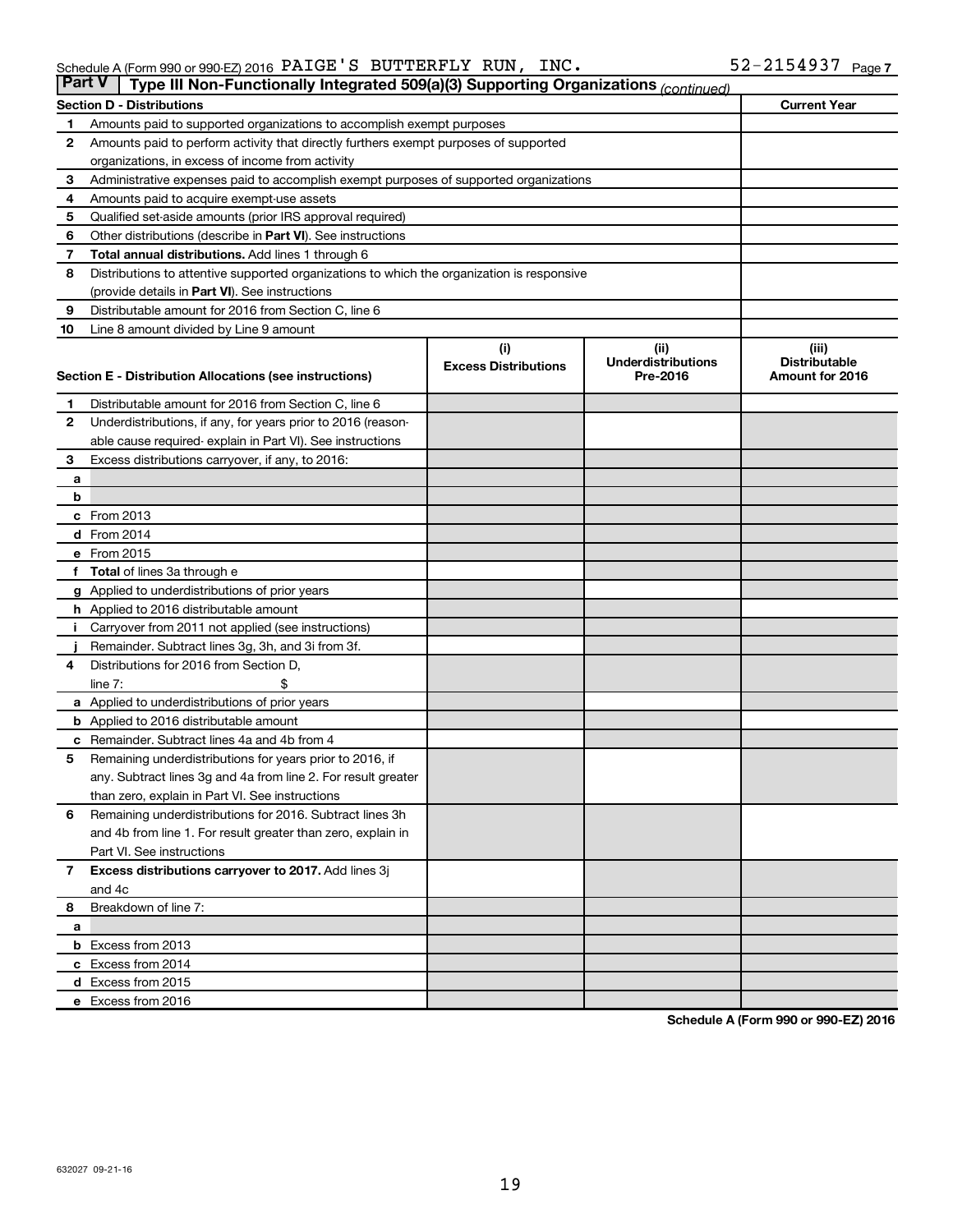|                | Schedule A (Form 990 or 990-EZ) 2016 PAIGE'S BUTTERFLY RUN, INC.                                                                                                                                                                                                                                                                                                                                                                                                                                                                                                                            | 52-2154937 Page 8 |
|----------------|---------------------------------------------------------------------------------------------------------------------------------------------------------------------------------------------------------------------------------------------------------------------------------------------------------------------------------------------------------------------------------------------------------------------------------------------------------------------------------------------------------------------------------------------------------------------------------------------|-------------------|
| <b>Part VI</b> | Supplemental Information. Provide the explanations required by Part II, line 10; Part II, line 17a or 17b; Part III, line 12;<br>Part IV, Section A, lines 1, 2, 3b, 3c, 4b, 4c, 5a, 6, 9a, 9b, 9c, 11a, 11b, and 11c; Part IV, Section B, lines 1 and 2; Part IV, Section C,<br>line 1; Part IV, Section D, lines 2 and 3; Part IV, Section E, lines 1c, 2a, 2b, 3a, and 3b; Part V, line 1; Part V, Section B, line 1e; Part V,<br>Section D, lines 5, 6, and 8; and Part V, Section E, lines 2, 5, and 6. Also complete this part for any additional information.<br>(See instructions.) |                   |
|                |                                                                                                                                                                                                                                                                                                                                                                                                                                                                                                                                                                                             |                   |
|                |                                                                                                                                                                                                                                                                                                                                                                                                                                                                                                                                                                                             |                   |
|                |                                                                                                                                                                                                                                                                                                                                                                                                                                                                                                                                                                                             |                   |
|                |                                                                                                                                                                                                                                                                                                                                                                                                                                                                                                                                                                                             |                   |
|                |                                                                                                                                                                                                                                                                                                                                                                                                                                                                                                                                                                                             |                   |
|                |                                                                                                                                                                                                                                                                                                                                                                                                                                                                                                                                                                                             |                   |
|                |                                                                                                                                                                                                                                                                                                                                                                                                                                                                                                                                                                                             |                   |
|                |                                                                                                                                                                                                                                                                                                                                                                                                                                                                                                                                                                                             |                   |
|                |                                                                                                                                                                                                                                                                                                                                                                                                                                                                                                                                                                                             |                   |
|                |                                                                                                                                                                                                                                                                                                                                                                                                                                                                                                                                                                                             |                   |
|                |                                                                                                                                                                                                                                                                                                                                                                                                                                                                                                                                                                                             |                   |
|                |                                                                                                                                                                                                                                                                                                                                                                                                                                                                                                                                                                                             |                   |
|                |                                                                                                                                                                                                                                                                                                                                                                                                                                                                                                                                                                                             |                   |
|                |                                                                                                                                                                                                                                                                                                                                                                                                                                                                                                                                                                                             |                   |
|                |                                                                                                                                                                                                                                                                                                                                                                                                                                                                                                                                                                                             |                   |
|                |                                                                                                                                                                                                                                                                                                                                                                                                                                                                                                                                                                                             |                   |
|                |                                                                                                                                                                                                                                                                                                                                                                                                                                                                                                                                                                                             |                   |
|                |                                                                                                                                                                                                                                                                                                                                                                                                                                                                                                                                                                                             |                   |
|                |                                                                                                                                                                                                                                                                                                                                                                                                                                                                                                                                                                                             |                   |
|                |                                                                                                                                                                                                                                                                                                                                                                                                                                                                                                                                                                                             |                   |
|                |                                                                                                                                                                                                                                                                                                                                                                                                                                                                                                                                                                                             |                   |
|                |                                                                                                                                                                                                                                                                                                                                                                                                                                                                                                                                                                                             |                   |
|                |                                                                                                                                                                                                                                                                                                                                                                                                                                                                                                                                                                                             |                   |
|                |                                                                                                                                                                                                                                                                                                                                                                                                                                                                                                                                                                                             |                   |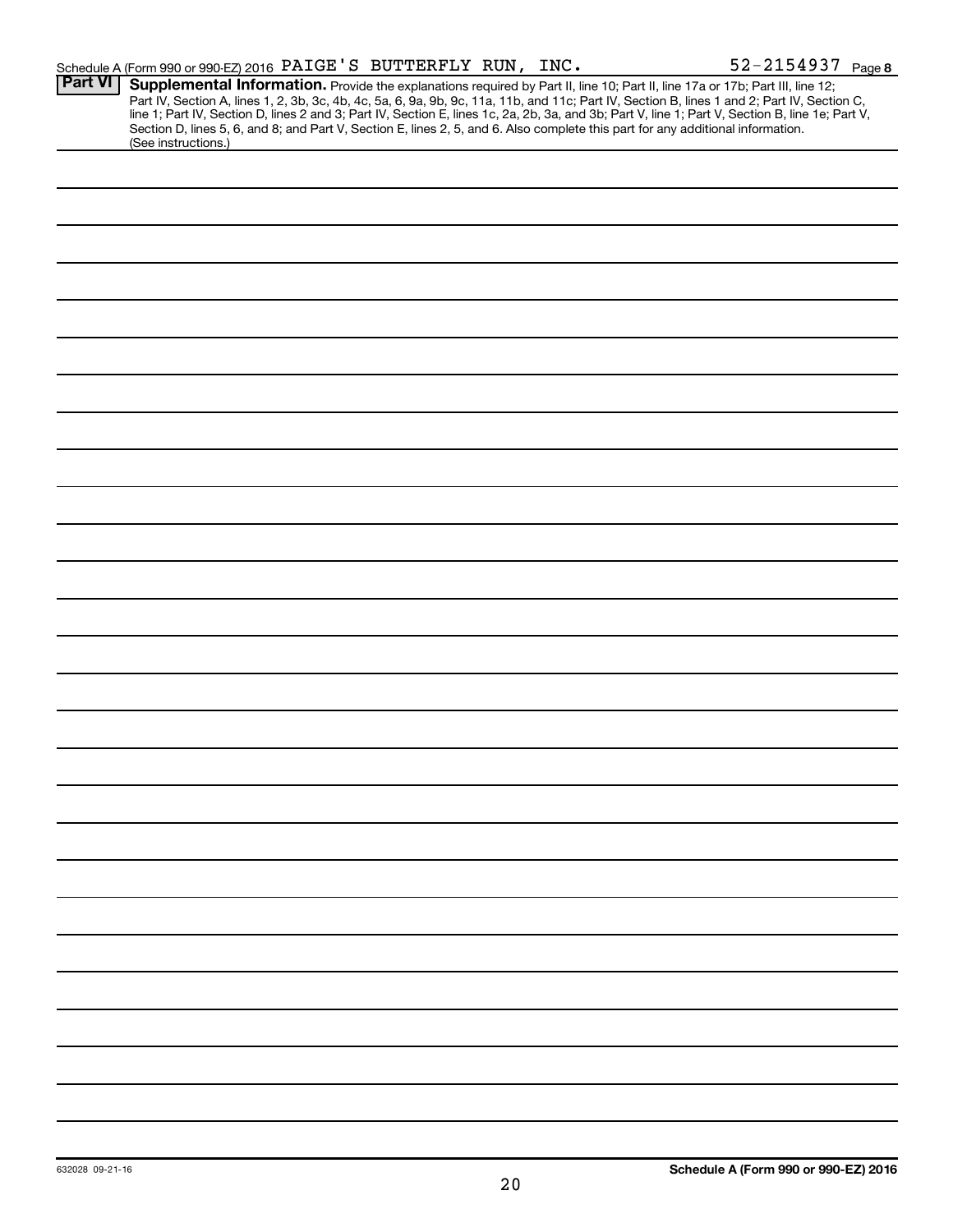# **Schedule B Schedule of Contributors**

**or 990-PF) | Attach to Form 990, Form 990-EZ, or Form 990-PF. | Information about Schedule B (Form 990, 990-EZ, or 990-PF) and** its instructions is at www.irs.gov/form990.

PAIGE'S BUTTERFLY RUN, INC. 1997

OMB No. 1545-0047

**2016**

**Employer identification number** 

| 2-2154937 |  |
|-----------|--|
|-----------|--|

| vame or the organization |  |  |  |
|--------------------------|--|--|--|
|                          |  |  |  |

| <b>Organization type</b> (check one): |                                                                           |  |  |  |  |
|---------------------------------------|---------------------------------------------------------------------------|--|--|--|--|
| Filers of:                            | Section:                                                                  |  |  |  |  |
| Form 990 or 990-EZ                    | $ \mathbf{X} $ 501(c)( 3) (enter number) organization                     |  |  |  |  |
|                                       | 4947(a)(1) nonexempt charitable trust not treated as a private foundation |  |  |  |  |
|                                       | 527 political organization                                                |  |  |  |  |
| Form 990-PF                           | 501(c)(3) exempt private foundation                                       |  |  |  |  |
|                                       | 4947(a)(1) nonexempt charitable trust treated as a private foundation     |  |  |  |  |
|                                       | 501(c)(3) taxable private foundation                                      |  |  |  |  |
|                                       |                                                                           |  |  |  |  |

Check if your organization is covered by the General Rule or a Special Rule.

**Note:**  Only a section 501(c)(7), (8), or (10) organization can check boxes for both the General Rule and a Special Rule. See instructions.

#### **General Rule**

 $\begin{array}{c} \hline \end{array}$ 

For an organization filing Form 990, 990-EZ, or 990-PF that received, during the year, contributions totaling \$5,000 or more (in money or property) from any one contributor. Complete Parts I and II. See instructions for determining a contributor's total contributions.

#### **Special Rules**

any one contributor, during the year, total contributions of the greater of (1) \$5,000 or (2) 2% of the amount on (i) Form 990, Part VIII, line 1h,  $\boxed{\text{X}}$  For an organization described in section 501(c)(3) filing Form 990 or 990-EZ that met the 33 1/3% support test of the regulations under sections 509(a)(1) and 170(b)(1)(A)(vi), that checked Schedule A (Form 990 or 990-EZ), Part II, line 13, 16a, or 16b, and that received from or (ii) Form 990-EZ, line 1. Complete Parts I and II.

year, total contributions of more than \$1,000 exclusively for religious, charitable, scientific, literary, or educational purposes, or for For an organization described in section 501(c)(7), (8), or (10) filing Form 990 or 990-EZ that received from any one contributor, during the the prevention of cruelty to children or animals. Complete Parts I, II, and III.  $\begin{array}{c} \hline \end{array}$ 

purpose. Don't complete any of the parts unless the General Rule applies to this organization because it received nonexclusively year, contributions exclusively for religious, charitable, etc., purposes, but no such contributions totaled more than \$1,000. If this box is checked, enter here the total contributions that were received during the year for an exclusively religious, charitable, etc., For an organization described in section 501(c)(7), (8), or (10) filing Form 990 or 990-EZ that received from any one contributor, during the religious, charitable, etc., contributions totaling \$5,000 or more during the year  $\ldots$  $\ldots$  $\ldots$  $\ldots$  $\ldots$  $\begin{array}{c} \hline \end{array}$ 

**Caution:**  An organization that isn't covered by the General Rule and/or the Special Rules doesn't file Schedule B (Form 990, 990-EZ, or 990-PF),  **must** but it answer "No" on Part IV, line 2, of its Form 990; or check the box on line H of its Form 990-EZ or on its Form 990-PF, Part I, line 2, to certify that it doesn't meet the filing requirements of Schedule B (Form 990, 990-EZ, or 990-PF).

LHA For Paperwork Reduction Act Notice, see the Instructions for Form 990, 990-EZ, or 990-PF. Schedule B (Form 990, 990-EZ, or 990-PF) (2016)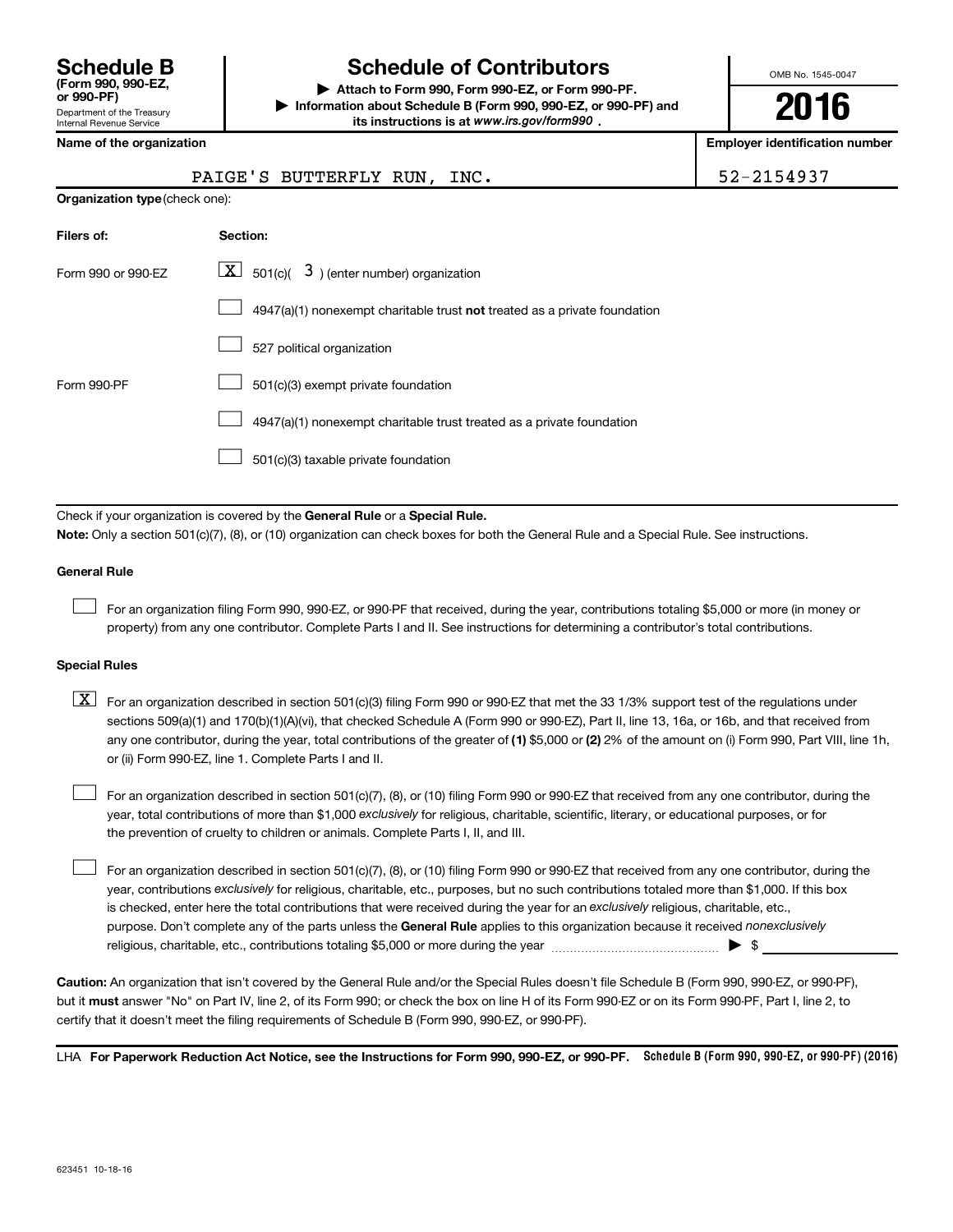#### Schedule B (Form 990, 990-EZ, or 990-PF) (2016)

| Name of organization |  |  |  |
|----------------------|--|--|--|
|                      |  |  |  |

PAIGE'S BUTTERFLY RUN, INC. 52-2154937

| Part I     | <b>Contributors</b> (See instructions). Use duplicate copies of Part I if additional space is needed. |                                   |                                                                                                                  |  |  |  |
|------------|-------------------------------------------------------------------------------------------------------|-----------------------------------|------------------------------------------------------------------------------------------------------------------|--|--|--|
| (a)<br>No. | (b)<br>Name, address, and ZIP + 4                                                                     | (c)<br><b>Total contributions</b> | (d)<br>Type of contribution                                                                                      |  |  |  |
| 1          | CHRIS ARNOLD & ELLEN YOEMANS<br>2911 FARGO ROAD<br>BALDWINSVILLE, NY 13027                            | 18,361.<br>\$                     | $\overline{\text{X}}$<br>Person<br>Payroll<br><b>Noncash</b><br>(Complete Part II for<br>noncash contributions.) |  |  |  |
| (a)<br>No. | (b)<br>Name, address, and ZIP + 4                                                                     | (c)<br><b>Total contributions</b> | (d)<br>Type of contribution                                                                                      |  |  |  |
| 2          | WALMART, INC.<br>702 SW 8TH STREET<br>BENTONVILLE, AR 72716                                           | 17,500.<br>\$                     | $\overline{\text{X}}$<br>Person<br>Payroll<br><b>Noncash</b><br>(Complete Part II for<br>noncash contributions.) |  |  |  |
| (a)<br>No. | (b)<br>Name, address, and ZIP + 4                                                                     | (c)<br><b>Total contributions</b> | (d)<br>Type of contribution                                                                                      |  |  |  |
| 3          | BARNES & NOBLE BOOKSELLERS<br>3956 NY-31<br>LIVERPOOL, NY 13090                                       | 6, 210.<br>\$                     | $\overline{\text{X}}$<br>Person<br>Payroll<br><b>Noncash</b><br>(Complete Part II for<br>noncash contributions.) |  |  |  |
| (a)<br>No. | (b)<br>Name, address, and ZIP + 4                                                                     | (c)<br><b>Total contributions</b> | (d)<br>Type of contribution                                                                                      |  |  |  |
| 4          | BANK OF AMERICA<br>CLINTON SQUARE<br>SYRACUSE, NY 13202                                               | 5,000.<br>\$                      | $\overline{\text{X}}$<br>Person<br>Payroll<br><b>Noncash</b><br>(Complete Part II for<br>noncash contributions.) |  |  |  |
| (a)<br>No. | (b)<br>Name, address, and ZIP + 4                                                                     | (c)<br><b>Total contributions</b> | (d)<br>Type of contribution                                                                                      |  |  |  |
| 5          | CST BRANDS<br>(NICE & EASY)<br>VALERO WAY SUITE 200<br>SAN ANTONIO, TX 78249                          | 5,000.<br>\$                      | X.<br>Person<br>Payroll<br><b>Noncash</b><br>(Complete Part II for<br>noncash contributions.)                    |  |  |  |
| (a)<br>No. | (b)<br>Name, address, and ZIP + 4                                                                     | (c)<br><b>Total contributions</b> | (d)<br>Type of contribution                                                                                      |  |  |  |
| 6          | JIM AND JULI BOEHEIM FOUNDATION<br>7002 TIFFANY CIRCLE<br>FAYETTEVILLE, NY 13066                      | 5,000.<br>\$                      | X.<br>Person<br>Payroll<br><b>Noncash</b><br>(Complete Part II for<br>noncash contributions.)                    |  |  |  |

**Schedule B (Form 990, 990-EZ, or 990-PF) (2016)**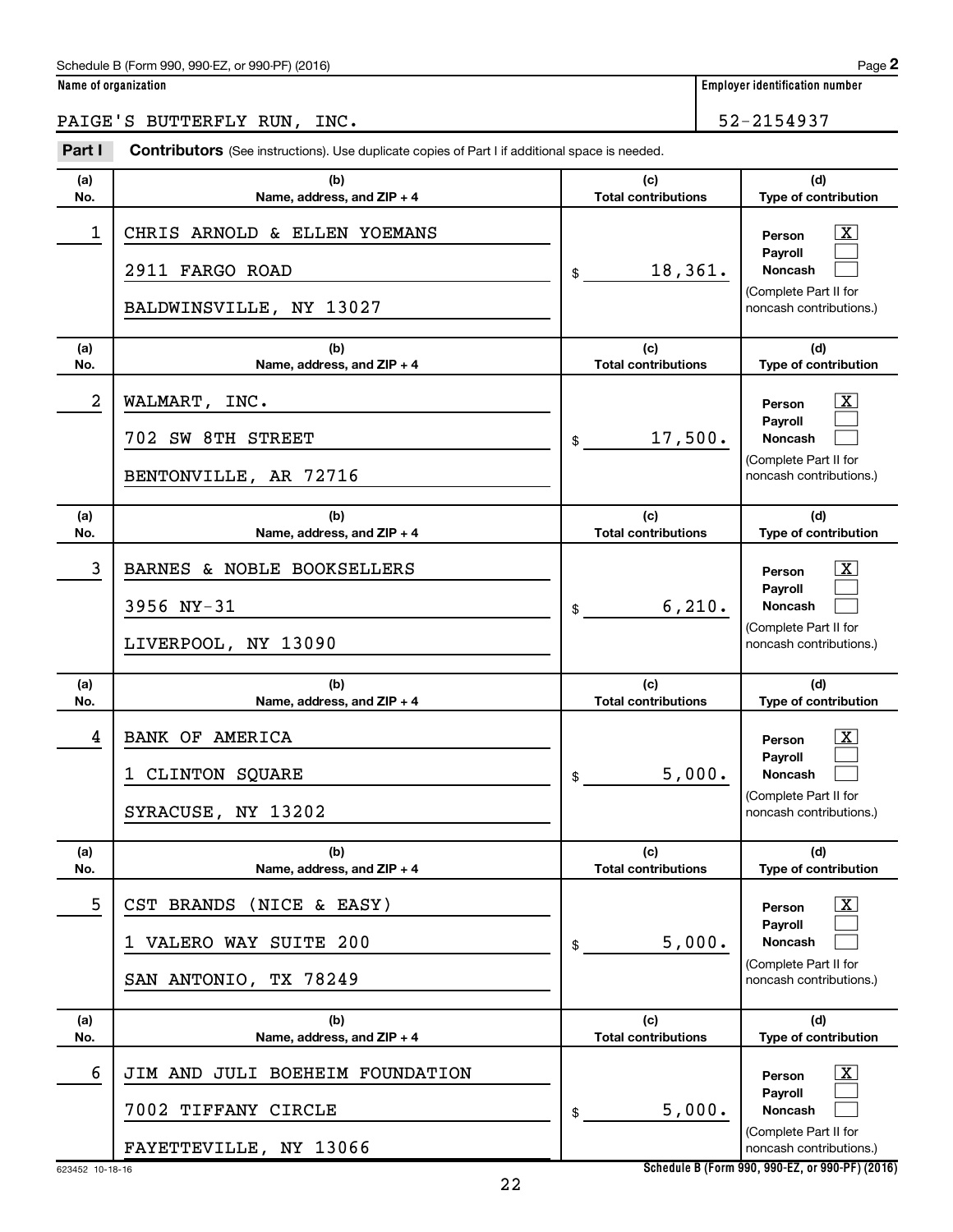#### Schedule B (Form 990, 990-EZ, or 990-PF) (2016)

| Name of organization |  |  |
|----------------------|--|--|
|                      |  |  |

PAIGE'S BUTTERFLY RUN, INC. 52-2154937

| Part I     | Contributors (See instructions). Use duplicate copies of Part I if additional space is needed. |                                   |                                                                                                           |  |  |  |
|------------|------------------------------------------------------------------------------------------------|-----------------------------------|-----------------------------------------------------------------------------------------------------------|--|--|--|
| (a)<br>No. | (b)<br>Name, address, and ZIP + 4                                                              | (c)<br><b>Total contributions</b> | (d)<br>Type of contribution                                                                               |  |  |  |
| 7          | MCCLANE NORTHEAST<br>2828 MCCLANE BOULEVARD<br>BALDWINSVILLE, NY 13027                         | 5,000.<br>\$                      | $\overline{\text{X}}$<br>Person<br>Pavroll<br>Noncash<br>(Complete Part II for<br>noncash contributions.) |  |  |  |
| (a)<br>No. | (b)<br>Name, address, and ZIP + 4                                                              | (c)<br><b>Total contributions</b> | (d)<br>Type of contribution                                                                               |  |  |  |
| 8          | UNITED PARCEL SERVICE INC.<br>6975 NORTHERN BOULEVARD<br>EAST SYRACUSE, NY 13057               | 5,000.<br>\$                      | $\overline{\text{X}}$<br>Person<br>Payroll<br>Noncash<br>(Complete Part II for<br>noncash contributions.) |  |  |  |
| (a)<br>No. | (b)<br>Name, address, and ZIP + 4                                                              | (c)<br><b>Total contributions</b> | (d)<br>Type of contribution                                                                               |  |  |  |
|            |                                                                                                | \$                                | Person<br>Payroll<br>Noncash<br>(Complete Part II for<br>noncash contributions.)                          |  |  |  |
| (a)<br>No. | (b)                                                                                            | (c)<br><b>Total contributions</b> | (d)                                                                                                       |  |  |  |
|            | Name, address, and ZIP + 4                                                                     | \$                                | Type of contribution<br>Person<br>Payroll<br>Noncash<br>(Complete Part II for<br>noncash contributions.)  |  |  |  |
| (a)<br>No. | (b)<br>Name, address, and ZIP + 4                                                              | (c)<br><b>Total contributions</b> | (d)<br>Type of contribution                                                                               |  |  |  |
|            |                                                                                                | \$                                | Person<br>Payroll<br><b>Noncash</b><br>(Complete Part II for<br>noncash contributions.)                   |  |  |  |
| (a)<br>No. | (b)<br>Name, address, and ZIP + 4                                                              | (c)<br><b>Total contributions</b> | (d)<br>Type of contribution                                                                               |  |  |  |
|            |                                                                                                | \$                                | Person<br>Payroll<br><b>Noncash</b><br>(Complete Part II for<br>noncash contributions.)                   |  |  |  |

**Schedule B (Form 990, 990-EZ, or 990-PF) (2016)**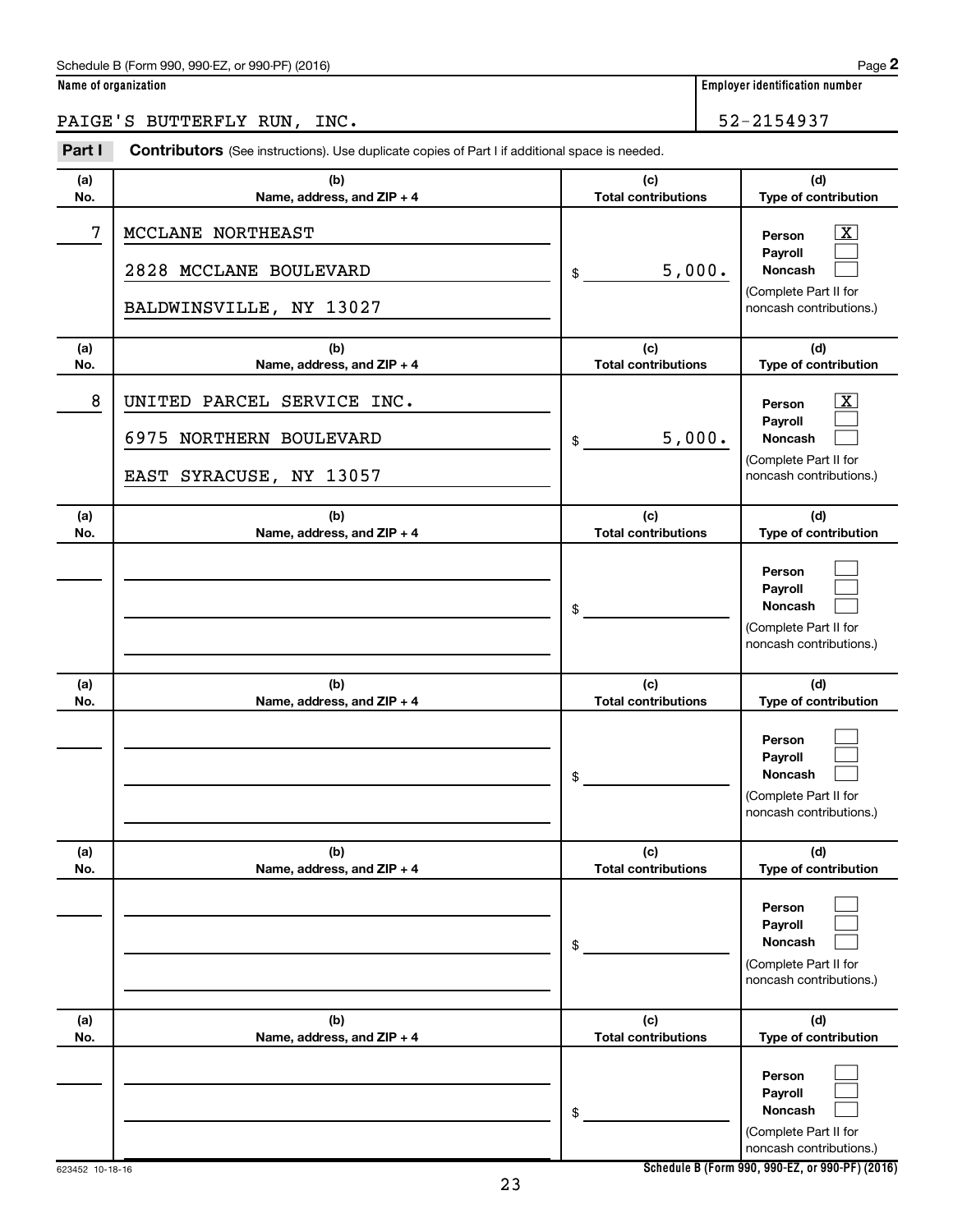| Part II Noncash Property (See instructions). Use duplicate copies of Part II if additional space is needed. |  |
|-------------------------------------------------------------------------------------------------------------|--|
|                                                                                                             |  |

| (a)<br>No.<br>from<br>Part I | (b)<br>Description of noncash property given | (c)<br>FMV (or estimate)<br>(See instructions) | (d)<br>Date received                            |
|------------------------------|----------------------------------------------|------------------------------------------------|-------------------------------------------------|
|                              |                                              | \$                                             |                                                 |
| (a)<br>No.<br>from<br>Part I | (b)<br>Description of noncash property given | (c)<br>FMV (or estimate)<br>(See instructions) | (d)<br>Date received                            |
|                              |                                              | \$                                             |                                                 |
| (a)<br>No.<br>from<br>Part I | (b)<br>Description of noncash property given | (c)<br>FMV (or estimate)<br>(See instructions) | (d)<br>Date received                            |
|                              |                                              | \$                                             |                                                 |
| (a)<br>No.<br>from<br>Part I | (b)<br>Description of noncash property given | (c)<br>FMV (or estimate)<br>(See instructions) | (d)<br>Date received                            |
|                              |                                              | \$                                             |                                                 |
| (a)<br>No.<br>from<br>Part I | (b)<br>Description of noncash property given | (c)<br>FMV (or estimate)<br>(See instructions) | (d)<br>Date received                            |
|                              |                                              | \$                                             |                                                 |
| (a)<br>No.<br>from<br>Part I | (b)<br>Description of noncash property given | (c)<br>FMV (or estimate)<br>(See instructions) | (d)<br>Date received                            |
| 623453 10-18-16              |                                              | \$                                             | Schedule B (Form 990, 990-EZ, or 990-PF) (2016) |

PAIGE'S BUTTERFLY RUN, INC. 52-2154937

**Schedule B (Form 990, 990-EZ, or 990-PF) (2016)**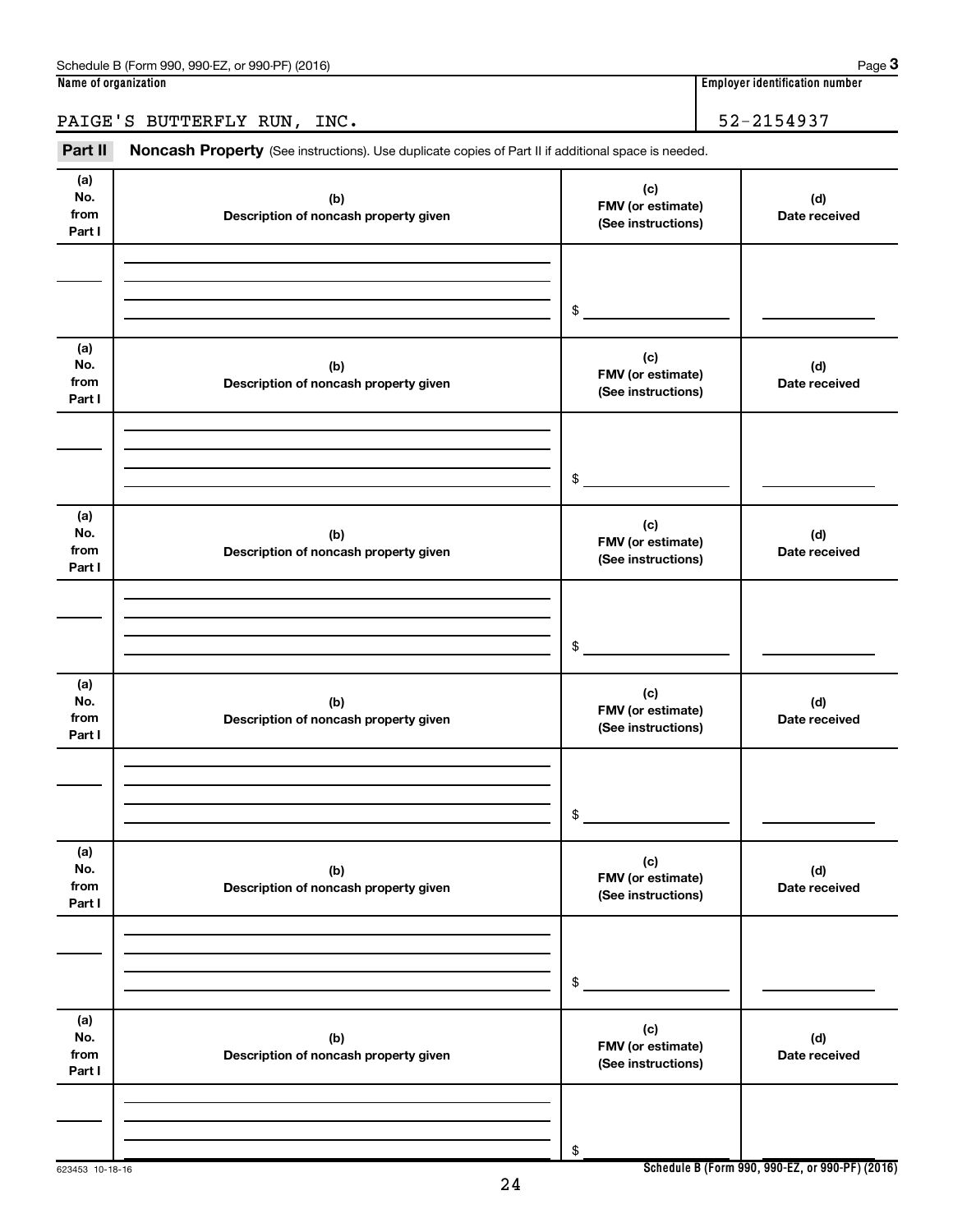| Name of organization      |                                                                                                                                                          |                      | <b>Employer identification number</b>                                                                                                                    |  |  |  |  |
|---------------------------|----------------------------------------------------------------------------------------------------------------------------------------------------------|----------------------|----------------------------------------------------------------------------------------------------------------------------------------------------------|--|--|--|--|
|                           | PAIGE'S BUTTERFLY RUN, INC.                                                                                                                              |                      | 52-2154937                                                                                                                                               |  |  |  |  |
| Part III                  | the year from any one contributor. Complete columns (a) through (e) and the following line entry. For organizations                                      |                      | Exclusively religious, charitable, etc., contributions to organizations described in section $501(c)(7)$ , (8), or (10) that total more than \$1,000 for |  |  |  |  |
|                           | completing Part III, enter the total of exclusively religious, charitable, etc., contributions of \$1,000 or less for the year. (Enter this info. once.) |                      | $\blacktriangleright$ \$                                                                                                                                 |  |  |  |  |
| (a) No.                   | Use duplicate copies of Part III if additional space is needed.                                                                                          |                      |                                                                                                                                                          |  |  |  |  |
| from<br>Part I            | (b) Purpose of gift                                                                                                                                      | (c) Use of gift      | (d) Description of how gift is held                                                                                                                      |  |  |  |  |
|                           |                                                                                                                                                          |                      |                                                                                                                                                          |  |  |  |  |
|                           |                                                                                                                                                          |                      |                                                                                                                                                          |  |  |  |  |
|                           |                                                                                                                                                          |                      |                                                                                                                                                          |  |  |  |  |
|                           |                                                                                                                                                          | (e) Transfer of gift |                                                                                                                                                          |  |  |  |  |
|                           |                                                                                                                                                          |                      |                                                                                                                                                          |  |  |  |  |
|                           | Transferee's name, address, and ZIP + 4                                                                                                                  |                      | Relationship of transferor to transferee                                                                                                                 |  |  |  |  |
|                           |                                                                                                                                                          |                      |                                                                                                                                                          |  |  |  |  |
|                           |                                                                                                                                                          |                      |                                                                                                                                                          |  |  |  |  |
|                           |                                                                                                                                                          |                      |                                                                                                                                                          |  |  |  |  |
| (a) No.<br>from<br>Part I | (b) Purpose of gift                                                                                                                                      | (c) Use of gift      | (d) Description of how gift is held                                                                                                                      |  |  |  |  |
|                           |                                                                                                                                                          |                      |                                                                                                                                                          |  |  |  |  |
|                           |                                                                                                                                                          |                      |                                                                                                                                                          |  |  |  |  |
|                           |                                                                                                                                                          |                      |                                                                                                                                                          |  |  |  |  |
|                           |                                                                                                                                                          | (e) Transfer of gift |                                                                                                                                                          |  |  |  |  |
|                           |                                                                                                                                                          |                      |                                                                                                                                                          |  |  |  |  |
|                           | Transferee's name, address, and ZIP + 4                                                                                                                  |                      | Relationship of transferor to transferee                                                                                                                 |  |  |  |  |
|                           |                                                                                                                                                          |                      |                                                                                                                                                          |  |  |  |  |
|                           |                                                                                                                                                          |                      |                                                                                                                                                          |  |  |  |  |
|                           |                                                                                                                                                          |                      |                                                                                                                                                          |  |  |  |  |
| (a) No.<br>from<br>Part I | (b) Purpose of gift                                                                                                                                      | (c) Use of gift      | (d) Description of how gift is held                                                                                                                      |  |  |  |  |
|                           |                                                                                                                                                          |                      |                                                                                                                                                          |  |  |  |  |
|                           |                                                                                                                                                          |                      |                                                                                                                                                          |  |  |  |  |
|                           |                                                                                                                                                          |                      |                                                                                                                                                          |  |  |  |  |
|                           |                                                                                                                                                          | (e) Transfer of gift |                                                                                                                                                          |  |  |  |  |
|                           |                                                                                                                                                          |                      |                                                                                                                                                          |  |  |  |  |
|                           | Transferee's name, address, and ZIP + 4                                                                                                                  |                      | Relationship of transferor to transferee                                                                                                                 |  |  |  |  |
|                           |                                                                                                                                                          |                      |                                                                                                                                                          |  |  |  |  |
|                           |                                                                                                                                                          |                      |                                                                                                                                                          |  |  |  |  |
|                           |                                                                                                                                                          |                      |                                                                                                                                                          |  |  |  |  |
| (a) No.<br>from<br>Part I | (b) Purpose of gift                                                                                                                                      | (c) Use of gift      | (d) Description of how gift is held                                                                                                                      |  |  |  |  |
|                           |                                                                                                                                                          |                      |                                                                                                                                                          |  |  |  |  |
|                           |                                                                                                                                                          |                      |                                                                                                                                                          |  |  |  |  |
|                           |                                                                                                                                                          |                      |                                                                                                                                                          |  |  |  |  |
|                           |                                                                                                                                                          | (e) Transfer of gift |                                                                                                                                                          |  |  |  |  |
|                           |                                                                                                                                                          |                      |                                                                                                                                                          |  |  |  |  |
|                           | Transferee's name, address, and ZIP + 4                                                                                                                  |                      | Relationship of transferor to transferee                                                                                                                 |  |  |  |  |
|                           |                                                                                                                                                          |                      |                                                                                                                                                          |  |  |  |  |
|                           |                                                                                                                                                          |                      |                                                                                                                                                          |  |  |  |  |
|                           |                                                                                                                                                          |                      |                                                                                                                                                          |  |  |  |  |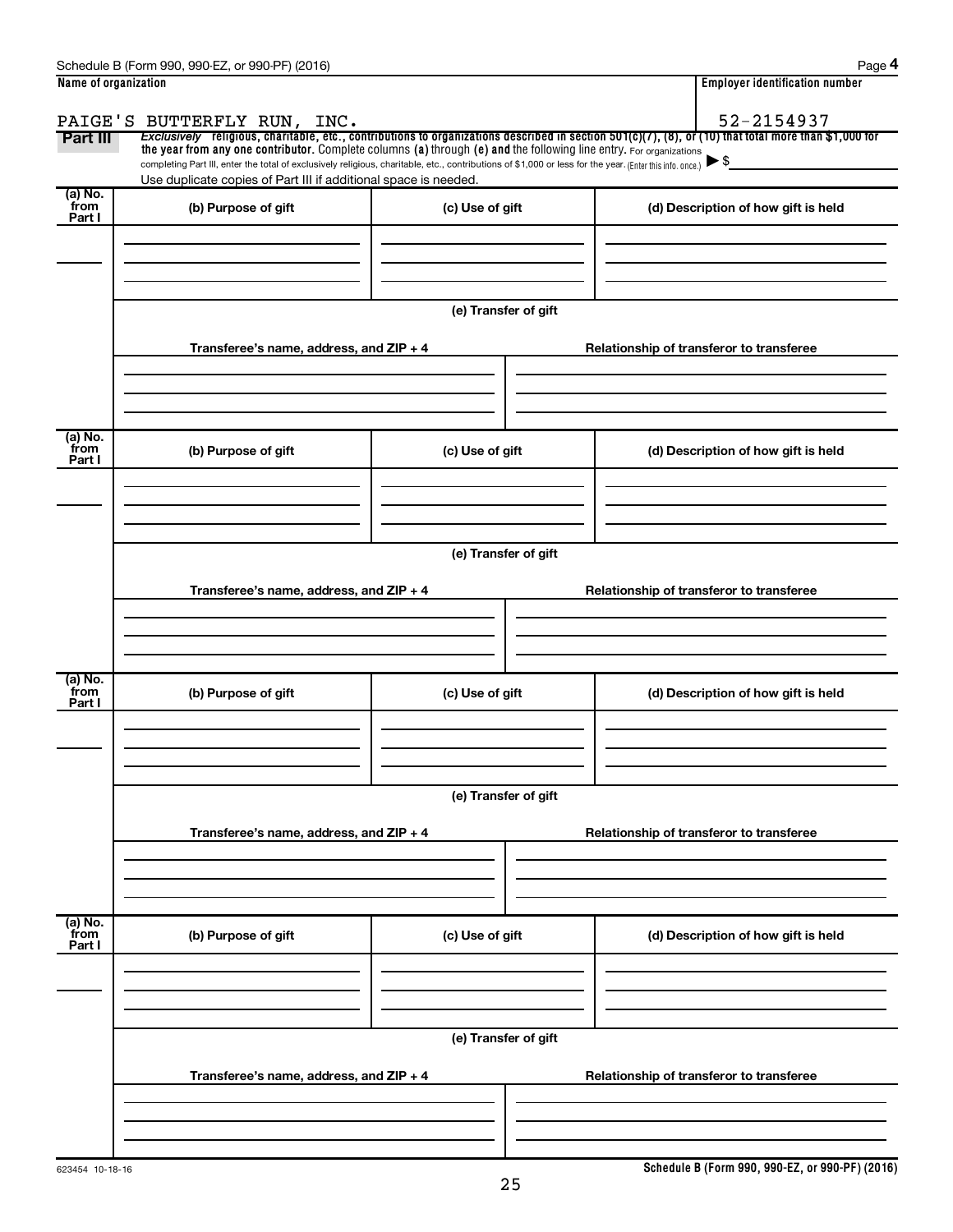|        | <b>SCHEDULE D</b>                                      |                                                                                                                                                                                                                                       | <b>Supplemental Financial Statements</b>                                                                                             |                                                    |                          |                                       | OMB No. 1545-0047            |           |
|--------|--------------------------------------------------------|---------------------------------------------------------------------------------------------------------------------------------------------------------------------------------------------------------------------------------------|--------------------------------------------------------------------------------------------------------------------------------------|----------------------------------------------------|--------------------------|---------------------------------------|------------------------------|-----------|
|        | (Form 990)                                             |                                                                                                                                                                                                                                       | Complete if the organization answered "Yes" on Form 990,<br>Part IV, line 6, 7, 8, 9, 10, 11a, 11b, 11c, 11d, 11e, 11f, 12a, or 12b. |                                                    |                          |                                       |                              |           |
|        | Department of the Treasury<br>Internal Revenue Service | Information about Schedule D (Form 990) and its instructions is at www.irs.gov/form990.                                                                                                                                               | Attach to Form 990.                                                                                                                  |                                                    |                          |                                       | Open to Public<br>Inspection |           |
|        | Name of the organization                               |                                                                                                                                                                                                                                       |                                                                                                                                      |                                                    |                          | <b>Employer identification number</b> |                              |           |
| Part I |                                                        | PAIGE'S BUTTERFLY RUN, INC.<br>Organizations Maintaining Donor Advised Funds or Other Similar Funds or Accounts. Complete if the                                                                                                      |                                                                                                                                      |                                                    |                          | 52-2154937                            |                              |           |
|        |                                                        | organization answered "Yes" on Form 990, Part IV, line 6.                                                                                                                                                                             |                                                                                                                                      |                                                    |                          |                                       |                              |           |
|        |                                                        |                                                                                                                                                                                                                                       | (a) Donor advised funds                                                                                                              |                                                    |                          | (b) Funds and other accounts          |                              |           |
| 1.     |                                                        |                                                                                                                                                                                                                                       |                                                                                                                                      |                                                    |                          |                                       |                              |           |
| 2      |                                                        | Aggregate value of contributions to (during year)                                                                                                                                                                                     |                                                                                                                                      |                                                    |                          |                                       |                              |           |
| З      |                                                        |                                                                                                                                                                                                                                       |                                                                                                                                      |                                                    |                          |                                       |                              |           |
| 4      |                                                        |                                                                                                                                                                                                                                       |                                                                                                                                      |                                                    |                          |                                       |                              |           |
| 5      |                                                        | Did the organization inform all donors and donor advisors in writing that the assets held in donor advised funds                                                                                                                      |                                                                                                                                      |                                                    |                          |                                       |                              |           |
|        |                                                        |                                                                                                                                                                                                                                       |                                                                                                                                      |                                                    |                          | Yes                                   |                              | <b>No</b> |
| 6      |                                                        | Did the organization inform all grantees, donors, and donor advisors in writing that grant funds can be used only                                                                                                                     |                                                                                                                                      |                                                    |                          |                                       |                              |           |
|        | impermissible private benefit?                         | for charitable purposes and not for the benefit of the donor or donor advisor, or for any other purpose conferring                                                                                                                    |                                                                                                                                      |                                                    |                          | Yes                                   |                              | No        |
|        | Part II                                                | Conservation Easements. Complete if the organization answered "Yes" on Form 990, Part IV, line 7.                                                                                                                                     |                                                                                                                                      |                                                    |                          |                                       |                              |           |
| 1.     |                                                        | Purpose(s) of conservation easements held by the organization (check all that apply).                                                                                                                                                 |                                                                                                                                      |                                                    |                          |                                       |                              |           |
|        |                                                        | Preservation of land for public use (e.g., recreation or education)                                                                                                                                                                   |                                                                                                                                      | Preservation of a historically important land area |                          |                                       |                              |           |
|        |                                                        | Protection of natural habitat                                                                                                                                                                                                         |                                                                                                                                      | Preservation of a certified historic structure     |                          |                                       |                              |           |
|        |                                                        | Preservation of open space                                                                                                                                                                                                            |                                                                                                                                      |                                                    |                          |                                       |                              |           |
| 2      |                                                        | Complete lines 2a through 2d if the organization held a qualified conservation contribution in the form of a conservation easement on the last                                                                                        |                                                                                                                                      |                                                    |                          |                                       |                              |           |
|        | day of the tax year.                                   |                                                                                                                                                                                                                                       |                                                                                                                                      |                                                    |                          | Held at the End of the Tax Year       |                              |           |
| а      |                                                        |                                                                                                                                                                                                                                       |                                                                                                                                      |                                                    | 2a                       |                                       |                              |           |
|        |                                                        |                                                                                                                                                                                                                                       |                                                                                                                                      |                                                    | 2b                       |                                       |                              |           |
|        |                                                        | d Number of conservation easements included in (c) acquired after 8/17/06, and not on a historic structure                                                                                                                            |                                                                                                                                      |                                                    | 2c                       |                                       |                              |           |
|        |                                                        |                                                                                                                                                                                                                                       |                                                                                                                                      |                                                    | 2d                       |                                       |                              |           |
| 3      |                                                        | Number of conservation easements modified, transferred, released, extinguished, or terminated by the organization during the tax                                                                                                      |                                                                                                                                      |                                                    |                          |                                       |                              |           |
|        | $year \blacktriangleright$                             |                                                                                                                                                                                                                                       |                                                                                                                                      |                                                    |                          |                                       |                              |           |
| 4      |                                                        | Number of states where property subject to conservation easement is located                                                                                                                                                           |                                                                                                                                      |                                                    |                          |                                       |                              |           |
| 5      |                                                        | Does the organization have a written policy regarding the periodic monitoring, inspection, handling of                                                                                                                                |                                                                                                                                      |                                                    |                          |                                       |                              |           |
|        |                                                        | violations, and enforcement of the conservation easements it holds?                                                                                                                                                                   |                                                                                                                                      |                                                    |                          | Yes                                   |                              | <b>No</b> |
| 6      |                                                        | Staff and volunteer hours devoted to monitoring, inspecting, handling of violations, and enforcing conservation easements during the year                                                                                             |                                                                                                                                      |                                                    |                          |                                       |                              |           |
|        |                                                        |                                                                                                                                                                                                                                       |                                                                                                                                      |                                                    |                          |                                       |                              |           |
| 7      |                                                        | Amount of expenses incurred in monitoring, inspecting, handling of violations, and enforcing conservation easements during the year                                                                                                   |                                                                                                                                      |                                                    |                          |                                       |                              |           |
| 8      | $\blacktriangleright$ \$                               | Does each conservation easement reported on line 2(d) above satisfy the requirements of section 170(h)(4)(B)(i)                                                                                                                       |                                                                                                                                      |                                                    |                          |                                       |                              |           |
|        | and section $170(h)(4)(B)(ii)?$                        |                                                                                                                                                                                                                                       |                                                                                                                                      |                                                    |                          | Yes                                   |                              | <b>No</b> |
| 9      |                                                        | In Part XIII, describe how the organization reports conservation easements in its revenue and expense statement, and balance sheet, and                                                                                               |                                                                                                                                      |                                                    |                          |                                       |                              |           |
|        |                                                        | include, if applicable, the text of the footnote to the organization's financial statements that describes the organization's accounting for                                                                                          |                                                                                                                                      |                                                    |                          |                                       |                              |           |
|        | conservation easements.                                |                                                                                                                                                                                                                                       |                                                                                                                                      |                                                    |                          |                                       |                              |           |
|        | Part III                                               | Organizations Maintaining Collections of Art, Historical Treasures, or Other Similar Assets.                                                                                                                                          |                                                                                                                                      |                                                    |                          |                                       |                              |           |
|        |                                                        | Complete if the organization answered "Yes" on Form 990, Part IV, line 8.                                                                                                                                                             |                                                                                                                                      |                                                    |                          |                                       |                              |           |
|        |                                                        | 1a If the organization elected, as permitted under SFAS 116 (ASC 958), not to report in its revenue statement and balance sheet works of art,                                                                                         |                                                                                                                                      |                                                    |                          |                                       |                              |           |
|        |                                                        | historical treasures, or other similar assets held for public exhibition, education, or research in furtherance of public service, provide, in Part XIII,                                                                             |                                                                                                                                      |                                                    |                          |                                       |                              |           |
|        |                                                        | the text of the footnote to its financial statements that describes these items.<br>If the organization elected, as permitted under SFAS 116 (ASC 958), to report in its revenue statement and balance sheet works of art, historical |                                                                                                                                      |                                                    |                          |                                       |                              |           |
| b      |                                                        | treasures, or other similar assets held for public exhibition, education, or research in furtherance of public service, provide the following amounts                                                                                 |                                                                                                                                      |                                                    |                          |                                       |                              |           |
|        | relating to these items:                               |                                                                                                                                                                                                                                       |                                                                                                                                      |                                                    |                          |                                       |                              |           |
|        |                                                        |                                                                                                                                                                                                                                       |                                                                                                                                      |                                                    |                          |                                       |                              |           |
|        |                                                        | (ii) Assets included in Form 990, Part X                                                                                                                                                                                              |                                                                                                                                      |                                                    |                          | $\bullet$ \$                          |                              |           |
| 2      |                                                        | If the organization received or held works of art, historical treasures, or other similar assets for financial gain, provide                                                                                                          |                                                                                                                                      |                                                    |                          |                                       |                              |           |
|        |                                                        | the following amounts required to be reported under SFAS 116 (ASC 958) relating to these items:                                                                                                                                       |                                                                                                                                      |                                                    |                          |                                       |                              |           |
| а      |                                                        |                                                                                                                                                                                                                                       |                                                                                                                                      |                                                    |                          | -\$                                   |                              |           |
|        |                                                        | b Assets included in Form 990, Part X [11] Marten and Martin Martin Marten and Marten and Martin Marten and Ma                                                                                                                        |                                                                                                                                      |                                                    | $\blacktriangleright$ \$ |                                       |                              |           |

| LHA For Paperwork Reduction Act Notice, see the Instructions for Form 990. |
|----------------------------------------------------------------------------|
| 632051 08-29-16                                                            |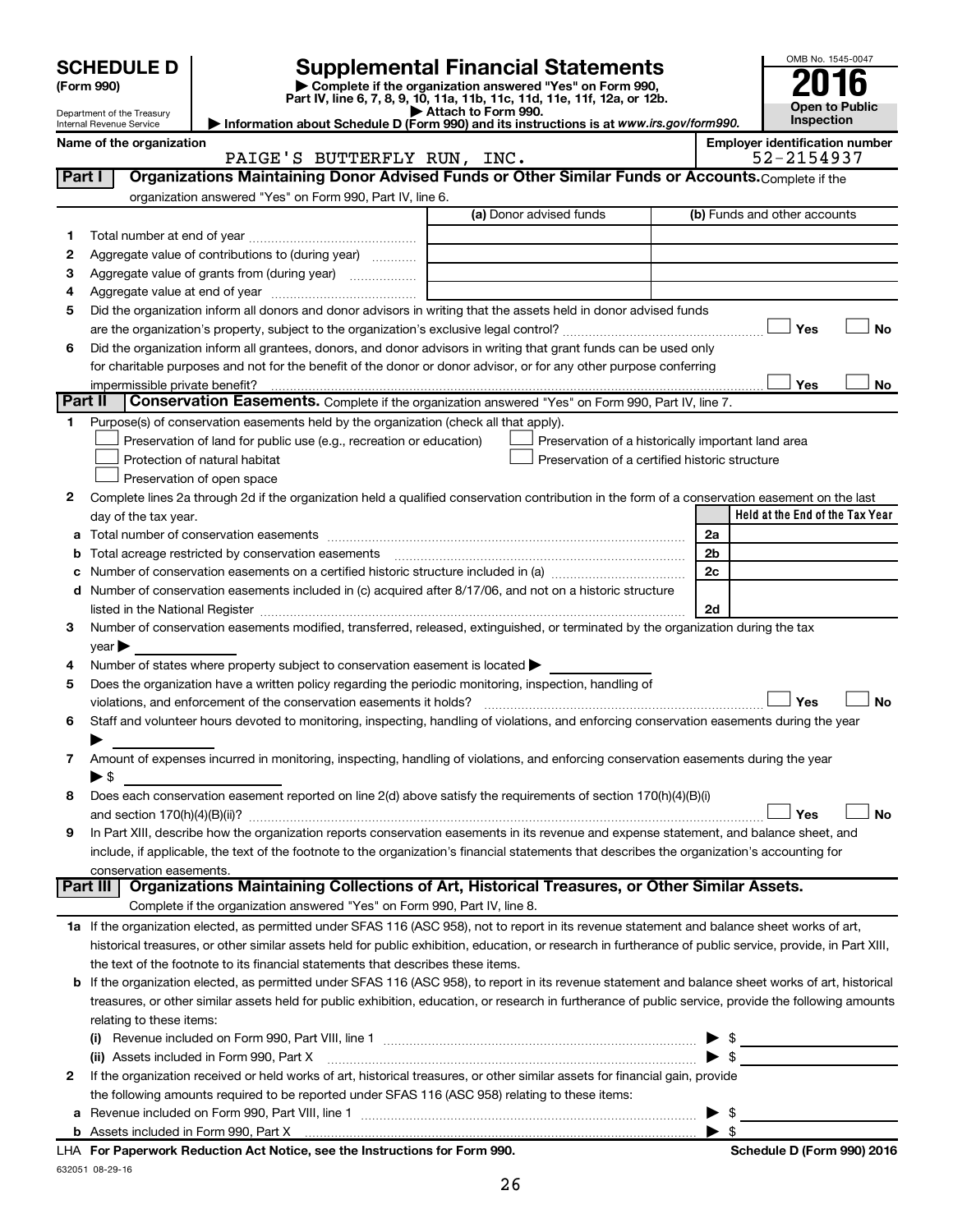|               | Schedule D (Form 990) 2016                                                                                                                                                                                                          | PAIGE'S BUTTERFLY RUN, INC. |   |                                                                                                                                                                                                                                |                   |                                                                             |                | 52-2154937 Page 2 |
|---------------|-------------------------------------------------------------------------------------------------------------------------------------------------------------------------------------------------------------------------------------|-----------------------------|---|--------------------------------------------------------------------------------------------------------------------------------------------------------------------------------------------------------------------------------|-------------------|-----------------------------------------------------------------------------|----------------|-------------------|
|               | Organizations Maintaining Collections of Art, Historical Treasures, or Other Similar Assets (continued)<br>Part III                                                                                                                 |                             |   |                                                                                                                                                                                                                                |                   |                                                                             |                |                   |
| 3             | Using the organization's acquisition, accession, and other records, check any of the following that are a significant use of its collection items                                                                                   |                             |   |                                                                                                                                                                                                                                |                   |                                                                             |                |                   |
|               | (check all that apply):                                                                                                                                                                                                             |                             |   |                                                                                                                                                                                                                                |                   |                                                                             |                |                   |
| a             | Public exhibition                                                                                                                                                                                                                   |                             |   | Loan or exchange programs                                                                                                                                                                                                      |                   |                                                                             |                |                   |
| b             | Scholarly research                                                                                                                                                                                                                  | e                           |   | Other the contract of the contract of the contract of the contract of the contract of the contract of the contract of the contract of the contract of the contract of the contract of the contract of the contract of the cont |                   |                                                                             |                |                   |
| c             | Preservation for future generations                                                                                                                                                                                                 |                             |   |                                                                                                                                                                                                                                |                   |                                                                             |                |                   |
| 4             | Provide a description of the organization's collections and explain how they further the organization's exempt purpose in Part XIII.                                                                                                |                             |   |                                                                                                                                                                                                                                |                   |                                                                             |                |                   |
| 5             | During the year, did the organization solicit or receive donations of art, historical treasures, or other similar assets                                                                                                            |                             |   |                                                                                                                                                                                                                                |                   |                                                                             |                |                   |
|               |                                                                                                                                                                                                                                     |                             |   |                                                                                                                                                                                                                                |                   |                                                                             | Yes            | No                |
|               | Part IV<br>Escrow and Custodial Arrangements. Complete if the organization answered "Yes" on Form 990, Part IV, line 9, or                                                                                                          |                             |   |                                                                                                                                                                                                                                |                   |                                                                             |                |                   |
|               | reported an amount on Form 990, Part X, line 21.                                                                                                                                                                                    |                             |   |                                                                                                                                                                                                                                |                   |                                                                             |                |                   |
|               | 1a Is the organization an agent, trustee, custodian or other intermediary for contributions or other assets not included                                                                                                            |                             |   |                                                                                                                                                                                                                                |                   |                                                                             |                |                   |
|               | on Form 990, Part X? [11] matter contracts and contracts and contracts are contracted as a form 990, Part X?                                                                                                                        |                             |   |                                                                                                                                                                                                                                |                   |                                                                             | Yes            | No                |
|               | <b>b</b> If "Yes," explain the arrangement in Part XIII and complete the following table:                                                                                                                                           |                             |   |                                                                                                                                                                                                                                |                   |                                                                             |                |                   |
|               |                                                                                                                                                                                                                                     |                             |   |                                                                                                                                                                                                                                |                   |                                                                             | Amount         |                   |
| c             | Beginning balance <b>contract to the contract of the contract of the contract of the contract of the contract of t</b>                                                                                                              |                             |   |                                                                                                                                                                                                                                |                   | 1c                                                                          |                |                   |
| d             | Additions during the year manufactured and an account of the state of the state of the state of the state of the state of the state of the state of the state of the state of the state of the state of the state of the state      |                             |   |                                                                                                                                                                                                                                |                   | 1d                                                                          |                |                   |
| е             | Distributions during the year manufactured and an account of the state of the state of the state of the state of the state of the state of the state of the state of the state of the state of the state of the state of the s      |                             |   |                                                                                                                                                                                                                                |                   | 1e                                                                          |                |                   |
| f             |                                                                                                                                                                                                                                     |                             |   |                                                                                                                                                                                                                                |                   | 1f                                                                          |                |                   |
|               | 2a Did the organization include an amount on Form 990, Part X, line 21, for escrow or custodial account liability?                                                                                                                  |                             |   |                                                                                                                                                                                                                                |                   |                                                                             | Yes            | No                |
| <b>Part V</b> | <b>b</b> If "Yes," explain the arrangement in Part XIII. Check here if the explanation has been provided on Part XIII<br>Endowment Funds. Complete if the organization answered "Yes" on Form 990, Part IV, line 10.                |                             |   |                                                                                                                                                                                                                                |                   |                                                                             |                |                   |
|               |                                                                                                                                                                                                                                     |                             |   |                                                                                                                                                                                                                                |                   | (c) Two years back $\vert$ (d) Three years back $\vert$ (e) Four years back |                |                   |
|               |                                                                                                                                                                                                                                     | (a) Current year            |   | (b) Prior year                                                                                                                                                                                                                 |                   |                                                                             |                |                   |
| 1a            | Beginning of year balance                                                                                                                                                                                                           |                             |   |                                                                                                                                                                                                                                |                   |                                                                             |                |                   |
| b             |                                                                                                                                                                                                                                     |                             |   |                                                                                                                                                                                                                                |                   |                                                                             |                |                   |
| c             | Net investment earnings, gains, and losses                                                                                                                                                                                          |                             |   |                                                                                                                                                                                                                                |                   |                                                                             |                |                   |
| d             | Grants or scholarships <i>manually contained</i>                                                                                                                                                                                    |                             |   |                                                                                                                                                                                                                                |                   |                                                                             |                |                   |
| е             | Other expenditures for facilities                                                                                                                                                                                                   |                             |   |                                                                                                                                                                                                                                |                   |                                                                             |                |                   |
|               | and programs                                                                                                                                                                                                                        |                             |   |                                                                                                                                                                                                                                |                   |                                                                             |                |                   |
| f.            | Administrative expenses <i>manually community</i>                                                                                                                                                                                   |                             |   |                                                                                                                                                                                                                                |                   |                                                                             |                |                   |
| g<br>2        | Provide the estimated percentage of the current year end balance (line 1g, column (a)) held as:                                                                                                                                     |                             |   |                                                                                                                                                                                                                                |                   |                                                                             |                |                   |
| а             | Board designated or quasi-endowment                                                                                                                                                                                                 |                             | % |                                                                                                                                                                                                                                |                   |                                                                             |                |                   |
| b             | Permanent endowment                                                                                                                                                                                                                 | %                           |   |                                                                                                                                                                                                                                |                   |                                                                             |                |                   |
| С             | Temporarily restricted endowment                                                                                                                                                                                                    | %                           |   |                                                                                                                                                                                                                                |                   |                                                                             |                |                   |
|               | The percentages on lines 2a, 2b, and 2c should equal 100%.                                                                                                                                                                          |                             |   |                                                                                                                                                                                                                                |                   |                                                                             |                |                   |
|               | 3a Are there endowment funds not in the possession of the organization that are held and administered for the organization                                                                                                          |                             |   |                                                                                                                                                                                                                                |                   |                                                                             |                |                   |
|               | by:                                                                                                                                                                                                                                 |                             |   |                                                                                                                                                                                                                                |                   |                                                                             |                | Yes<br>No         |
|               | (i)                                                                                                                                                                                                                                 |                             |   |                                                                                                                                                                                                                                |                   |                                                                             | 3a(i)          |                   |
|               | (ii) related organizations <b>constructions</b> and construction of the construction of the construction of the construction of the construction of the construction of the construction of the construction of the construction of |                             |   |                                                                                                                                                                                                                                |                   |                                                                             | 3a(ii)         |                   |
| b             |                                                                                                                                                                                                                                     |                             |   |                                                                                                                                                                                                                                |                   |                                                                             | 3b             |                   |
| 4             | Describe in Part XIII the intended uses of the organization's endowment funds.                                                                                                                                                      |                             |   |                                                                                                                                                                                                                                |                   |                                                                             |                |                   |
|               | Land, Buildings, and Equipment.<br><b>Part VI</b>                                                                                                                                                                                   |                             |   |                                                                                                                                                                                                                                |                   |                                                                             |                |                   |
|               | Complete if the organization answered "Yes" on Form 990, Part IV, line 11a. See Form 990, Part X, line 10.                                                                                                                          |                             |   |                                                                                                                                                                                                                                |                   |                                                                             |                |                   |
|               | Description of property                                                                                                                                                                                                             | (a) Cost or other           |   |                                                                                                                                                                                                                                | (b) Cost or other | (c) Accumulated                                                             | (d) Book value |                   |
|               |                                                                                                                                                                                                                                     | basis (investment)          |   | basis (other)                                                                                                                                                                                                                  |                   | depreciation                                                                |                |                   |
|               |                                                                                                                                                                                                                                     |                             |   |                                                                                                                                                                                                                                |                   |                                                                             |                |                   |
| b             |                                                                                                                                                                                                                                     |                             |   |                                                                                                                                                                                                                                |                   |                                                                             |                |                   |
| c             |                                                                                                                                                                                                                                     |                             |   |                                                                                                                                                                                                                                |                   |                                                                             |                |                   |
| d             |                                                                                                                                                                                                                                     |                             |   |                                                                                                                                                                                                                                | 2,849.            | 2,094.                                                                      |                | 755.              |
|               |                                                                                                                                                                                                                                     |                             |   |                                                                                                                                                                                                                                |                   |                                                                             |                |                   |
|               | Total. Add lines 1a through 1e. (Column (d) must equal Form 990, Part X, column (B), line 10c.)                                                                                                                                     |                             |   |                                                                                                                                                                                                                                |                   |                                                                             |                | 755.              |

**Schedule D (Form 990) 2016**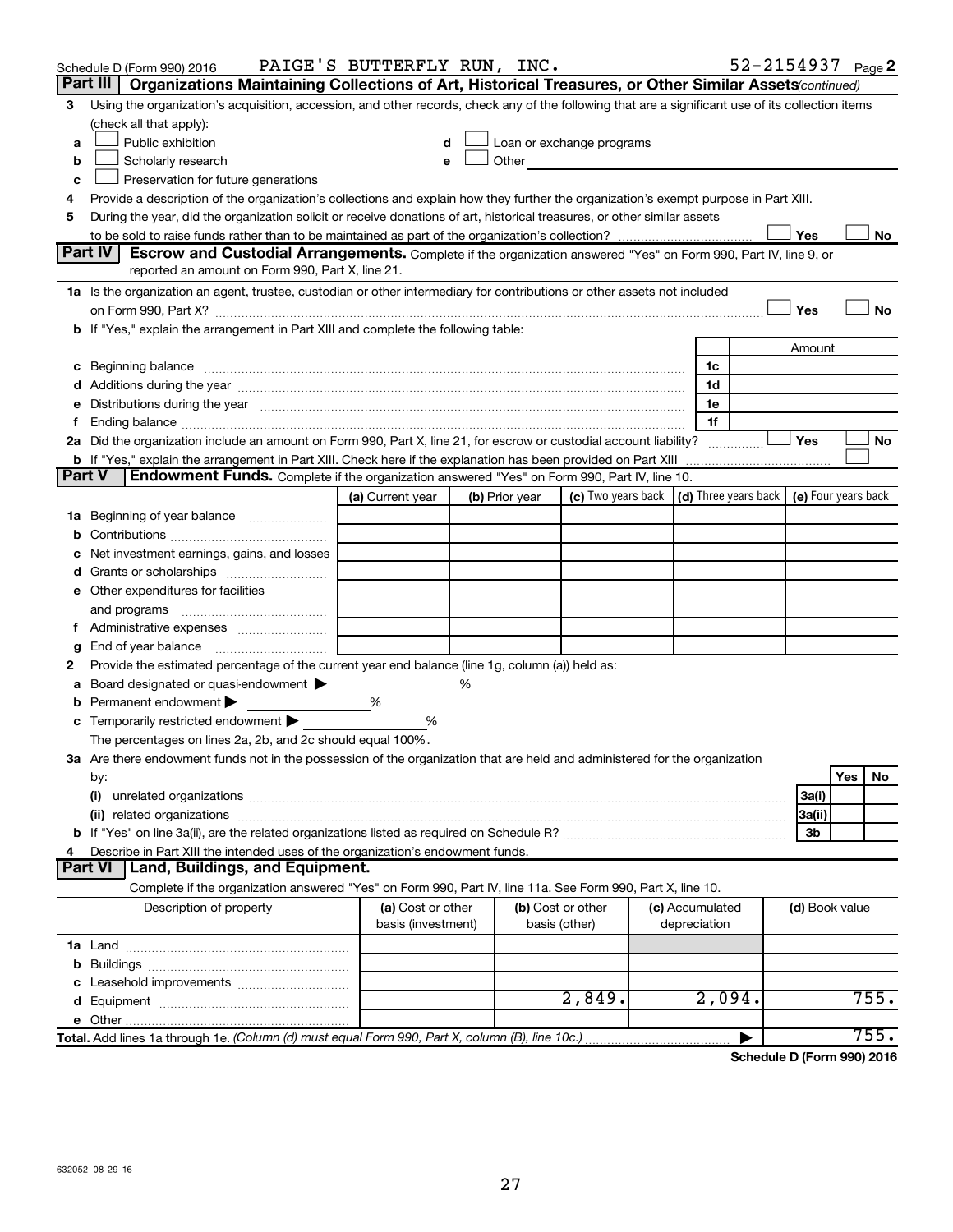|  | Schedule D (Form 990) 2016 |                                                 | PAIGE'S BUTTERFLY RUN, INC. |  | $52 - 2154937$ Page 3 |  |
|--|----------------------------|-------------------------------------------------|-----------------------------|--|-----------------------|--|
|  |                            | <b>Part VII</b> Investments - Other Securities. |                             |  |                       |  |

| .<br>Complete if the organization answered "Yes" on Form 990, Part IV, line 11b. See Form 990, Part X, line 12.                                                                                                      |                 |                                                                                                                                                      |                                                           |
|----------------------------------------------------------------------------------------------------------------------------------------------------------------------------------------------------------------------|-----------------|------------------------------------------------------------------------------------------------------------------------------------------------------|-----------------------------------------------------------|
| (a) Description of security or category (including name of security)                                                                                                                                                 | (b) Book value  |                                                                                                                                                      | (c) Method of valuation: Cost or end-of-year market value |
|                                                                                                                                                                                                                      |                 |                                                                                                                                                      |                                                           |
|                                                                                                                                                                                                                      |                 |                                                                                                                                                      |                                                           |
| (3) Other                                                                                                                                                                                                            |                 |                                                                                                                                                      |                                                           |
| (A)                                                                                                                                                                                                                  |                 |                                                                                                                                                      |                                                           |
| (B)                                                                                                                                                                                                                  |                 |                                                                                                                                                      |                                                           |
| (C)                                                                                                                                                                                                                  |                 |                                                                                                                                                      |                                                           |
| (D)                                                                                                                                                                                                                  |                 |                                                                                                                                                      |                                                           |
| (E)                                                                                                                                                                                                                  |                 |                                                                                                                                                      |                                                           |
| (F)                                                                                                                                                                                                                  |                 |                                                                                                                                                      |                                                           |
| (G)                                                                                                                                                                                                                  |                 |                                                                                                                                                      |                                                           |
| (H)                                                                                                                                                                                                                  |                 |                                                                                                                                                      |                                                           |
| Total. (Col. (b) must equal Form 990, Part X, col. (B) line 12.) $\blacktriangleright$                                                                                                                               |                 |                                                                                                                                                      |                                                           |
| Part VIII Investments - Program Related.                                                                                                                                                                             |                 |                                                                                                                                                      |                                                           |
| Complete if the organization answered "Yes" on Form 990, Part IV, line 11c. See Form 990, Part X, line 13.                                                                                                           |                 |                                                                                                                                                      |                                                           |
| (a) Description of investment                                                                                                                                                                                        | (b) Book value  |                                                                                                                                                      | (c) Method of valuation: Cost or end-of-year market value |
| (1)                                                                                                                                                                                                                  |                 |                                                                                                                                                      |                                                           |
| (2)                                                                                                                                                                                                                  |                 |                                                                                                                                                      |                                                           |
| (3)                                                                                                                                                                                                                  |                 |                                                                                                                                                      |                                                           |
| (4)                                                                                                                                                                                                                  |                 |                                                                                                                                                      |                                                           |
| (5)                                                                                                                                                                                                                  |                 |                                                                                                                                                      |                                                           |
| (6)                                                                                                                                                                                                                  |                 |                                                                                                                                                      |                                                           |
| (7)                                                                                                                                                                                                                  |                 |                                                                                                                                                      |                                                           |
| (8)                                                                                                                                                                                                                  |                 |                                                                                                                                                      |                                                           |
| (9)                                                                                                                                                                                                                  |                 |                                                                                                                                                      |                                                           |
| Total. (Col. (b) must equal Form 990, Part X, col. (B) line $13.$ )<br><b>Other Assets.</b><br>Part IX<br>Complete if the organization answered "Yes" on Form 990, Part IV, line 11d. See Form 990, Part X, line 15. |                 |                                                                                                                                                      |                                                           |
|                                                                                                                                                                                                                      | (a) Description |                                                                                                                                                      | (b) Book value                                            |
| (1)                                                                                                                                                                                                                  |                 |                                                                                                                                                      |                                                           |
| (2)                                                                                                                                                                                                                  |                 |                                                                                                                                                      |                                                           |
| (3)                                                                                                                                                                                                                  |                 |                                                                                                                                                      |                                                           |
| (4)                                                                                                                                                                                                                  |                 |                                                                                                                                                      |                                                           |
| (5)                                                                                                                                                                                                                  |                 |                                                                                                                                                      |                                                           |
| (6)                                                                                                                                                                                                                  |                 |                                                                                                                                                      |                                                           |
| (7)                                                                                                                                                                                                                  |                 |                                                                                                                                                      |                                                           |
| (8)                                                                                                                                                                                                                  |                 |                                                                                                                                                      |                                                           |
| (9)                                                                                                                                                                                                                  |                 |                                                                                                                                                      |                                                           |
| Total. (Column (b) must equal Form 990, Part X, col. (B) line 15.)                                                                                                                                                   |                 |                                                                                                                                                      |                                                           |
| <b>Other Liabilities.</b><br>Part X                                                                                                                                                                                  |                 |                                                                                                                                                      |                                                           |
| Complete if the organization answered "Yes" on Form 990, Part IV, line 11e or 11f. See Form 990, Part X, line 25.                                                                                                    |                 |                                                                                                                                                      |                                                           |
| (a) Description of liability<br>1.                                                                                                                                                                                   |                 | (b) Book value                                                                                                                                       |                                                           |
| (1)<br>Federal income taxes                                                                                                                                                                                          |                 |                                                                                                                                                      |                                                           |
| (2)                                                                                                                                                                                                                  |                 |                                                                                                                                                      |                                                           |
| (3)                                                                                                                                                                                                                  |                 |                                                                                                                                                      |                                                           |
| (4)                                                                                                                                                                                                                  |                 |                                                                                                                                                      |                                                           |
| (5)                                                                                                                                                                                                                  |                 |                                                                                                                                                      |                                                           |
| (6)                                                                                                                                                                                                                  |                 |                                                                                                                                                      |                                                           |
| (7)                                                                                                                                                                                                                  |                 |                                                                                                                                                      |                                                           |
| (8)                                                                                                                                                                                                                  |                 |                                                                                                                                                      |                                                           |
| (9)                                                                                                                                                                                                                  |                 |                                                                                                                                                      |                                                           |
| Total. (Column (b) must equal Form 990, Part X, col. (B) line 25.)                                                                                                                                                   |                 |                                                                                                                                                      |                                                           |
|                                                                                                                                                                                                                      |                 | 2. Liability for uncertain tax positions. In Part XIII, provide the text of the footnote to the organization's financial statements that reports the |                                                           |

organization's liability for uncertain tax positions under FIN 48 (ASC 740). Check here if the text of the footnote has been provided in Part XIII

**Schedule D (Form 990) 2016**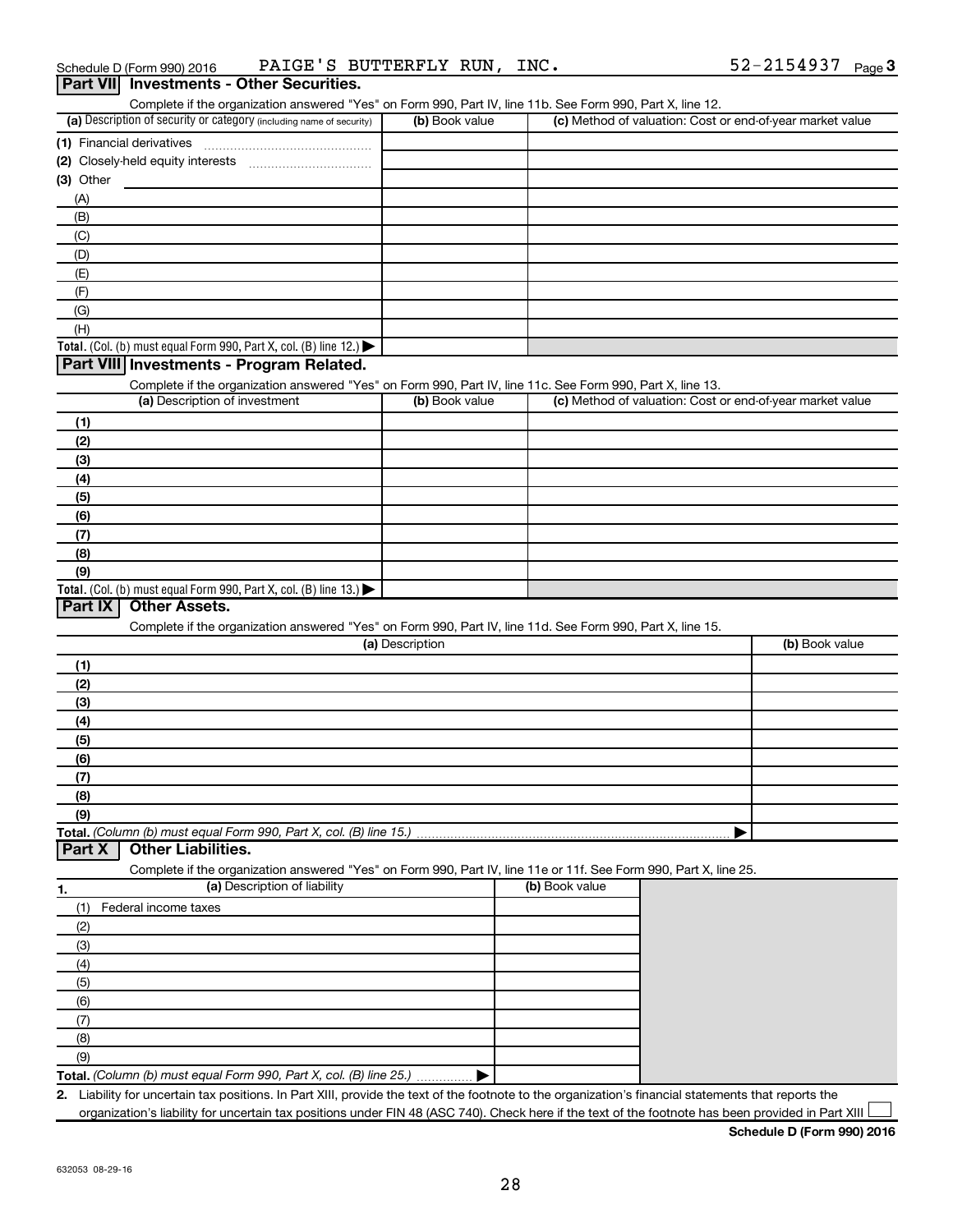| 632054 08-29-16 |
|-----------------|

**5**

|    | Part XI   Reconciliation of Revenue per Audited Financial Statements with Revenue per Return.                                                                                                                                        |                |              |  |
|----|--------------------------------------------------------------------------------------------------------------------------------------------------------------------------------------------------------------------------------------|----------------|--------------|--|
|    | Complete if the organization answered "Yes" on Form 990, Part IV, line 12a.                                                                                                                                                          |                |              |  |
| 1  | Total revenue, gains, and other support per audited financial statements                                                                                                                                                             |                | $\mathbf{1}$ |  |
| 2  | Amounts included on line 1 but not on Form 990, Part VIII, line 12:                                                                                                                                                                  |                |              |  |
| a  | Net unrealized gains (losses) on investments [11] matter contracts and the unrealized gains (losses) on investments                                                                                                                  | 2a             |              |  |
| b  |                                                                                                                                                                                                                                      | 2 <sub>b</sub> |              |  |
| c  |                                                                                                                                                                                                                                      | 2c             |              |  |
| d  |                                                                                                                                                                                                                                      | 2d             |              |  |
| е  | Add lines 2a through 2d <b>continuum contract and contract and contract and contract and contract and contract and contract and contract and contract and contract and contract and contract and contract and contract and contr</b> |                | 2е           |  |
| з  | Subtract line 2e from line 1 <b>manufacture in the contract of the 2e</b> from line 1                                                                                                                                                |                | 3            |  |
| 4  | Amounts included on Form 990, Part VIII, line 12, but not on line 1:                                                                                                                                                                 |                |              |  |
| a  | Investment expenses not included on Form 990, Part VIII, line 7b [11, 11, 12, 13, 13]                                                                                                                                                | -4a l          |              |  |
| b  | Other (Describe in Part XIII.) <b>Construction Construction</b> Chern Construction Chern Chern Chern Chern Chern Chern                                                                                                               | 4 <sub>b</sub> |              |  |
|    | c Add lines 4a and 4b                                                                                                                                                                                                                | 4с             |              |  |
|    |                                                                                                                                                                                                                                      |                |              |  |
| 5. | Total revenue. Add lines 3 and 4c. (This must equal Form 990, Part I, line 12.) [100] Total revenue. Add lines 3 and 4c. (This must equal Form 990, Part I, line 12.)                                                                |                | 5            |  |
|    | Part XII   Reconciliation of Expenses per Audited Financial Statements With Expenses per Return.                                                                                                                                     |                |              |  |
|    | Complete if the organization answered "Yes" on Form 990, Part IV, line 12a.                                                                                                                                                          |                |              |  |
| 1  | Total expenses and losses per audited financial statements [11] contain an intervention contained to the statements [11] and the statements and expenses and losses per audited financial statements                                 |                | $\mathbf{1}$ |  |
| 2  | Amounts included on line 1 but not on Form 990, Part IX, line 25:                                                                                                                                                                    |                |              |  |
| a  |                                                                                                                                                                                                                                      | 2a             |              |  |
| b  |                                                                                                                                                                                                                                      | 2 <sub>b</sub> |              |  |
|    | Prior year adjustments [111] Prior year adjustments [11] Prior year adjustments [11] Prior year adjustments [1                                                                                                                       | 2 <sub>c</sub> |              |  |
| d  |                                                                                                                                                                                                                                      | 2d             |              |  |
| e  |                                                                                                                                                                                                                                      |                | 2е           |  |
| з  | Add lines 2a through 2d <b>contract and a contract and a contract a</b> contract a contract and a contract a contract a                                                                                                              |                | 3            |  |
| 4  | Subtract line 2e from line 1 <b>manufacture in the contract of the 2e</b> from line 1<br>Amounts included on Form 990, Part IX, line 25, but not on line 1:                                                                          |                |              |  |
| a  |                                                                                                                                                                                                                                      | 4a             |              |  |
|    | Other (Describe in Part XIII.) <b>Construction Construction</b> Chern Construction Chern Chern Chern Chern Chern Chern                                                                                                               | 4b.            |              |  |

**5** Total expenses. Add lines 3 and 4c. (This must equal Form 990, Part I, line 18.)

#### **Part XIII Supplemental Information.**

Provide the descriptions required for Part II, lines 3, 5, and 9; Part III, lines 1a and 4; Part IV, lines 1b and 2b; Part V, line 4; Part X, line 2; Part XI, lines 2d and 4b; and Part XII, lines 2d and 4b. Also complete this part to provide any additional information.

29

#### Schedule D (Form 990) 2016  $\;$  PAIGE 'S BUTTERFLY RUN, INC .  $\;$  52-2154937  $\;$  Page **Schedule D (Form 990) 2016 PAIGE'S BUTTERFLY RUN, INC.**<br>**Part XI | Reconciliation of Revenue per Audited Financial Statements With**

| art XI   Reconciliation of Revenue per A |  |  |  |
|------------------------------------------|--|--|--|
|                                          |  |  |  |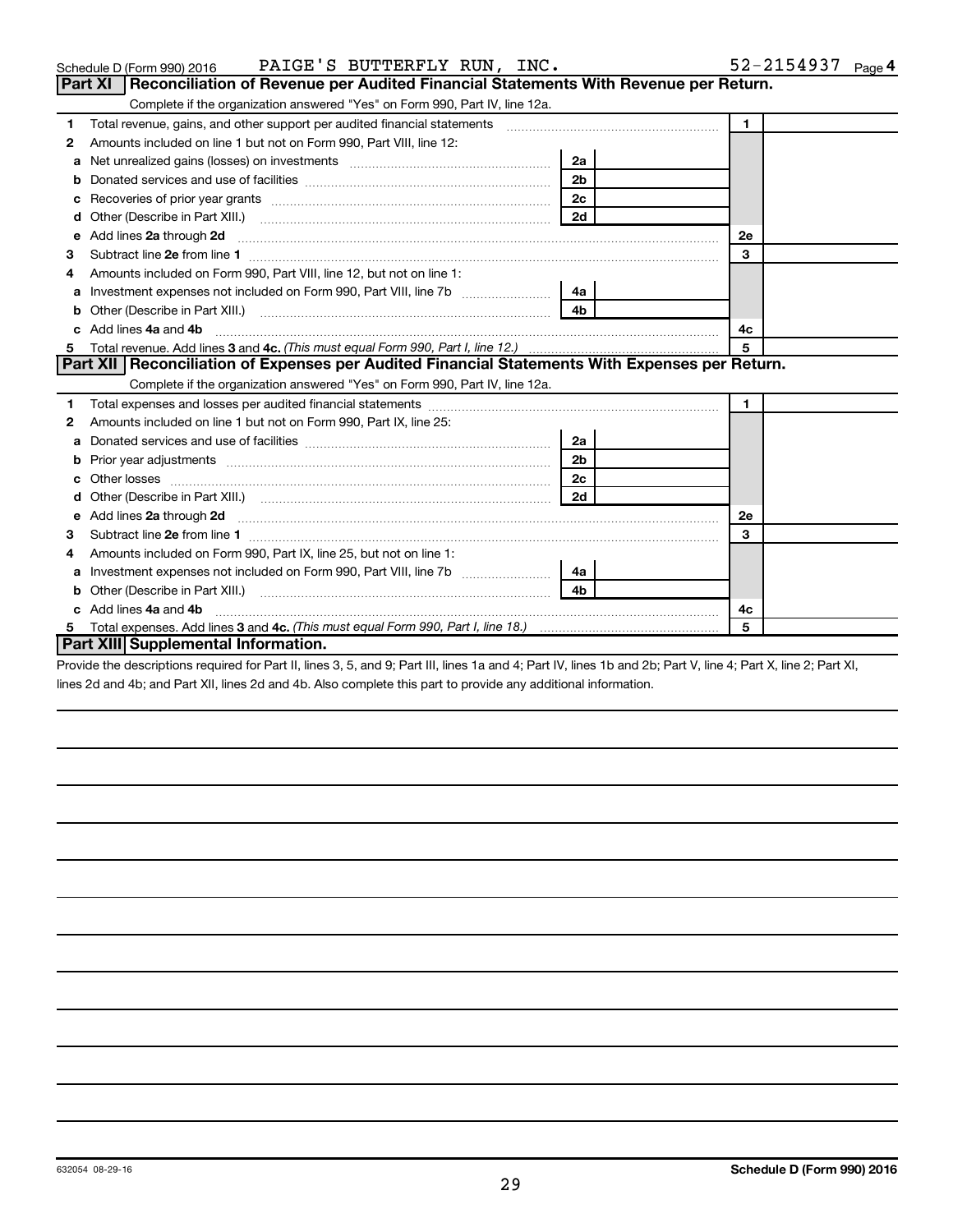| <b>SCHEDULE G</b><br>(Form 990 or 990-EZ)<br>Department of the Treasury<br>Internal Revenue Service<br>Name of the organization                                                                                                                                                                                                                                                                                                                                                                                                                                                                                                                                                                                                                                                                                                                                              | <b>Supplemental Information Regarding Fundraising or Gaming Activities</b><br>Complete if the organization answered "Yes" on Form 990, Part IV, line 17, 18, or 19, or if the<br>organization entered more than \$15,000 on Form 990-EZ, line 6a.<br>Attach to Form 990 or Form 990-EZ.<br>Information about Schedule G (Form 990 or 990-EZ) and its instructions is at WWW.irs.gov/form990. |                               |                                           |                                      |  |                                                                            | OMB No. 1545-0047<br><b>Open to Public</b><br><b>Inspection</b><br><b>Employer identification number</b> |  |  |
|------------------------------------------------------------------------------------------------------------------------------------------------------------------------------------------------------------------------------------------------------------------------------------------------------------------------------------------------------------------------------------------------------------------------------------------------------------------------------------------------------------------------------------------------------------------------------------------------------------------------------------------------------------------------------------------------------------------------------------------------------------------------------------------------------------------------------------------------------------------------------|----------------------------------------------------------------------------------------------------------------------------------------------------------------------------------------------------------------------------------------------------------------------------------------------------------------------------------------------------------------------------------------------|-------------------------------|-------------------------------------------|--------------------------------------|--|----------------------------------------------------------------------------|----------------------------------------------------------------------------------------------------------|--|--|
| 52-2154937<br>PAIGE'S BUTTERFLY RUN, INC.<br>Fundraising Activities. Complete if the organization answered "Yes" on Form 990, Part IV, line 17. Form 990-EZ filers are not<br>Part I                                                                                                                                                                                                                                                                                                                                                                                                                                                                                                                                                                                                                                                                                         |                                                                                                                                                                                                                                                                                                                                                                                              |                               |                                           |                                      |  |                                                                            |                                                                                                          |  |  |
| required to complete this part.<br>1 Indicate whether the organization raised funds through any of the following activities. Check all that apply.<br>Mail solicitations<br>Solicitation of non-government grants<br>a<br>е<br>Internet and email solicitations<br>Solicitation of government grants<br>f<br>b<br>Phone solicitations<br>Special fundraising events<br>с<br>g<br>In-person solicitations<br>d<br>2 a Did the organization have a written or oral agreement with any individual (including officers, directors, trustees, or<br>key employees listed in Form 990, Part VII) or entity in connection with professional fundraising services?<br>Yes<br><b>No</b><br>b If "Yes," list the 10 highest paid individuals or entities (fundraisers) pursuant to agreements under which the fundraiser is to be<br>compensated at least \$5,000 by the organization. |                                                                                                                                                                                                                                                                                                                                                                                              |                               |                                           |                                      |  |                                                                            |                                                                                                          |  |  |
| (i) Name and address of individual<br>or entity (fundraiser)                                                                                                                                                                                                                                                                                                                                                                                                                                                                                                                                                                                                                                                                                                                                                                                                                 | (ii) Activity                                                                                                                                                                                                                                                                                                                                                                                | have custody<br>or control of | (iii) Did<br>fundraiser<br>contributions? | (iv) Gross receipts<br>from activity |  | (v) Amount paid<br>to (or retained by)<br>fundraiser<br>listed in col. (i) | (vi) Amount paid<br>to (or retained by)<br>organization                                                  |  |  |
|                                                                                                                                                                                                                                                                                                                                                                                                                                                                                                                                                                                                                                                                                                                                                                                                                                                                              |                                                                                                                                                                                                                                                                                                                                                                                              | Yes                           | No                                        |                                      |  |                                                                            |                                                                                                          |  |  |
|                                                                                                                                                                                                                                                                                                                                                                                                                                                                                                                                                                                                                                                                                                                                                                                                                                                                              |                                                                                                                                                                                                                                                                                                                                                                                              |                               |                                           |                                      |  |                                                                            |                                                                                                          |  |  |
|                                                                                                                                                                                                                                                                                                                                                                                                                                                                                                                                                                                                                                                                                                                                                                                                                                                                              |                                                                                                                                                                                                                                                                                                                                                                                              |                               |                                           |                                      |  |                                                                            |                                                                                                          |  |  |
|                                                                                                                                                                                                                                                                                                                                                                                                                                                                                                                                                                                                                                                                                                                                                                                                                                                                              |                                                                                                                                                                                                                                                                                                                                                                                              |                               |                                           |                                      |  |                                                                            |                                                                                                          |  |  |
|                                                                                                                                                                                                                                                                                                                                                                                                                                                                                                                                                                                                                                                                                                                                                                                                                                                                              |                                                                                                                                                                                                                                                                                                                                                                                              |                               |                                           |                                      |  |                                                                            |                                                                                                          |  |  |
|                                                                                                                                                                                                                                                                                                                                                                                                                                                                                                                                                                                                                                                                                                                                                                                                                                                                              |                                                                                                                                                                                                                                                                                                                                                                                              |                               |                                           |                                      |  |                                                                            |                                                                                                          |  |  |
|                                                                                                                                                                                                                                                                                                                                                                                                                                                                                                                                                                                                                                                                                                                                                                                                                                                                              |                                                                                                                                                                                                                                                                                                                                                                                              |                               |                                           |                                      |  |                                                                            |                                                                                                          |  |  |
|                                                                                                                                                                                                                                                                                                                                                                                                                                                                                                                                                                                                                                                                                                                                                                                                                                                                              |                                                                                                                                                                                                                                                                                                                                                                                              |                               |                                           |                                      |  |                                                                            |                                                                                                          |  |  |
|                                                                                                                                                                                                                                                                                                                                                                                                                                                                                                                                                                                                                                                                                                                                                                                                                                                                              |                                                                                                                                                                                                                                                                                                                                                                                              |                               |                                           |                                      |  |                                                                            |                                                                                                          |  |  |
|                                                                                                                                                                                                                                                                                                                                                                                                                                                                                                                                                                                                                                                                                                                                                                                                                                                                              |                                                                                                                                                                                                                                                                                                                                                                                              |                               |                                           |                                      |  |                                                                            |                                                                                                          |  |  |
| Total                                                                                                                                                                                                                                                                                                                                                                                                                                                                                                                                                                                                                                                                                                                                                                                                                                                                        |                                                                                                                                                                                                                                                                                                                                                                                              |                               |                                           |                                      |  |                                                                            |                                                                                                          |  |  |
| 3 List all states in which the organization is registered or licensed to solicit contributions or has been notified it is exempt from registration<br>or licensing.                                                                                                                                                                                                                                                                                                                                                                                                                                                                                                                                                                                                                                                                                                          |                                                                                                                                                                                                                                                                                                                                                                                              |                               |                                           |                                      |  |                                                                            |                                                                                                          |  |  |
|                                                                                                                                                                                                                                                                                                                                                                                                                                                                                                                                                                                                                                                                                                                                                                                                                                                                              |                                                                                                                                                                                                                                                                                                                                                                                              |                               |                                           |                                      |  |                                                                            |                                                                                                          |  |  |
|                                                                                                                                                                                                                                                                                                                                                                                                                                                                                                                                                                                                                                                                                                                                                                                                                                                                              |                                                                                                                                                                                                                                                                                                                                                                                              |                               |                                           |                                      |  |                                                                            |                                                                                                          |  |  |
|                                                                                                                                                                                                                                                                                                                                                                                                                                                                                                                                                                                                                                                                                                                                                                                                                                                                              |                                                                                                                                                                                                                                                                                                                                                                                              |                               |                                           |                                      |  |                                                                            |                                                                                                          |  |  |

**For Paperwork Reduction Act Notice, see the Instructions for Form 990 or 990-EZ. Schedule G (Form 990 or 990-EZ) 2016** LHA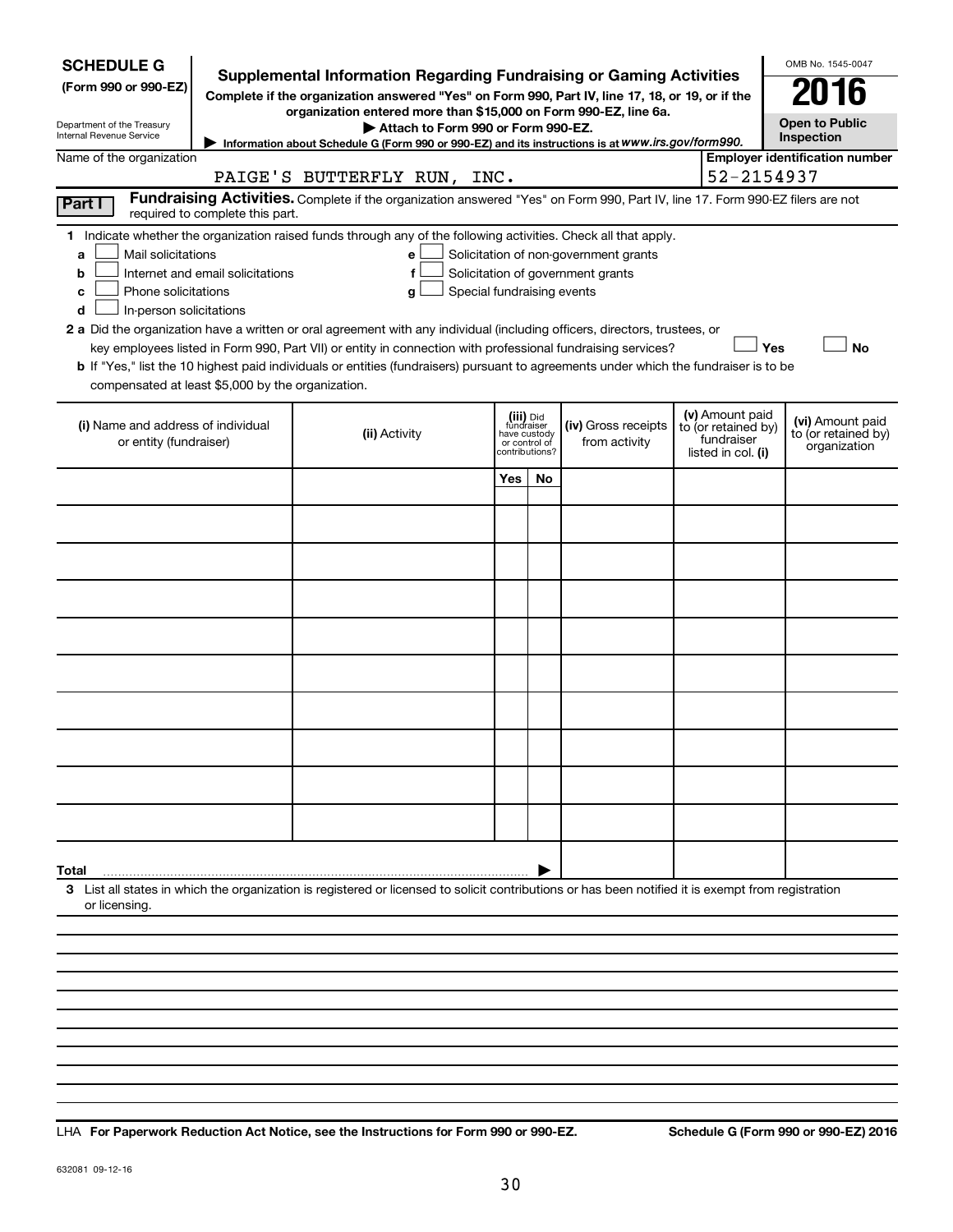|  |  | Schedule G (Form 990 or 990-EZ) 2016 $PAIGE'S$ BUTTERFLY RUN, INC. |  |  |  | $52 - 2154937$ Page 2 |  |
|--|--|--------------------------------------------------------------------|--|--|--|-----------------------|--|
|--|--|--------------------------------------------------------------------|--|--|--|-----------------------|--|

Part II | Fundraising Events. Complete if the organization answered "Yes" on Form 990, Part IV, line 18, or reported more than \$15,000

|                 |              | of fundraising event contributions and gross income on Form 990-EZ, lines 1 and 6b. List events with gross receipts greater than \$5,000. |              |                         |                  |                            |
|-----------------|--------------|-------------------------------------------------------------------------------------------------------------------------------------------|--------------|-------------------------|------------------|----------------------------|
|                 |              |                                                                                                                                           | (a) Event #1 | (b) Event #2            | (c) Other events | (d) Total events           |
|                 |              |                                                                                                                                           | PAIGE'S      |                         | <b>NONE</b>      | (add col. (a) through      |
|                 |              |                                                                                                                                           | BUTTERFLY RU |                         |                  | col. (c)                   |
|                 |              |                                                                                                                                           | (event type) | (event type)            | (total number)   |                            |
| Revenue         |              |                                                                                                                                           |              |                         |                  |                            |
|                 | 1.           |                                                                                                                                           | 318,482.     |                         |                  | 318,482.                   |
|                 |              |                                                                                                                                           |              |                         |                  |                            |
|                 | $\mathbf{2}$ |                                                                                                                                           | 155,865.     |                         |                  | 155,865.                   |
|                 |              |                                                                                                                                           |              |                         |                  |                            |
|                 | 3            | Gross income (line 1 minus line 2)                                                                                                        | 162,617.     |                         |                  | 162,617.                   |
|                 |              |                                                                                                                                           |              |                         |                  |                            |
|                 |              |                                                                                                                                           |              |                         |                  |                            |
|                 |              |                                                                                                                                           |              |                         |                  |                            |
|                 |              |                                                                                                                                           |              |                         |                  |                            |
|                 | 5            |                                                                                                                                           |              |                         |                  |                            |
| Direct Expenses |              |                                                                                                                                           |              |                         |                  |                            |
|                 | 6            |                                                                                                                                           |              |                         |                  |                            |
|                 |              |                                                                                                                                           |              |                         |                  |                            |
|                 | 7            | Food and beverages                                                                                                                        |              |                         |                  |                            |
|                 |              |                                                                                                                                           |              |                         |                  |                            |
|                 | 8            |                                                                                                                                           |              |                         |                  |                            |
|                 | 9            |                                                                                                                                           | 53,824.      |                         |                  | 53,824.                    |
|                 | 10           | Direct expense summary. Add lines 4 through 9 in column (d)                                                                               |              |                         |                  | 53,824.                    |
|                 |              | 11 Net income summary. Subtract line 10 from line 3, column (d)                                                                           |              |                         |                  | 108,793.                   |
| <b>Part III</b> |              | Gaming. Complete if the organization answered "Yes" on Form 990, Part IV, line 19, or reported more than                                  |              |                         |                  |                            |
|                 |              | \$15,000 on Form 990-EZ, line 6a.                                                                                                         |              |                         |                  |                            |
|                 |              |                                                                                                                                           | (a) Bingo    | (b) Pull tabs/instant   | (c) Other gaming | (d) Total gaming (add      |
| Revenue         |              |                                                                                                                                           |              | bingo/progressive bingo |                  | col. (a) through col. (c)) |
|                 |              |                                                                                                                                           |              |                         |                  |                            |
|                 | п.           |                                                                                                                                           |              |                         |                  |                            |
|                 |              |                                                                                                                                           |              |                         |                  |                            |
|                 | 2            |                                                                                                                                           |              |                         |                  |                            |
| Direct Expenses |              |                                                                                                                                           |              |                         |                  |                            |
|                 | 3            |                                                                                                                                           |              |                         |                  |                            |
|                 |              |                                                                                                                                           |              |                         |                  |                            |
|                 | 4            |                                                                                                                                           |              |                         |                  |                            |
|                 |              |                                                                                                                                           |              |                         |                  |                            |
|                 |              | 5 Other direct expenses                                                                                                                   |              |                         |                  |                            |
|                 |              |                                                                                                                                           | %<br>Yes     | %<br>Yes                | Yes<br>%         |                            |
|                 |              | 6 Volunteer labor                                                                                                                         | No           | No                      | No               |                            |
|                 |              |                                                                                                                                           |              |                         |                  |                            |
|                 | 7            | Direct expense summary. Add lines 2 through 5 in column (d)                                                                               |              |                         | ▶                |                            |
|                 |              |                                                                                                                                           |              |                         |                  |                            |
|                 | 8            |                                                                                                                                           |              |                         |                  |                            |
|                 |              |                                                                                                                                           |              |                         |                  |                            |
| 9               |              | Enter the state(s) in which the organization conducts gaming activities:                                                                  |              |                         |                  |                            |
|                 |              |                                                                                                                                           |              |                         |                  | Yes<br><b>No</b>           |
|                 |              | <b>b</b> If "No," explain:                                                                                                                |              |                         |                  |                            |
|                 |              | <u> 1989 - Johann Stoff, deutscher Stoff, der Stoff, der Stoff, der Stoff, der Stoff, der Stoff, der Stoff, der S</u>                     |              |                         |                  |                            |
|                 |              |                                                                                                                                           |              |                         |                  |                            |
|                 |              |                                                                                                                                           |              |                         |                  | Yes<br>No                  |
|                 |              |                                                                                                                                           |              |                         |                  |                            |
|                 |              |                                                                                                                                           |              |                         |                  |                            |
|                 |              |                                                                                                                                           |              |                         |                  |                            |
|                 |              |                                                                                                                                           |              |                         |                  |                            |

632082 09-12-16

**Schedule G (Form 990 or 990-EZ) 2016**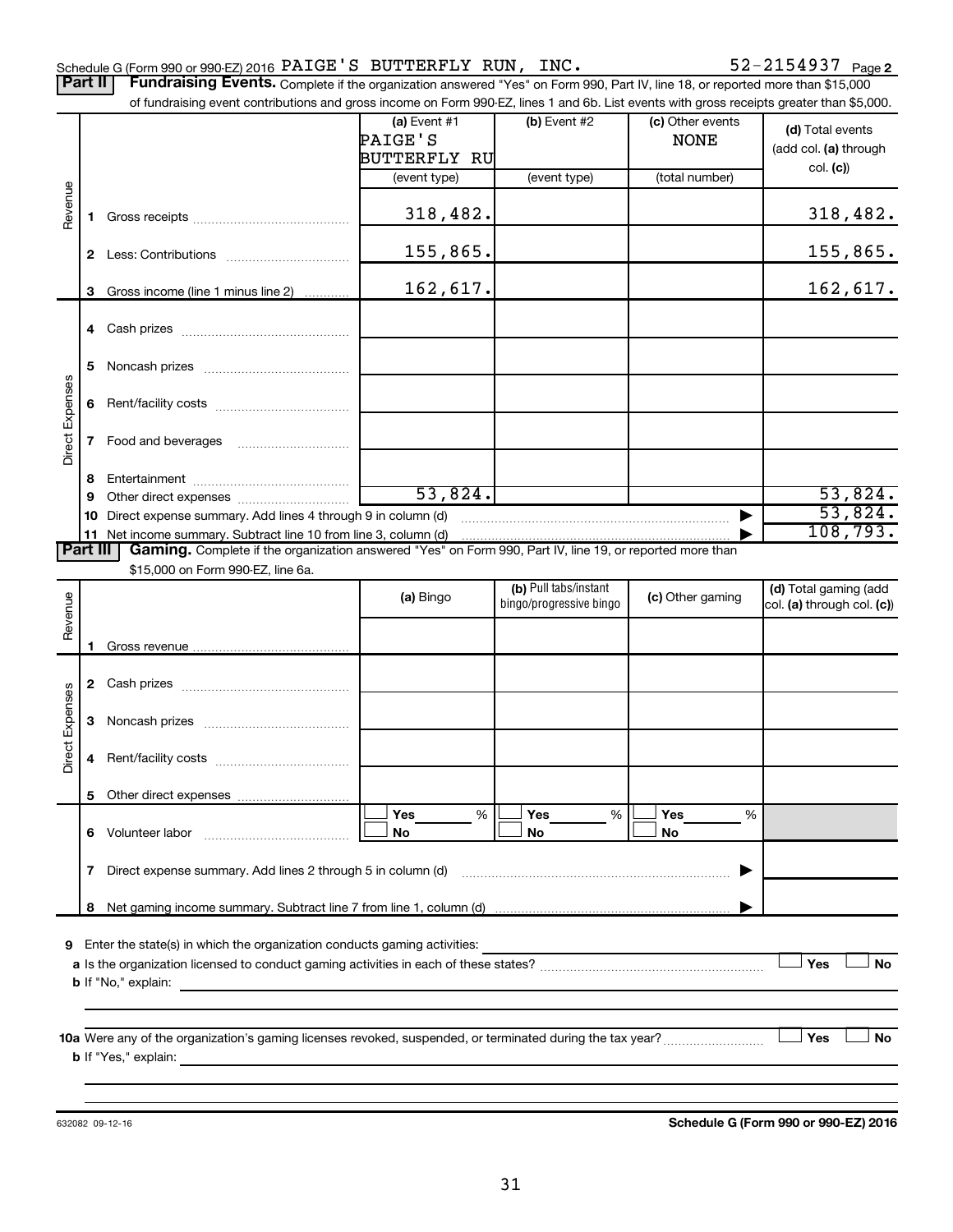|    | 52-2154937<br>Schedule G (Form 990 or 990-EZ) 2016 PAIGE'S BUTTERFLY RUN, INC.                                                                                                                                                     |                 |     | Page 3               |
|----|------------------------------------------------------------------------------------------------------------------------------------------------------------------------------------------------------------------------------------|-----------------|-----|----------------------|
|    |                                                                                                                                                                                                                                    |                 | Yes | <b>No</b>            |
|    | 12 Is the organization a grantor, beneficiary or trustee of a trust, or a member of a partnership or other entity formed                                                                                                           |                 |     |                      |
|    |                                                                                                                                                                                                                                    |                 | Yes | No                   |
|    | <b>13</b> Indicate the percentage of gaming activity conducted in:                                                                                                                                                                 |                 |     |                      |
|    | a The organization's facility <i>measurement assembly</i> the state of the state of the state of the state of the state of the state of the state of the state of the state of the state of the state of the state of the state of |                 |     | %                    |
|    | <b>b</b> An outside facility <i>www.communicality www.communicality.communicality www.communicality www.communicality.com</i>                                                                                                      | 13 <sub>b</sub> |     | %                    |
|    | 14 Enter the name and address of the person who prepares the organization's gaming/special events books and records:                                                                                                               |                 |     |                      |
|    | Name $\blacktriangleright$ $\frac{1}{\sqrt{1-\frac{1}{2}}\left(1-\frac{1}{2}\right)}$                                                                                                                                              |                 |     |                      |
|    |                                                                                                                                                                                                                                    |                 |     |                      |
|    | 15a Does the organization have a contract with a third party from whom the organization receives gaming revenue?                                                                                                                   |                 | Yes | <b>No</b>            |
|    |                                                                                                                                                                                                                                    |                 |     |                      |
|    | of gaming revenue retained by the third party $\triangleright$ \$                                                                                                                                                                  |                 |     |                      |
|    | c If "Yes," enter name and address of the third party:                                                                                                                                                                             |                 |     |                      |
|    |                                                                                                                                                                                                                                    |                 |     |                      |
|    | Name $\blacktriangleright$<br><u> 1980 - John Barn Barn, amerikan basar basal dan berasal dan berasal dari berasal dalam basal dan berasal dan</u>                                                                                 |                 |     |                      |
|    | Address ><br><u>and the contract of the contract of the contract of the contract of the contract of the contract of</u>                                                                                                            |                 |     |                      |
| 16 | Gaming manager information:                                                                                                                                                                                                        |                 |     |                      |
|    | Name $\blacktriangleright$<br><u> 1989 - Johann Barbara, martin da basar a shekara 1989 - An tsaran a shekara 1989 - An tsara 1989 - An tsara</u>                                                                                  |                 |     |                      |
|    |                                                                                                                                                                                                                                    |                 |     |                      |
|    | Gaming manager compensation > \$                                                                                                                                                                                                   |                 |     |                      |
|    |                                                                                                                                                                                                                                    |                 |     |                      |
|    |                                                                                                                                                                                                                                    |                 |     |                      |
|    |                                                                                                                                                                                                                                    |                 |     |                      |
|    |                                                                                                                                                                                                                                    |                 |     |                      |
|    | Employee<br>Director/officer<br>Independent contractor                                                                                                                                                                             |                 |     |                      |
|    |                                                                                                                                                                                                                                    |                 |     |                      |
|    | <b>17</b> Mandatory distributions:                                                                                                                                                                                                 |                 |     |                      |
|    | a Is the organization required under state law to make charitable distributions from the gaming proceeds to                                                                                                                        |                 |     |                      |
|    | retain the state gaming license?                                                                                                                                                                                                   |                 |     | $\Box$ Yes $\Box$ No |
|    | <b>b</b> Enter the amount of distributions required under state law to be distributed to other exempt organizations or spent in the                                                                                                |                 |     |                      |
|    | organization's own exempt activities during the tax year $\triangleright$ \$                                                                                                                                                       |                 |     |                      |
|    | <b>Part IV</b><br>Supplemental Information. Provide the explanations required by Part I, line 2b, columns (iii) and (v); and Part III, lines 9, 9b, 10b, 15b,                                                                      |                 |     |                      |
|    | 15c, 16, and 17b, as applicable. Also provide any additional information. See instructions                                                                                                                                         |                 |     |                      |
|    |                                                                                                                                                                                                                                    |                 |     |                      |
|    |                                                                                                                                                                                                                                    |                 |     |                      |
|    |                                                                                                                                                                                                                                    |                 |     |                      |
|    |                                                                                                                                                                                                                                    |                 |     |                      |
|    |                                                                                                                                                                                                                                    |                 |     |                      |
|    |                                                                                                                                                                                                                                    |                 |     |                      |
|    |                                                                                                                                                                                                                                    |                 |     |                      |
|    |                                                                                                                                                                                                                                    |                 |     |                      |
|    |                                                                                                                                                                                                                                    |                 |     |                      |
|    |                                                                                                                                                                                                                                    |                 |     |                      |
|    |                                                                                                                                                                                                                                    |                 |     |                      |
|    |                                                                                                                                                                                                                                    |                 |     |                      |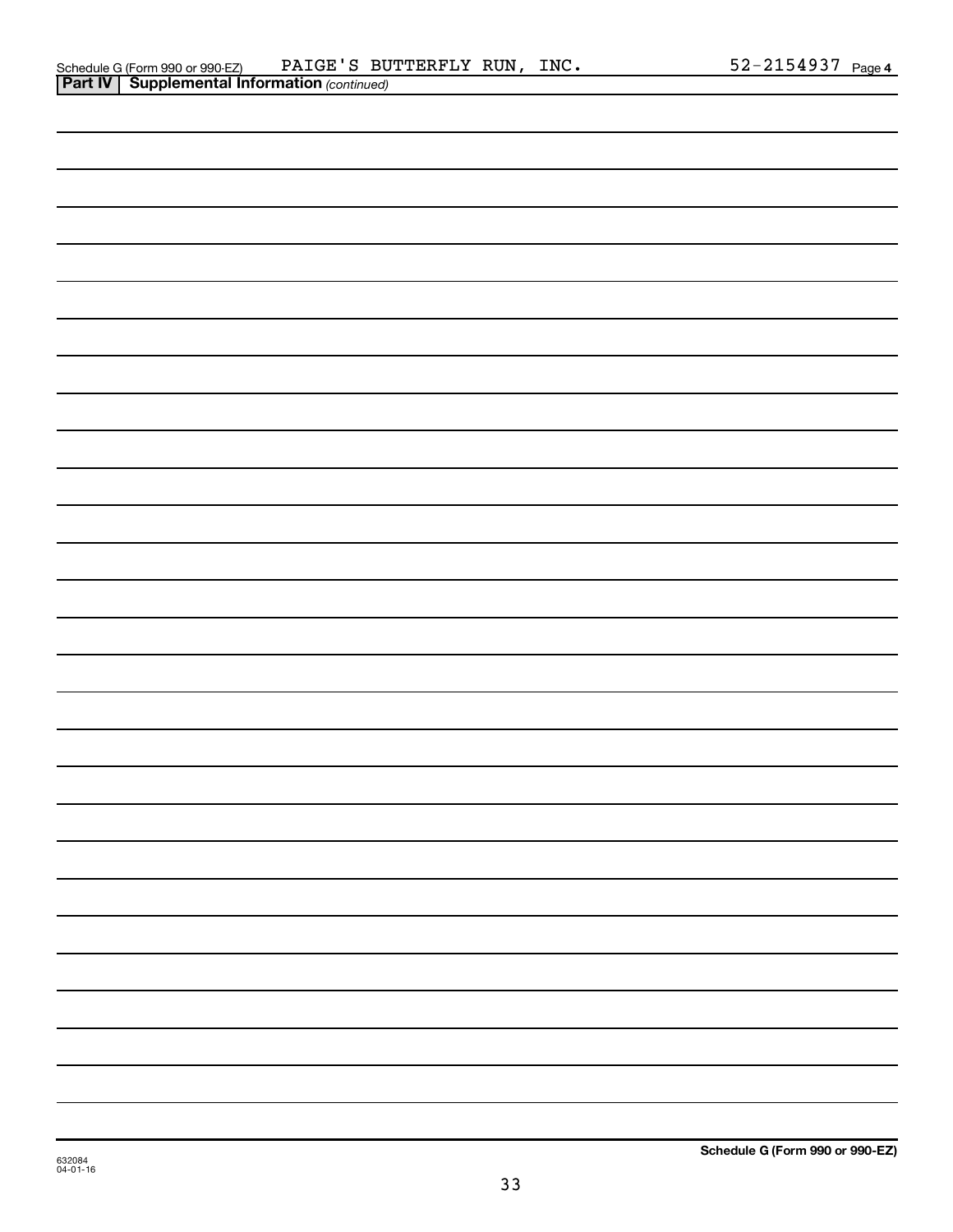| <b>SCHEDULE I</b><br>(Form 990)<br>Department of the Treasury<br>Internal Revenue Service                                                                                                                                                                                                                  | <b>Grants and Other Assistance to Organizations,</b><br>Governments, and Individuals in the United States<br>Complete if the organization answered "Yes" on Form 990, Part IV, line 21 or 22.<br>Attach to Form 990. |                                                                                         |                             |                                         |                                                                |                                          |                                                      |  |  |
|------------------------------------------------------------------------------------------------------------------------------------------------------------------------------------------------------------------------------------------------------------------------------------------------------------|----------------------------------------------------------------------------------------------------------------------------------------------------------------------------------------------------------------------|-----------------------------------------------------------------------------------------|-----------------------------|-----------------------------------------|----------------------------------------------------------------|------------------------------------------|------------------------------------------------------|--|--|
|                                                                                                                                                                                                                                                                                                            |                                                                                                                                                                                                                      | Information about Schedule I (Form 990) and its instructions is at www.irs.gov/form990. |                             |                                         |                                                                |                                          | Inspection                                           |  |  |
| Name of the organization<br>PAIGE'S BUTTERFLY RUN, INC.                                                                                                                                                                                                                                                    |                                                                                                                                                                                                                      |                                                                                         |                             |                                         |                                                                |                                          | <b>Employer identification number</b><br>52-2154937  |  |  |
| Part I<br><b>General Information on Grants and Assistance</b>                                                                                                                                                                                                                                              |                                                                                                                                                                                                                      |                                                                                         |                             |                                         |                                                                |                                          |                                                      |  |  |
| Does the organization maintain records to substantiate the amount of the grants or assistance, the grantees' eligibility for the grants or assistance, and the selection<br>$\mathbf 1$<br>2 Describe in Part IV the organization's procedures for monitoring the use of grant funds in the United States. |                                                                                                                                                                                                                      |                                                                                         |                             |                                         |                                                                |                                          | $\boxed{\text{X}}$ Yes<br>l No                       |  |  |
| Part II<br>Grants and Other Assistance to Domestic Organizations and Domestic Governments. Complete if the organization answered "Yes" on Form 990, Part IV, line 21, for any                                                                                                                              |                                                                                                                                                                                                                      |                                                                                         |                             |                                         |                                                                |                                          |                                                      |  |  |
| recipient that received more than \$5,000. Part II can be duplicated if additional space is needed.                                                                                                                                                                                                        |                                                                                                                                                                                                                      |                                                                                         |                             |                                         |                                                                |                                          |                                                      |  |  |
| <b>1 (a)</b> Name and address of organization<br>or government                                                                                                                                                                                                                                             | $(b)$ EIN                                                                                                                                                                                                            | (c) IRC section<br>(if applicable)                                                      | (d) Amount of<br>cash grant | (e) Amount of<br>non-cash<br>assistance | (f) Method of<br>valuation (book,<br>FMV, appraisal,<br>other) | (g) Description of<br>noncash assistance | (h) Purpose of grant<br>or assistance                |  |  |
| FOUNDATION FOR UPSTATE MEDICAL<br>UNIVERSITY - 750 E. ADAMS STREET -<br>SYRACUSE NY 13210                                                                                                                                                                                                                  | 16-1068101                                                                                                                                                                                                           |                                                                                         | 100,000.                    | $\mathbf{0}$                            |                                                                |                                          | PAIGE'S CANCER RESEARCH<br>FUND                      |  |  |
| FOUNDATION FOR UPSTATE MEDICAL<br>UNIVERSITY - 750 E. ADAMS STREET -<br>SYRACUSE, NY 13210                                                                                                                                                                                                                 | 16-1068101                                                                                                                                                                                                           |                                                                                         | 11,636.                     | $\mathbf{0}$                            |                                                                |                                          | PAIGE'S FAMILY & SURVIVOR<br><b>ASSISTANCE FUNDS</b> |  |  |
| FOUNDATION FOR UPSTATE MEDICAL<br>UNIVERSITY - 750 E. ADAMS STREET -<br>SYRACUSE, NY 13210                                                                                                                                                                                                                 | 16-1068101                                                                                                                                                                                                           |                                                                                         | 100,000.                    | $\mathbf{0}$                            |                                                                |                                          | PAIGE YEOMANS ARNOLD<br>MEMORIAL ENDOWMENT FUND      |  |  |
| FOUNDATION FOR UPSTATE MEDICAL<br>UNIVERSITY - 750 E. ADAMS STREET<br>SYRACUSE, NY 13210                                                                                                                                                                                                                   | 16-1068101                                                                                                                                                                                                           |                                                                                         | 20,790.                     | $\mathbf{0}$                            |                                                                |                                          | PAIGE'S FAMILY FUN FUND                              |  |  |
|                                                                                                                                                                                                                                                                                                            |                                                                                                                                                                                                                      |                                                                                         |                             |                                         |                                                                |                                          |                                                      |  |  |
|                                                                                                                                                                                                                                                                                                            |                                                                                                                                                                                                                      |                                                                                         |                             |                                         |                                                                |                                          |                                                      |  |  |
| Enter total number of other organizations listed in the line 1 table<br>3                                                                                                                                                                                                                                  |                                                                                                                                                                                                                      |                                                                                         |                             |                                         |                                                                |                                          |                                                      |  |  |

**For Paperwork Reduction Act Notice, see the Instructions for Form 990. Schedule I (Form 990) (2016)** LHA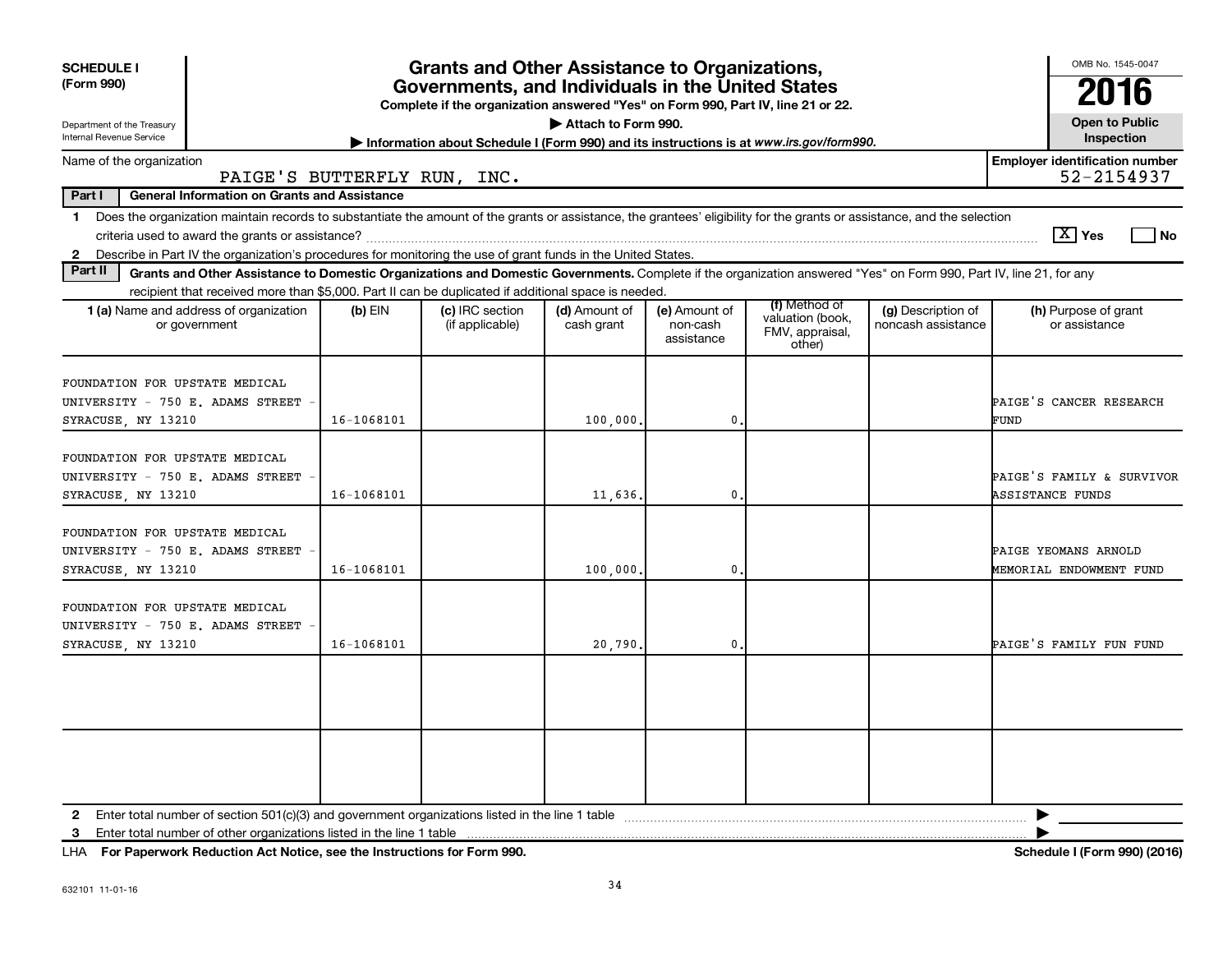Schedule I (Form 990) (2016) PAIGE'S BUTTERFLY RUN, INC. Schedule I (Form 990) (2016) Page

Part III | Grants and Other Assistance to Domestic Individuals. Complete if the organization answered "Yes" on Form 990, Part IV, line 22. Part III can be duplicated if additional space is needed.

| (a) Type of grant or assistance                                                                                                                      | (b) Number of<br>recipients | (c) Amount of<br>cash grant | (d) Amount of non-<br>cash assistance | (e) Method of valuation<br>(book, FMV, appraisal, other) | (f) Description of noncash assistance |
|------------------------------------------------------------------------------------------------------------------------------------------------------|-----------------------------|-----------------------------|---------------------------------------|----------------------------------------------------------|---------------------------------------|
|                                                                                                                                                      |                             |                             |                                       |                                                          |                                       |
|                                                                                                                                                      |                             |                             |                                       |                                                          |                                       |
|                                                                                                                                                      |                             |                             |                                       |                                                          |                                       |
|                                                                                                                                                      |                             |                             |                                       |                                                          |                                       |
|                                                                                                                                                      |                             |                             |                                       |                                                          |                                       |
|                                                                                                                                                      |                             |                             |                                       |                                                          |                                       |
|                                                                                                                                                      |                             |                             |                                       |                                                          |                                       |
|                                                                                                                                                      |                             |                             |                                       |                                                          |                                       |
|                                                                                                                                                      |                             |                             |                                       |                                                          |                                       |
|                                                                                                                                                      |                             |                             |                                       |                                                          |                                       |
| Supplemental Information. Provide the information required in Part I, line 2; Part III, column (b); and any other additional information.<br>Part IV |                             |                             |                                       |                                                          |                                       |
|                                                                                                                                                      |                             |                             |                                       |                                                          |                                       |
|                                                                                                                                                      |                             |                             |                                       |                                                          |                                       |
|                                                                                                                                                      |                             |                             |                                       |                                                          |                                       |
|                                                                                                                                                      |                             |                             |                                       |                                                          |                                       |
|                                                                                                                                                      |                             |                             |                                       |                                                          |                                       |
|                                                                                                                                                      |                             |                             |                                       |                                                          |                                       |

**2**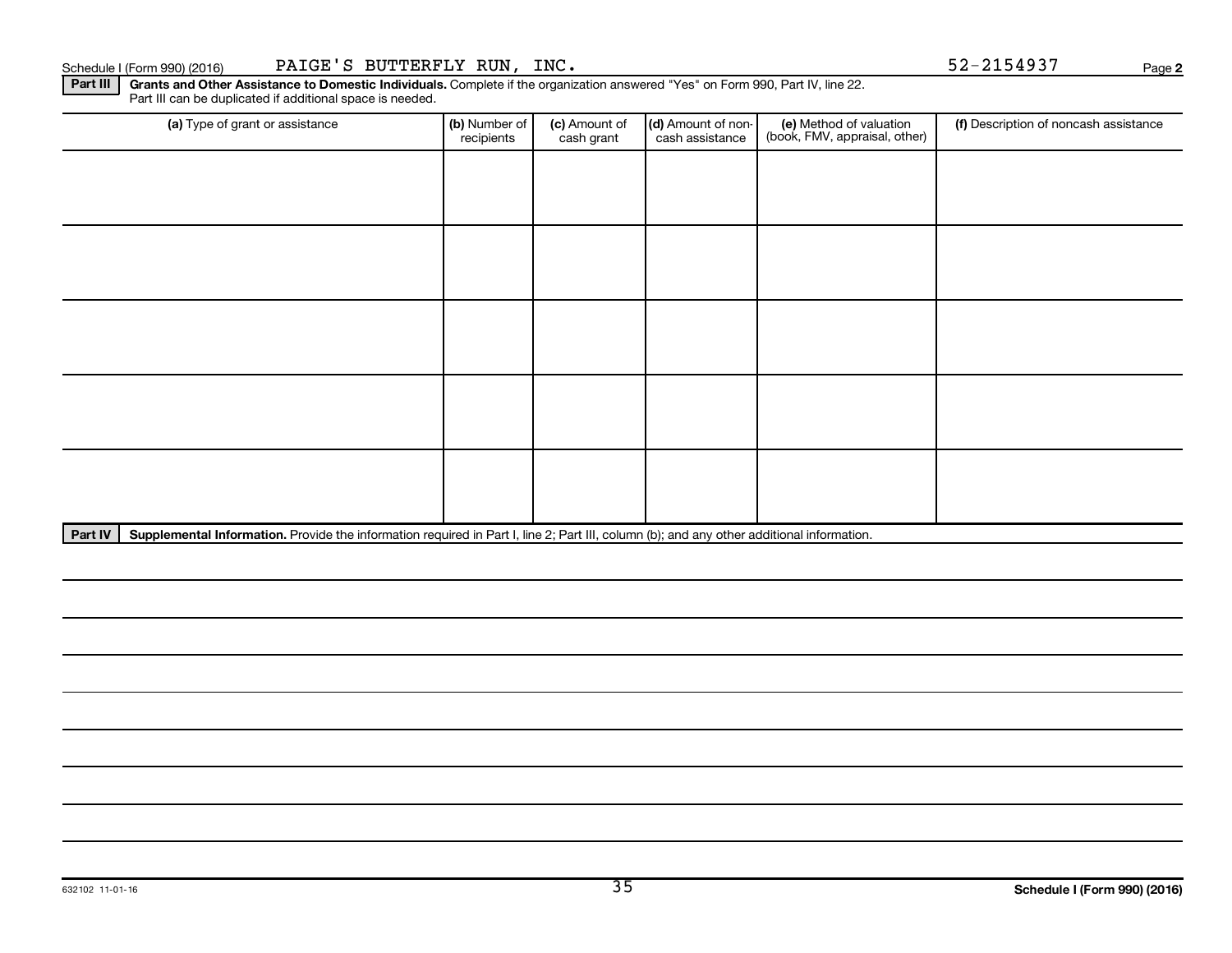| Supplemental Information to Form 990 or 990-EZ<br><b>SCHEDULE O</b><br>Complete to provide information for responses to specific questions on<br>(Form 990 or 990-EZ)<br>Form 990 or 990-EZ or to provide any additional information.<br>Attach to Form 990 or 990-EZ.<br>Department of the Treasury<br>Information about Schedule O (Form 990 or 990-EZ) and its instructions is at WWW.irs.gov/form990.<br>Internal Revenue Service | OMB No. 1545-0047<br><b>Open to Public</b><br><b>Inspection</b> |  |
|---------------------------------------------------------------------------------------------------------------------------------------------------------------------------------------------------------------------------------------------------------------------------------------------------------------------------------------------------------------------------------------------------------------------------------------|-----------------------------------------------------------------|--|
| Name of the organization<br>PAIGE'S BUTTERFLY RUN, INC.                                                                                                                                                                                                                                                                                                                                                                               | <b>Employer identification number</b><br>52-2154937             |  |
| FORM 990, PART I, LINE 1, DESCRIPTION OF ORGANIZATION MISSION:                                                                                                                                                                                                                                                                                                                                                                        |                                                                 |  |
| CENTRAL NEW YORK THROUGH THE<br>SPONSORSHIP<br>FAMILIES<br>OF<br>IN                                                                                                                                                                                                                                                                                                                                                                   | PEDIATRIC                                                       |  |
| ONCOLOGY RESEARCH AND PATIENT PROGRAMS AT UPSTATE GOLISANO CHILDREN'S                                                                                                                                                                                                                                                                                                                                                                 |                                                                 |  |
| HOSPITAL IN SYRACUSE.                                                                                                                                                                                                                                                                                                                                                                                                                 |                                                                 |  |
|                                                                                                                                                                                                                                                                                                                                                                                                                                       |                                                                 |  |
| FORM 990, PART VI, SECTION A, LINE 2:                                                                                                                                                                                                                                                                                                                                                                                                 |                                                                 |  |
| CHRIS ARNOLD, PRESIDENT AND ELLEN YEOMANS, VICE PRESIDENT ARE HUSBAND AND                                                                                                                                                                                                                                                                                                                                                             |                                                                 |  |
| WIFE.                                                                                                                                                                                                                                                                                                                                                                                                                                 |                                                                 |  |
|                                                                                                                                                                                                                                                                                                                                                                                                                                       |                                                                 |  |
| FORM 990, PART VI, SECTION B, LINE 11B:                                                                                                                                                                                                                                                                                                                                                                                               |                                                                 |  |
| A COPY OF FORM 990 IS REVIEWED BY THE BOARD OF DIRECTORS PRIOR TO FILING.                                                                                                                                                                                                                                                                                                                                                             |                                                                 |  |
|                                                                                                                                                                                                                                                                                                                                                                                                                                       |                                                                 |  |
| FORM 990, PART VI, SECTION B, LINE 12C:                                                                                                                                                                                                                                                                                                                                                                                               |                                                                 |  |
| THE ORGANIZATION REQUIRES SELF-DISCLOSURE OF ANY CONFLICTS OF                                                                                                                                                                                                                                                                                                                                                                         | INTEREST.                                                       |  |
| CONFLICTS OF<br>INTEREST ARE REVIEWED AND DISCUSSED AMONG BOARD MEMBERS.                                                                                                                                                                                                                                                                                                                                                              |                                                                 |  |
|                                                                                                                                                                                                                                                                                                                                                                                                                                       |                                                                 |  |
| FORM 990, PART VI, SECTION C, LINE 19:                                                                                                                                                                                                                                                                                                                                                                                                |                                                                 |  |
| ALL THE REQUIRED DOCUMENTS ARE AVAILABLE FOR PUBLIC INSPECTION UPON                                                                                                                                                                                                                                                                                                                                                                   |                                                                 |  |
| REQUEST.                                                                                                                                                                                                                                                                                                                                                                                                                              |                                                                 |  |
|                                                                                                                                                                                                                                                                                                                                                                                                                                       |                                                                 |  |
| FORM 990, PART XII, LINE 2C                                                                                                                                                                                                                                                                                                                                                                                                           |                                                                 |  |
| DUE TO THE SIZE OF THE ORGANIZATION, THERE IS NO SEPERATE COMMITTEE                                                                                                                                                                                                                                                                                                                                                                   |                                                                 |  |
| THAT OVERSEES THE AUDIT. THIS IS THE RESPONSIBILITY OF THE BOARD. THE                                                                                                                                                                                                                                                                                                                                                                 |                                                                 |  |
| ORGANIZATION HAS NOT CHANGED ITS OVERSIGHT OR SELECTION PROCESS DURING                                                                                                                                                                                                                                                                                                                                                                |                                                                 |  |
| THE TAX YEAR.                                                                                                                                                                                                                                                                                                                                                                                                                         |                                                                 |  |
|                                                                                                                                                                                                                                                                                                                                                                                                                                       |                                                                 |  |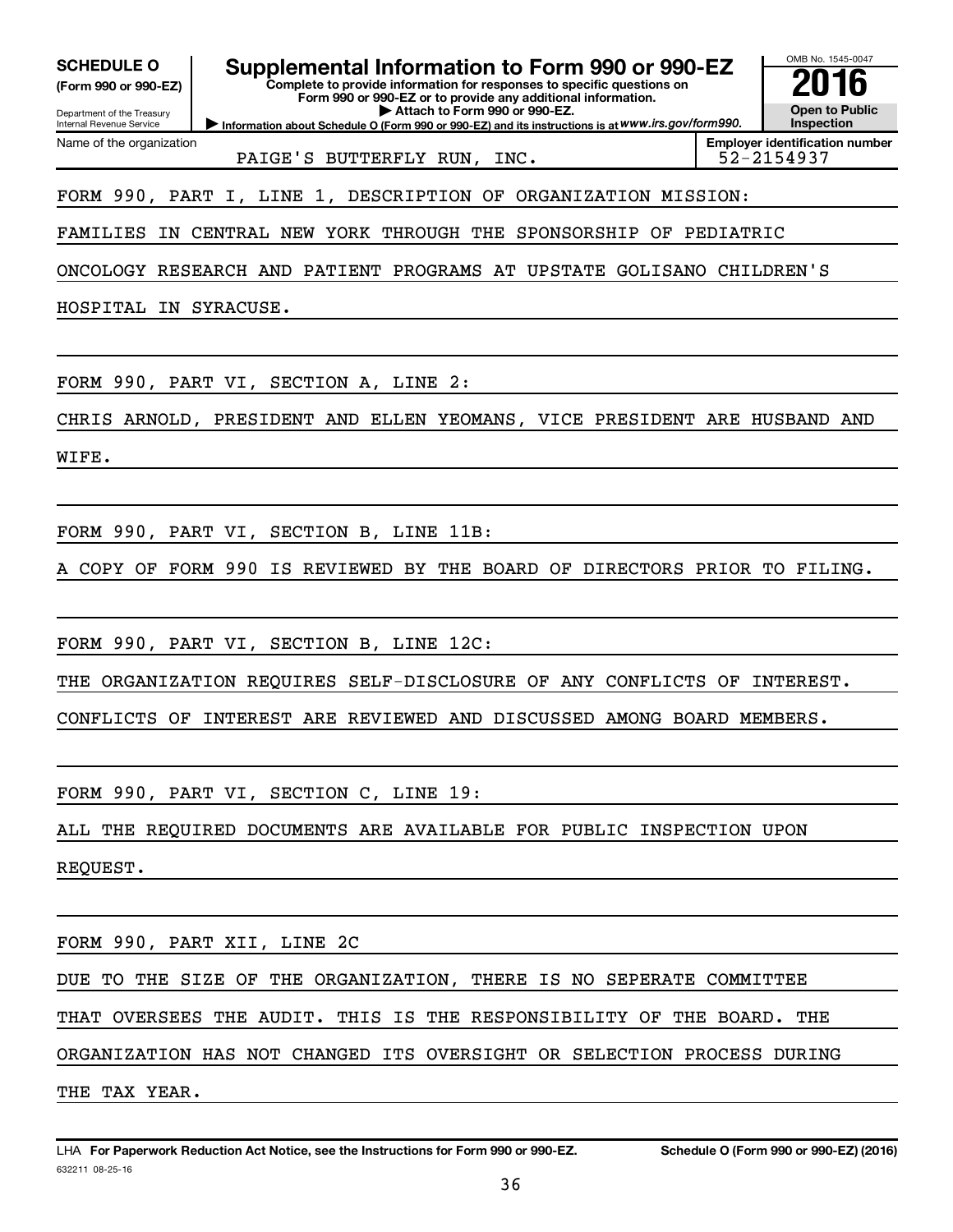## (Rev. January 2017) **Cxempt Organization Return** and the No. 1545-1709 **Form 8868 Application for Automatic Extension of Time To File an**<br>**Exempt Organization Return**

**| File a separate application for each return.**

Department of the Treasury Internal Revenue Service

**Information about Form 8868 and its instructions is at www.irs.gov/form8868.** 

Electronic filing (e-file). You can electronically file Form 8868 to request a 6-month automatic extension of time to file any of the filing of this form, visit www.irs.gov/efile, click on Charities & Non-Profits, and click on e-file for Charities and Non-Profits. forms listed below with the exception of Form 8870, Information Return for Transfers Associated With Certain Personal Benefit Contracts, for which an extension request must be sent to the IRS in paper format (see instructions). For more details on the electronic

#### **Automatic 6-Month Extension of Time.** Only submit original (no copies needed).

All corporations required to file an income tax return other than Form 990-T (including 1120-C filers), partnerships, REMICs, and trusts must use Form 7004 to request an extension of time to file income tax returns.

|                                                |                                                                                                                                                                                                                                                                                                                                                                                                                                                                                                                                                                                                                                                                                         |        |                                                                                                                              |              |                                         | Enter filer's identifying number |  |
|------------------------------------------------|-----------------------------------------------------------------------------------------------------------------------------------------------------------------------------------------------------------------------------------------------------------------------------------------------------------------------------------------------------------------------------------------------------------------------------------------------------------------------------------------------------------------------------------------------------------------------------------------------------------------------------------------------------------------------------------------|--------|------------------------------------------------------------------------------------------------------------------------------|--------------|-----------------------------------------|----------------------------------|--|
| Type or                                        | Name of exempt organization or other filer, see instructions.                                                                                                                                                                                                                                                                                                                                                                                                                                                                                                                                                                                                                           |        |                                                                                                                              |              | Employer identification number (EIN) or |                                  |  |
| print                                          | PAIGE'S BUTTERFLY RUN, INC.                                                                                                                                                                                                                                                                                                                                                                                                                                                                                                                                                                                                                                                             |        |                                                                                                                              |              |                                         | 52-2154937                       |  |
| File by the<br>due date for<br>filing your     | Number, street, and room or suite no. If a P.O. box, see instructions.<br>2911 FARGO ROAD                                                                                                                                                                                                                                                                                                                                                                                                                                                                                                                                                                                               |        | Social security number (SSN)                                                                                                 |              |                                         |                                  |  |
| instructions.                                  | return. See<br>City, town or post office, state, and ZIP code. For a foreign address, see instructions.<br>BALDWINSVILLE, NY<br>13027                                                                                                                                                                                                                                                                                                                                                                                                                                                                                                                                                   |        |                                                                                                                              |              |                                         |                                  |  |
|                                                | Enter the Return Code for the return that this application is for (file a separate application for each return)                                                                                                                                                                                                                                                                                                                                                                                                                                                                                                                                                                         |        |                                                                                                                              |              |                                         | 0                                |  |
| <b>Application</b>                             |                                                                                                                                                                                                                                                                                                                                                                                                                                                                                                                                                                                                                                                                                         | Return | Application                                                                                                                  |              |                                         | Return                           |  |
| Is For                                         |                                                                                                                                                                                                                                                                                                                                                                                                                                                                                                                                                                                                                                                                                         | Code   | Is For                                                                                                                       |              |                                         | Code                             |  |
|                                                | Form 990 or Form 990-EZ                                                                                                                                                                                                                                                                                                                                                                                                                                                                                                                                                                                                                                                                 | 01     | Form 990-T (corporation)                                                                                                     |              |                                         | 07                               |  |
| Form 990-BL                                    |                                                                                                                                                                                                                                                                                                                                                                                                                                                                                                                                                                                                                                                                                         | 02     | Form 1041-A                                                                                                                  |              |                                         | 08                               |  |
|                                                | Form 4720 (individual)                                                                                                                                                                                                                                                                                                                                                                                                                                                                                                                                                                                                                                                                  | 03     | Form 4720 (other than individual)                                                                                            |              |                                         | 09                               |  |
| Form 990-PF                                    |                                                                                                                                                                                                                                                                                                                                                                                                                                                                                                                                                                                                                                                                                         | 04     | Form 5227                                                                                                                    |              |                                         | 10                               |  |
|                                                | Form 990-T (sec. 401(a) or 408(a) trust)                                                                                                                                                                                                                                                                                                                                                                                                                                                                                                                                                                                                                                                | 05     | Form 6069                                                                                                                    |              |                                         | 11                               |  |
|                                                | Form 990-T (trust other than above)<br>CHRISTOPHER ARNOLD                                                                                                                                                                                                                                                                                                                                                                                                                                                                                                                                                                                                                               | 06     | Form 8870                                                                                                                    |              |                                         | 12                               |  |
| $box \blacktriangleright$<br>1<br>$\mathbf{2}$ | Telephone No. $\triangleright$ 315-635-0099<br>If this is for a Group Return, enter the organization's four digit Group Exemption Number (GEN) [If this is for the whole group, check this<br>. If it is for part of the group, check this box $\blacktriangleright$ and attach a list with the names and EINs of all members the extension is for.<br>I request an automatic 6-month extension of time until<br>for the organization named above. The extension is for the organization's return for:<br>$\blacktriangleright$ $\lfloor$ X $\rfloor$ calendar year 2016 or<br>$\Box$ tax year beginning<br>If the tax year entered in line 1 is for less than 12 months, check reason: |        | Fax No. $\blacktriangleright$<br>NOVEMBER 15, 2017, to file the exempt organization return<br>, and ending<br>Initial return | Final return |                                         |                                  |  |
|                                                | Change in accounting period                                                                                                                                                                                                                                                                                                                                                                                                                                                                                                                                                                                                                                                             |        |                                                                                                                              |              |                                         |                                  |  |
| За                                             | If this application is for Forms 990-BL, 990-PF, 990-T, 4720, or 6069, enter the tentative tax, less any                                                                                                                                                                                                                                                                                                                                                                                                                                                                                                                                                                                |        |                                                                                                                              |              |                                         |                                  |  |
|                                                | nonrefundable credits. See instructions.                                                                                                                                                                                                                                                                                                                                                                                                                                                                                                                                                                                                                                                |        |                                                                                                                              | За           | \$                                      | 0.                               |  |
| b                                              | If this application is for Forms 990-PF, 990-T, 4720, or 6069, enter any refundable credits and                                                                                                                                                                                                                                                                                                                                                                                                                                                                                                                                                                                         |        |                                                                                                                              |              |                                         |                                  |  |
|                                                | estimated tax payments made. Include any prior year overpayment allowed as a credit.                                                                                                                                                                                                                                                                                                                                                                                                                                                                                                                                                                                                    |        |                                                                                                                              | 3b           | \$                                      | 0.                               |  |
| c                                              | Balance due. Subtract line 3b from line 3a. Include your payment with this form, if required,<br>by using EFTPS (Electronic Federal Tax Payment System). See instructions.                                                                                                                                                                                                                                                                                                                                                                                                                                                                                                              |        |                                                                                                                              | 3c           | \$                                      | 0.                               |  |
| instructions.<br>LHA                           | Caution: If you are going to make an electronic funds withdrawal (direct debit) with this Form 8868, see Form 8453-EO and Form 8879-EO for payment<br>For Privacy Act and Paperwork Reduction Act Notice, see instructions.                                                                                                                                                                                                                                                                                                                                                                                                                                                             |        |                                                                                                                              |              |                                         | Form 8868 (Rev. 1-2017)          |  |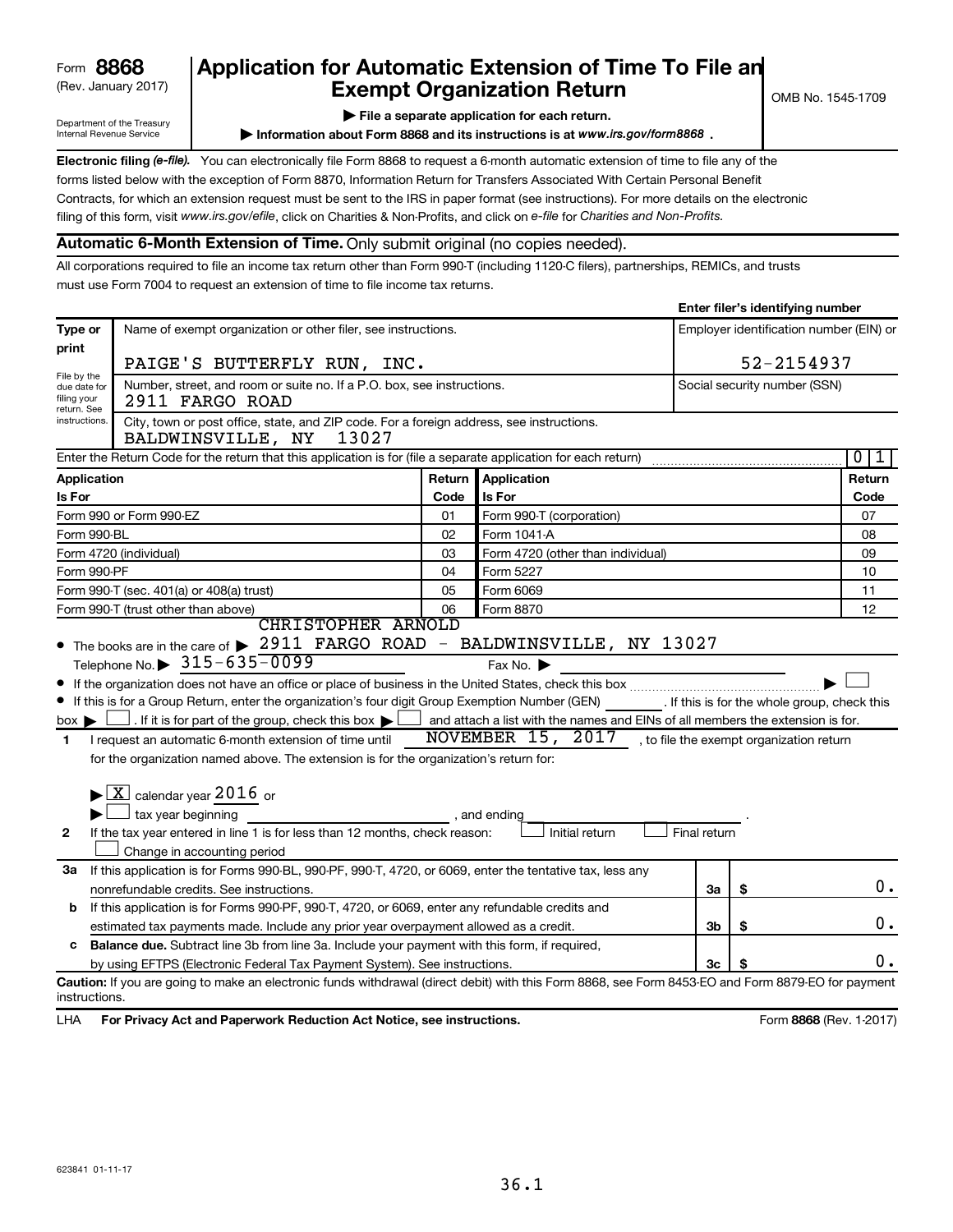are submitting here:

NYS Annual Filing for Charitable Organizations www.CharitiesNYS.com

**Inspection**

| <b>1.General Information</b>                                                                                                                                                                                                                                                                                                                                                                                                                                                                                                                           |                                                                                                                                 |                                                                                                           |                                      |                                                                                                                                                     |  |
|--------------------------------------------------------------------------------------------------------------------------------------------------------------------------------------------------------------------------------------------------------------------------------------------------------------------------------------------------------------------------------------------------------------------------------------------------------------------------------------------------------------------------------------------------------|---------------------------------------------------------------------------------------------------------------------------------|-----------------------------------------------------------------------------------------------------------|--------------------------------------|-----------------------------------------------------------------------------------------------------------------------------------------------------|--|
| For Fiscal Year Beginning (mm/dd/yyyy)                                                                                                                                                                                                                                                                                                                                                                                                                                                                                                                 | 01/01/2016                                                                                                                      |                                                                                                           | and Ending (mm/dd/yyyy) $12/31/2016$ |                                                                                                                                                     |  |
| Check if Applicable:<br>Address Change                                                                                                                                                                                                                                                                                                                                                                                                                                                                                                                 | Name of Organization:<br>PAIGE'S BUTTERFLY RUN, INC.                                                                            |                                                                                                           |                                      | Employer Identification Number (EIN):<br>52-2154937                                                                                                 |  |
| Name Change                                                                                                                                                                                                                                                                                                                                                                                                                                                                                                                                            | Mailing Address:<br>2911 FARGO ROAD                                                                                             |                                                                                                           |                                      | NY Registration Number:<br>$06 - 63 - 99$                                                                                                           |  |
| <b>Initial Filing</b>                                                                                                                                                                                                                                                                                                                                                                                                                                                                                                                                  |                                                                                                                                 |                                                                                                           |                                      |                                                                                                                                                     |  |
| <b>Final Filing</b><br><b>Amended Filing</b>                                                                                                                                                                                                                                                                                                                                                                                                                                                                                                           | City / State / ZIP:<br>BALDWINSVILLE, NY                                                                                        | 13027                                                                                                     |                                      | Telephone:<br>315 635-0099                                                                                                                          |  |
| Reg ID Pending                                                                                                                                                                                                                                                                                                                                                                                                                                                                                                                                         | Website:                                                                                                                        |                                                                                                           |                                      | Email:                                                                                                                                              |  |
|                                                                                                                                                                                                                                                                                                                                                                                                                                                                                                                                                        | WWW.PBRUN.ORG                                                                                                                   |                                                                                                           |                                      | CHRIS@PBRUN.ORG                                                                                                                                     |  |
| Check your organization's<br>registration category:                                                                                                                                                                                                                                                                                                                                                                                                                                                                                                    | EPTL only<br>7A only                                                                                                            | $\boxed{\textbf{X}}$ DUAL (7A & EPTL)                                                                     | <b>EXEMPT</b>                        | Confirm your Registration Category in the<br>Charities Registry at www.CharitiesNYS.com                                                             |  |
| 2. Certification                                                                                                                                                                                                                                                                                                                                                                                                                                                                                                                                       |                                                                                                                                 |                                                                                                           |                                      |                                                                                                                                                     |  |
|                                                                                                                                                                                                                                                                                                                                                                                                                                                                                                                                                        | See instructions for certification requirements. Improper certification is a violation of law that may be subject to penalties. |                                                                                                           |                                      |                                                                                                                                                     |  |
|                                                                                                                                                                                                                                                                                                                                                                                                                                                                                                                                                        | they are true, correct and complete in accordance with the laws of the State of New York applicable to this report.             |                                                                                                           | CHRISTOPHER ARNOLD                   | We certify under penalties of perjury that we reviewed this report, including all attachments, and to the best of our knowledge and belief,         |  |
| President or Authorized Officer:                                                                                                                                                                                                                                                                                                                                                                                                                                                                                                                       |                                                                                                                                 |                                                                                                           | PRESIDENT                            |                                                                                                                                                     |  |
|                                                                                                                                                                                                                                                                                                                                                                                                                                                                                                                                                        | Signature                                                                                                                       |                                                                                                           | <b>Print Name and Title</b>          | Date                                                                                                                                                |  |
|                                                                                                                                                                                                                                                                                                                                                                                                                                                                                                                                                        |                                                                                                                                 |                                                                                                           |                                      |                                                                                                                                                     |  |
| Chief Financial Officer or Treasurer:                                                                                                                                                                                                                                                                                                                                                                                                                                                                                                                  |                                                                                                                                 |                                                                                                           |                                      | Date                                                                                                                                                |  |
|                                                                                                                                                                                                                                                                                                                                                                                                                                                                                                                                                        | Signature                                                                                                                       |                                                                                                           | <b>Print Name and Title</b>          |                                                                                                                                                     |  |
| <b>3. Annual Reporting Exemption</b>                                                                                                                                                                                                                                                                                                                                                                                                                                                                                                                   |                                                                                                                                 |                                                                                                           |                                      |                                                                                                                                                     |  |
|                                                                                                                                                                                                                                                                                                                                                                                                                                                                                                                                                        |                                                                                                                                 |                                                                                                           |                                      | Check the exemption(s) that apply to your filing. If your organization is claiming an exemption under one category (7A or EPTL only filers) or both |  |
|                                                                                                                                                                                                                                                                                                                                                                                                                                                                                                                                                        |                                                                                                                                 |                                                                                                           |                                      | categories (DUAL filers) that apply to your registration, complete only parts 1, 2, and 3, and submit the certified Char500. No fee, schedules, or  |  |
|                                                                                                                                                                                                                                                                                                                                                                                                                                                                                                                                                        |                                                                                                                                 |                                                                                                           |                                      | additional attachments are required. If you cannot claim an exemption or are a DUAL filer that claims only one exemption, you must file applicable  |  |
|                                                                                                                                                                                                                                                                                                                                                                                                                                                                                                                                                        | schedules and attachments and pay applicable fees.                                                                              |                                                                                                           |                                      |                                                                                                                                                     |  |
| 3a. 7A filing exemption: Total contributions from NY State including residents, foundations, government agencies, etc, did not<br>exceed \$25,000 and the organization did not engage a professional fund raiser (PFR) or fund raising counsel (FRC) to solicit<br>contributions during the fiscal year. Or the organization qualifies for another 7A exemption (see instructions).<br>3b. EPTL filing exemption: Gross receipts did not exceed \$25,000 and the market value of assets did not exceed \$25,000 at any time<br>during the fiscal year. |                                                                                                                                 |                                                                                                           |                                      |                                                                                                                                                     |  |
| 4. Schedules and Attachments                                                                                                                                                                                                                                                                                                                                                                                                                                                                                                                           |                                                                                                                                 |                                                                                                           |                                      |                                                                                                                                                     |  |
| See the following page                                                                                                                                                                                                                                                                                                                                                                                                                                                                                                                                 |                                                                                                                                 |                                                                                                           |                                      |                                                                                                                                                     |  |
| for a checklist of                                                                                                                                                                                                                                                                                                                                                                                                                                                                                                                                     | Yes                                                                                                                             |                                                                                                           |                                      | $\boxed{\textbf{X}}$ No 4a. Did your organization use a professional fund raiser, fund raising counsel or commercial co-venturer                    |  |
| schedules and                                                                                                                                                                                                                                                                                                                                                                                                                                                                                                                                          |                                                                                                                                 | for fund raising activity in NY State? If yes, complete Schedule 4a.                                      |                                      |                                                                                                                                                     |  |
| attachments to                                                                                                                                                                                                                                                                                                                                                                                                                                                                                                                                         |                                                                                                                                 |                                                                                                           |                                      |                                                                                                                                                     |  |
| complete your filing.                                                                                                                                                                                                                                                                                                                                                                                                                                                                                                                                  | Yes                                                                                                                             | $\boxed{\mathbf{X}}$ No 4b. Did the organization receive government grants? If yes, complete Schedule 4b. |                                      |                                                                                                                                                     |  |
| 5. Fee                                                                                                                                                                                                                                                                                                                                                                                                                                                                                                                                                 |                                                                                                                                 |                                                                                                           |                                      |                                                                                                                                                     |  |
| See the checklist on the                                                                                                                                                                                                                                                                                                                                                                                                                                                                                                                               | 7A filing fee:                                                                                                                  | EPTL filing fee:                                                                                          | Total fee:                           | Make a single check or money order                                                                                                                  |  |
| next page to calculate your                                                                                                                                                                                                                                                                                                                                                                                                                                                                                                                            |                                                                                                                                 |                                                                                                           |                                      | payable to:                                                                                                                                         |  |
| fee(s). Indicate fee(s) you                                                                                                                                                                                                                                                                                                                                                                                                                                                                                                                            |                                                                                                                                 |                                                                                                           |                                      |                                                                                                                                                     |  |

 $\frac{1}{25}$   $\frac{25}{15}$   $\frac{1}{25}$   $\frac{25}{15}$   $\frac{1}{25}$ 

**"Department of Law"**

25.  $\vert \text{\$}$  50.